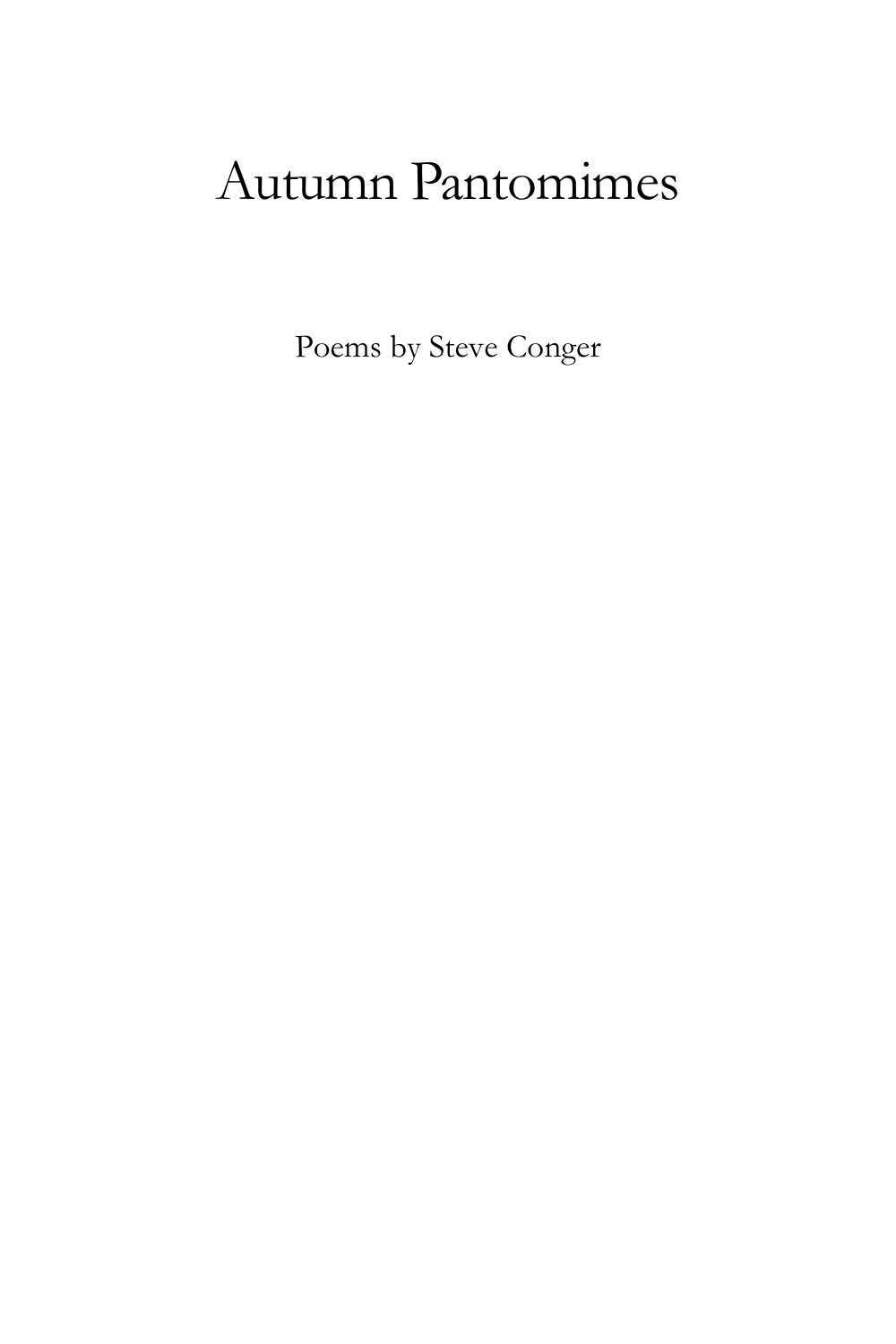Autumn Pantomimes was written in the Fall of 2018.

Timelines was written in 2017, Summer into Fall.

Copyright © 2019 Steve Conger ISBN: 978-0-359-49056-1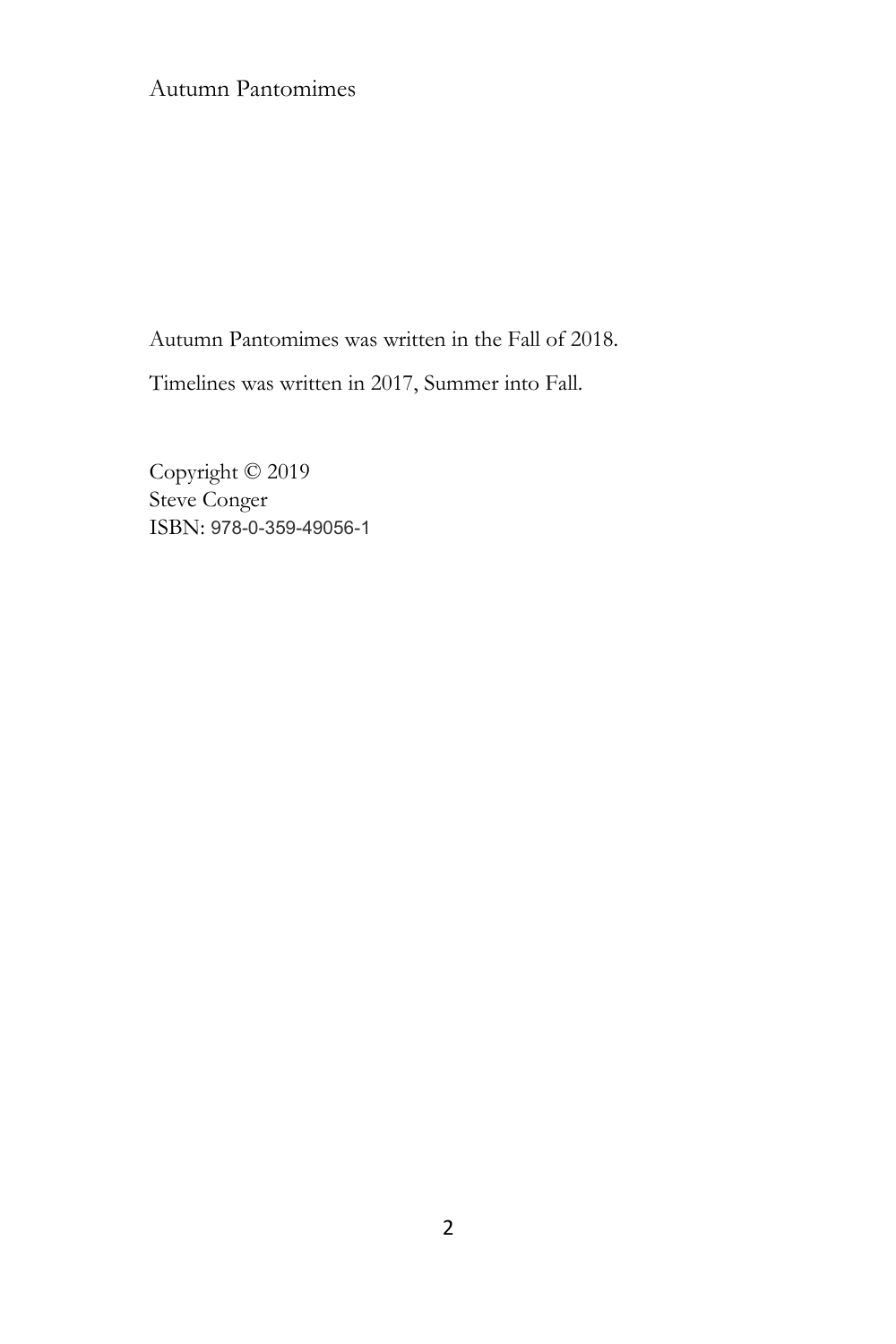To my family, who have, for the most part, given up on wondering what I do for so long in the spare bedroom turned office.

To my Favorite English Witch, who lives somewhere in London and has a wonderful twitter feed.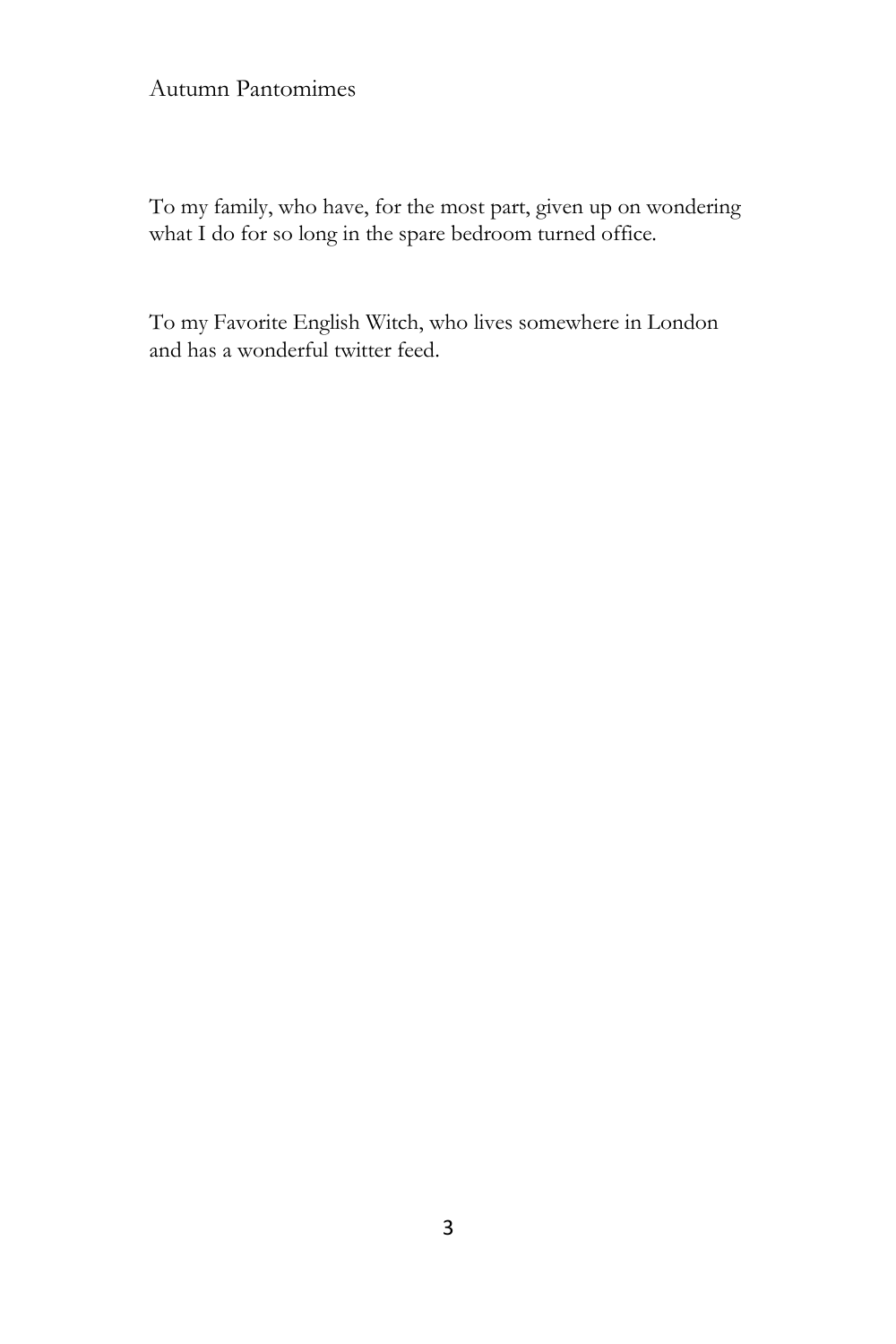## **Pantomime:**

an ancient Roman dramatic performance featuring a solo dancer and a narrative chorus.

technique of conveying emotions without speech.

Πὰντα all, μὶμησις to imitate; imitation of all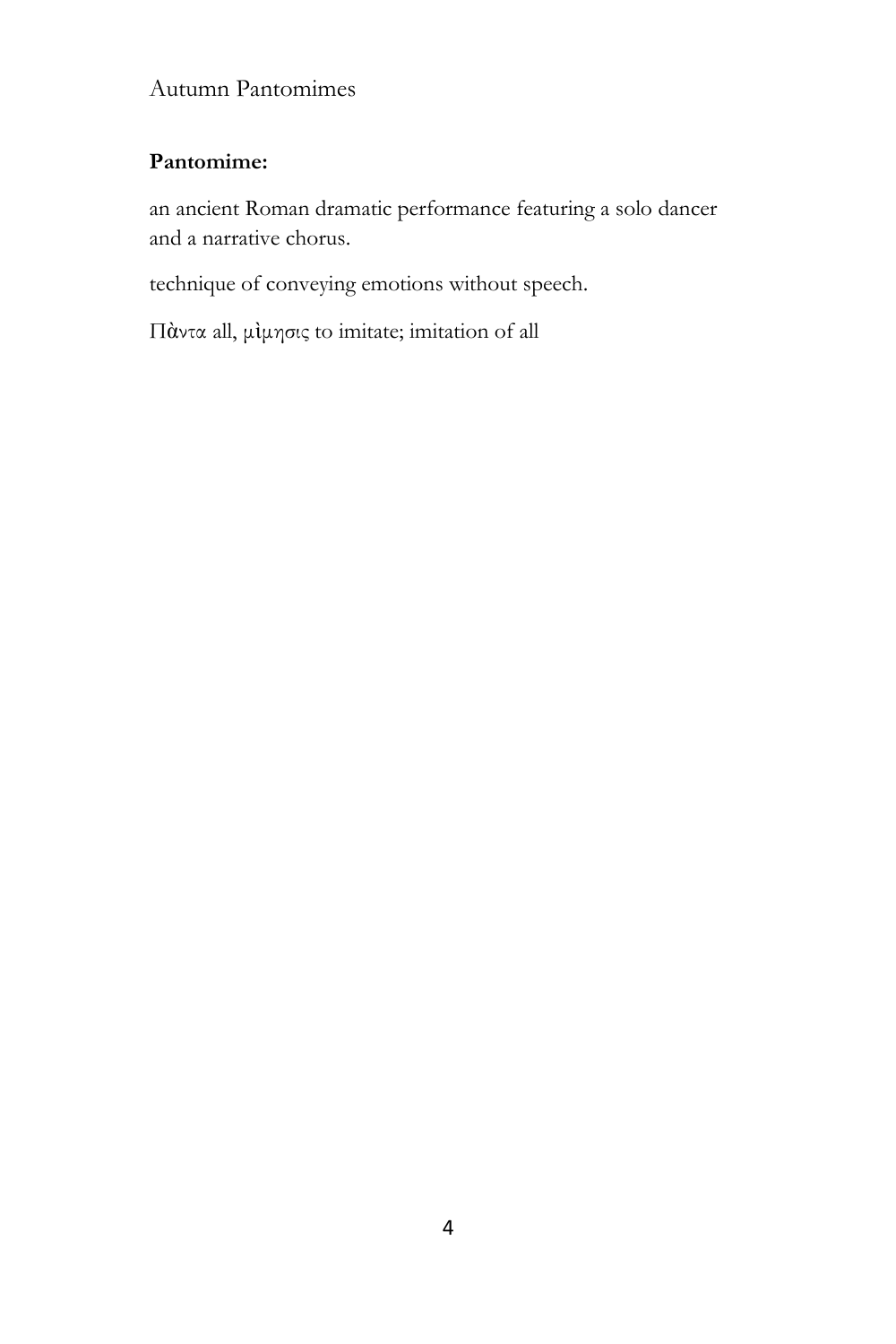It's a god's power to make unsullied light arise from black night or to veil in black clouded shadow the pure brilliance of day Pindar (fragment)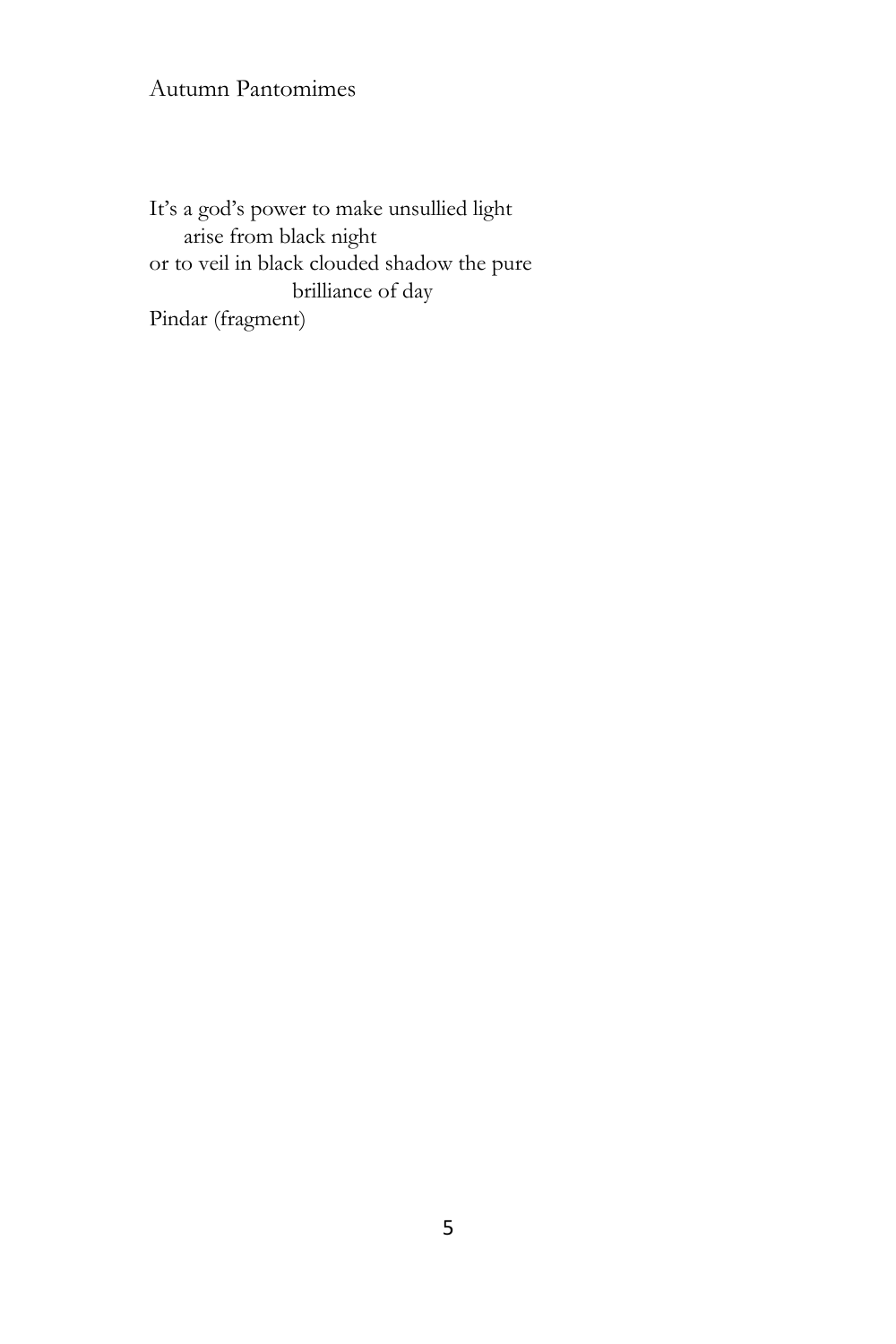## **Contents:**

## **Autumn Pantomimes**

| Late September        | Page 7  |
|-----------------------|---------|
| October               | Page 19 |
| November              | Page 41 |
| <b>Early December</b> | Page 58 |
| Epilogue              | Page 65 |
| <b>Timelines</b>      | Page 68 |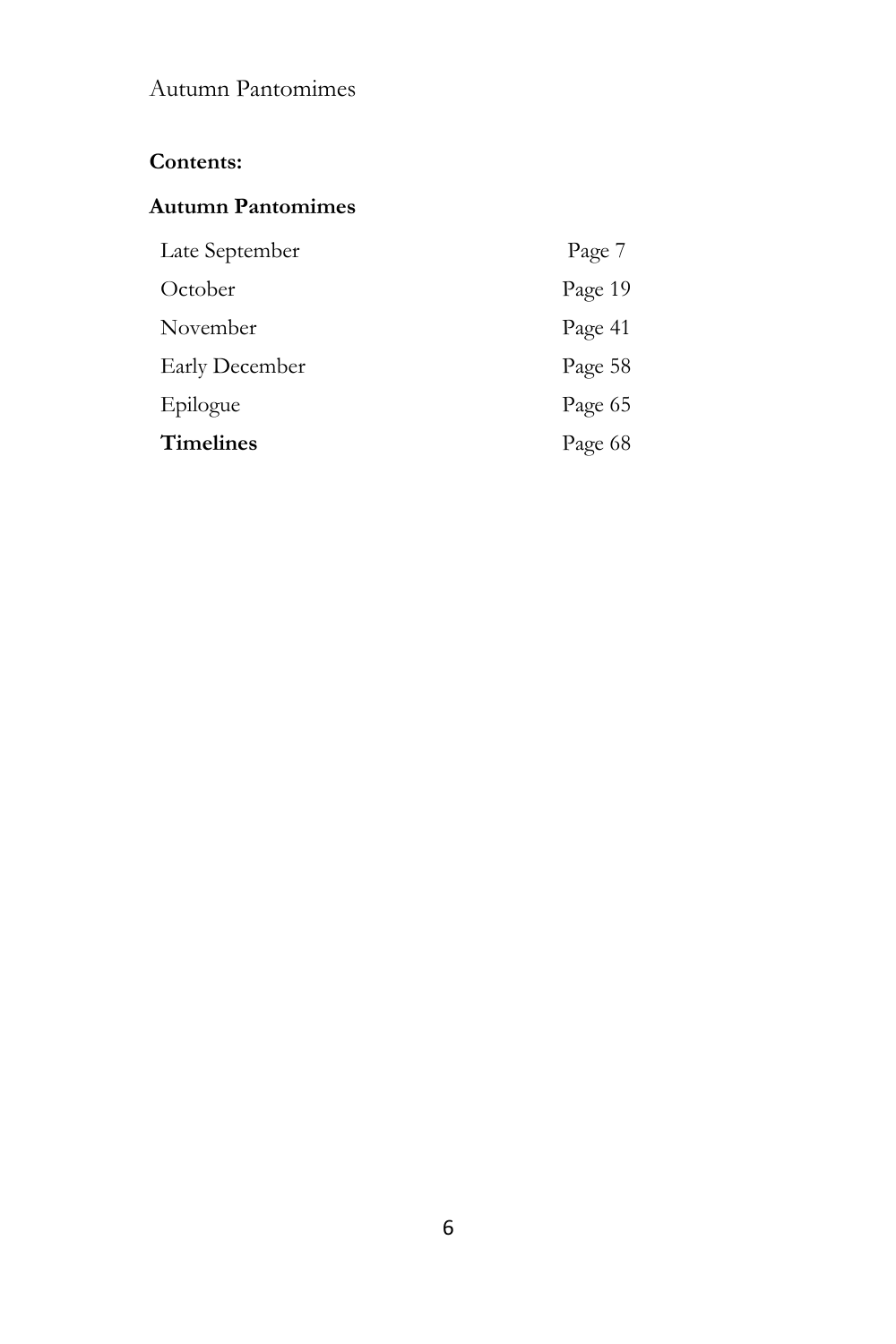# Late September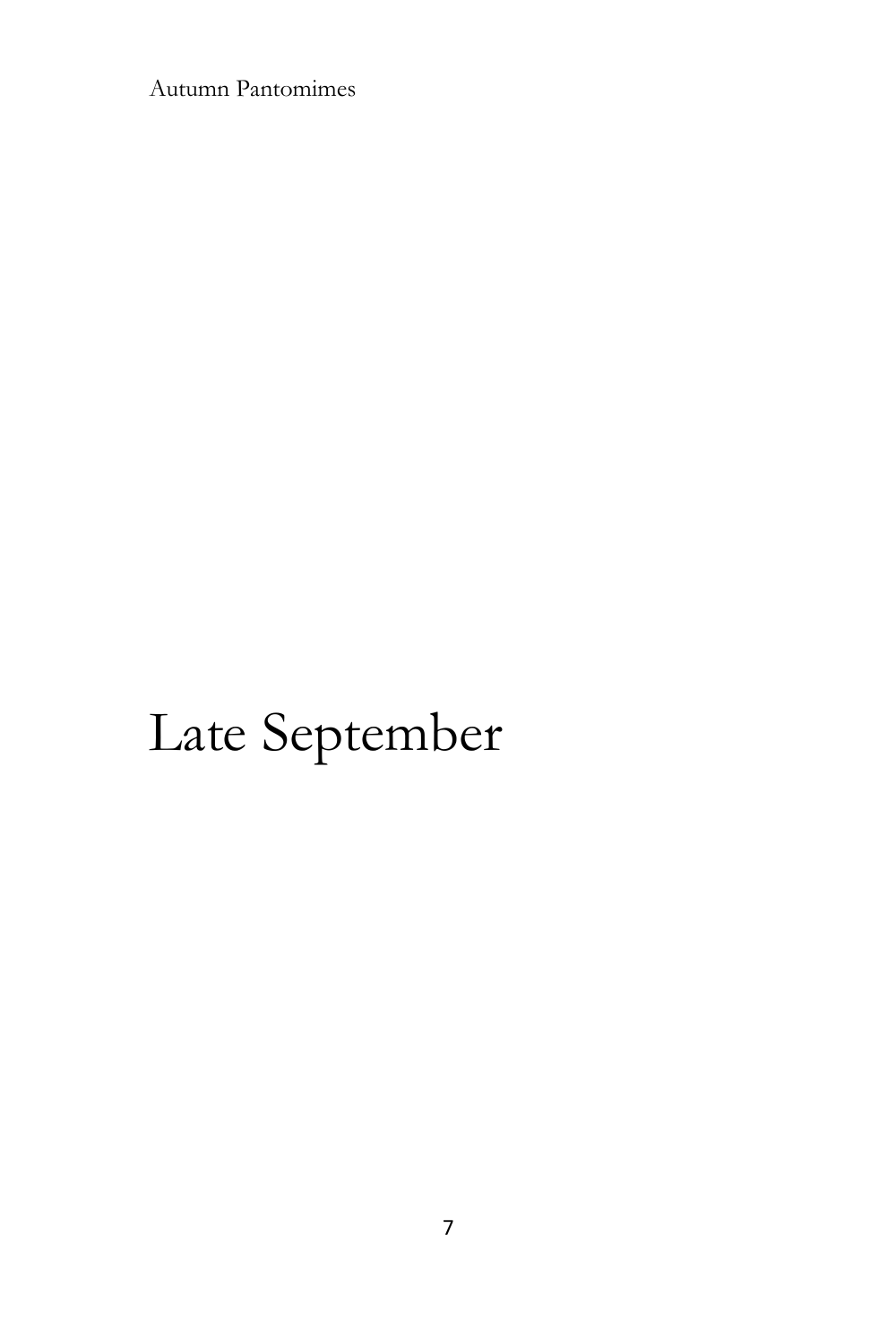Afternoons, sometimes, we walk to the bridge

—isn't that what we say it's all water under—listen,

I have wasted too much time thinking about time

gnats in a cone of sunlight (all possible relations)

entropy: the fallen log decaying amid blackberries

fragrant shadow of cedar bows above ferns

crows flapping away on the path ahead of us

as if there were a way ahead

time only exists because we do

small blaze of fireweed any thing that is, is in an instant

all time wasted wasting time

paradox of the immovable now moving forward toward–what?

looking deep into the dark under bramble

nothing before nothing after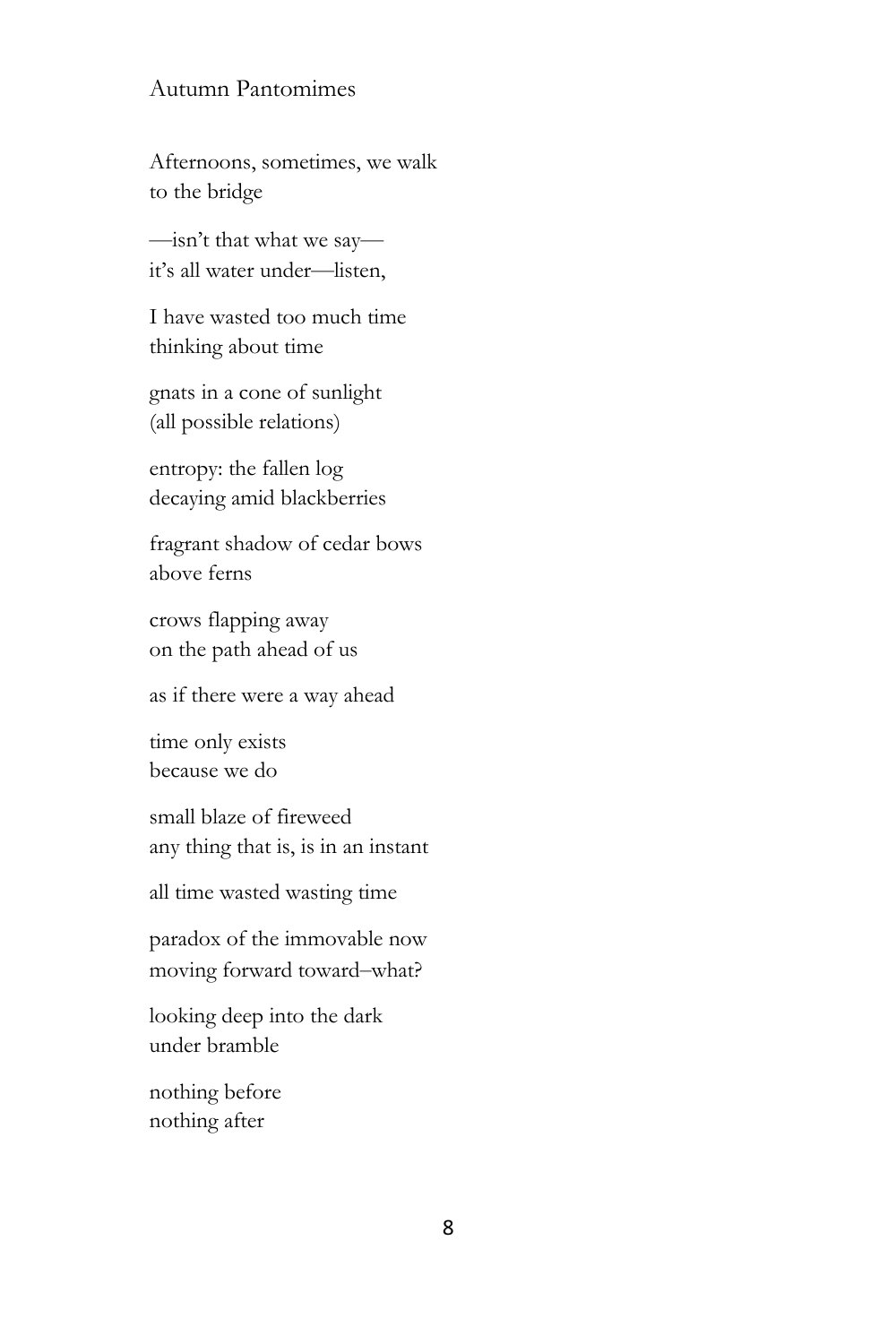The cat's a god in its first life balancing the fence crest

this clear light summer's last

blackberry vine pushing between fence planks

intrusion—science seeks the most abstract

formula: the essential relationships

(numbers stripped of the particular)

quanta of light refracted toward blue

green leaf tip curled brown

yellow jacket browsing a fallen berry

*this* cat jumps from *this* fence

(wars have been fought for words that mean less)

*this* sky and all that is under it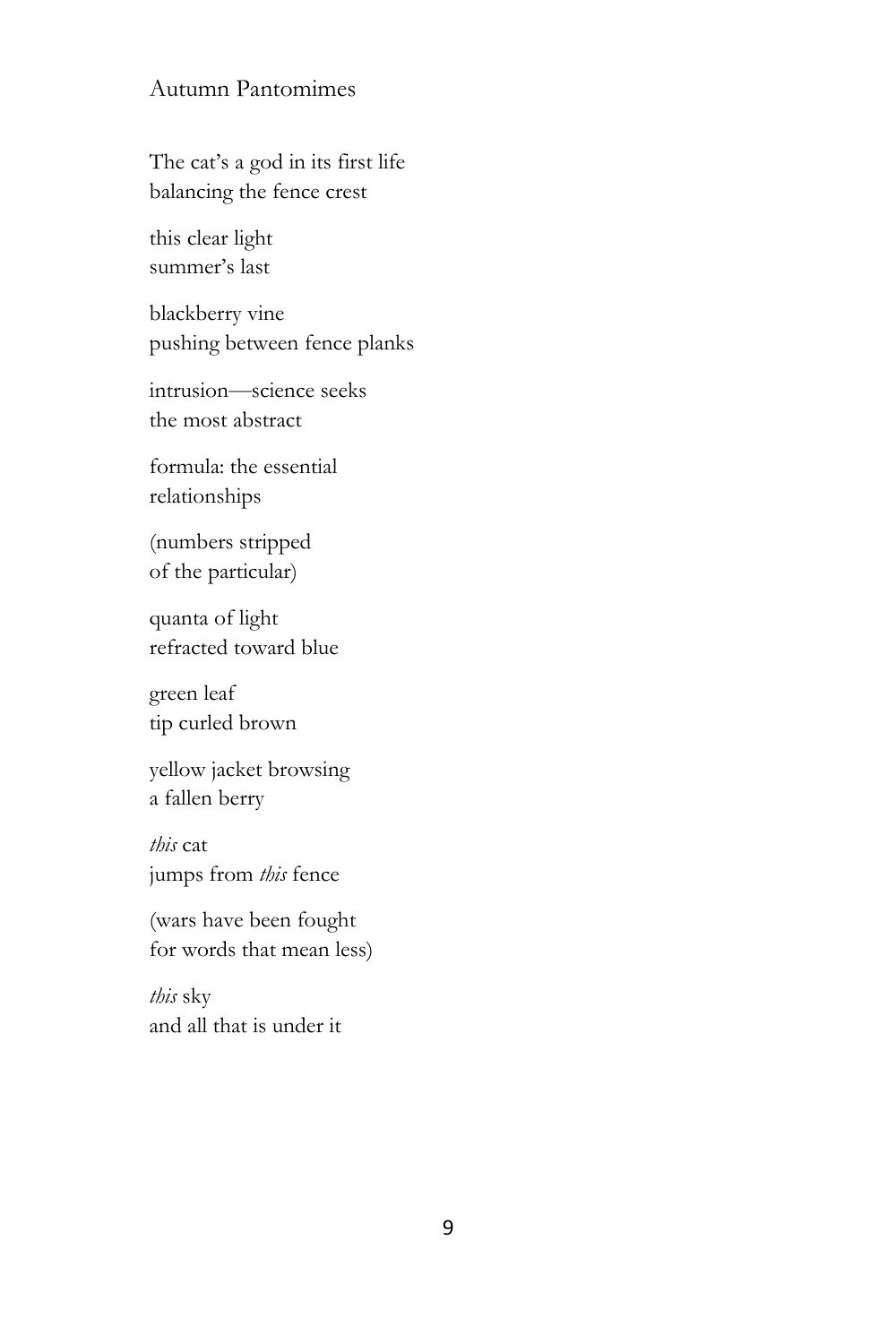Slate skies behind low hills glow of morning light

boundaries

reading notes from my favorite English witch

mushrooms, berries, rosehips and apple gathered in Epping Forest

*two gods, one laughing offering candy in the shape of Quetzalcoatl*

dream time

(time, perhaps, to read *The Plumed Serpent*)

(her eyes grey, under grey skies as if the rain (forecasted) fell only in her− wetting some inner field gone to weed and muddy ruts)

first fruits :: county fair

sawdust, stacked hay bales smell of shit, waffle cones

lighted Ferris wheel wheeling behind roofs and canopies

harvest crowds

witch dolls beside pumpkins painted dragons

so many longing for a world that never was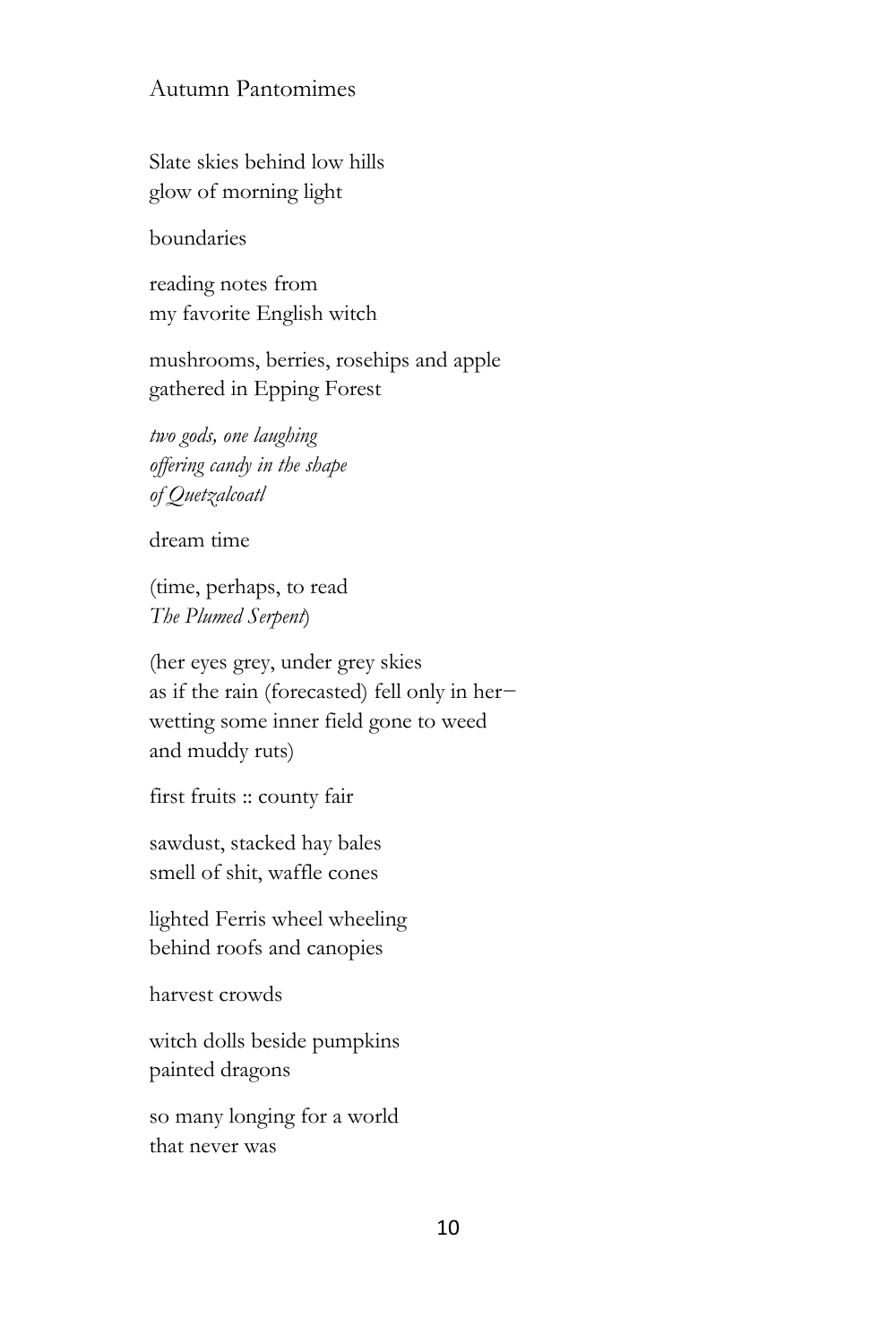equal nights (close enough)

spatter of rain on wood shavings black pavement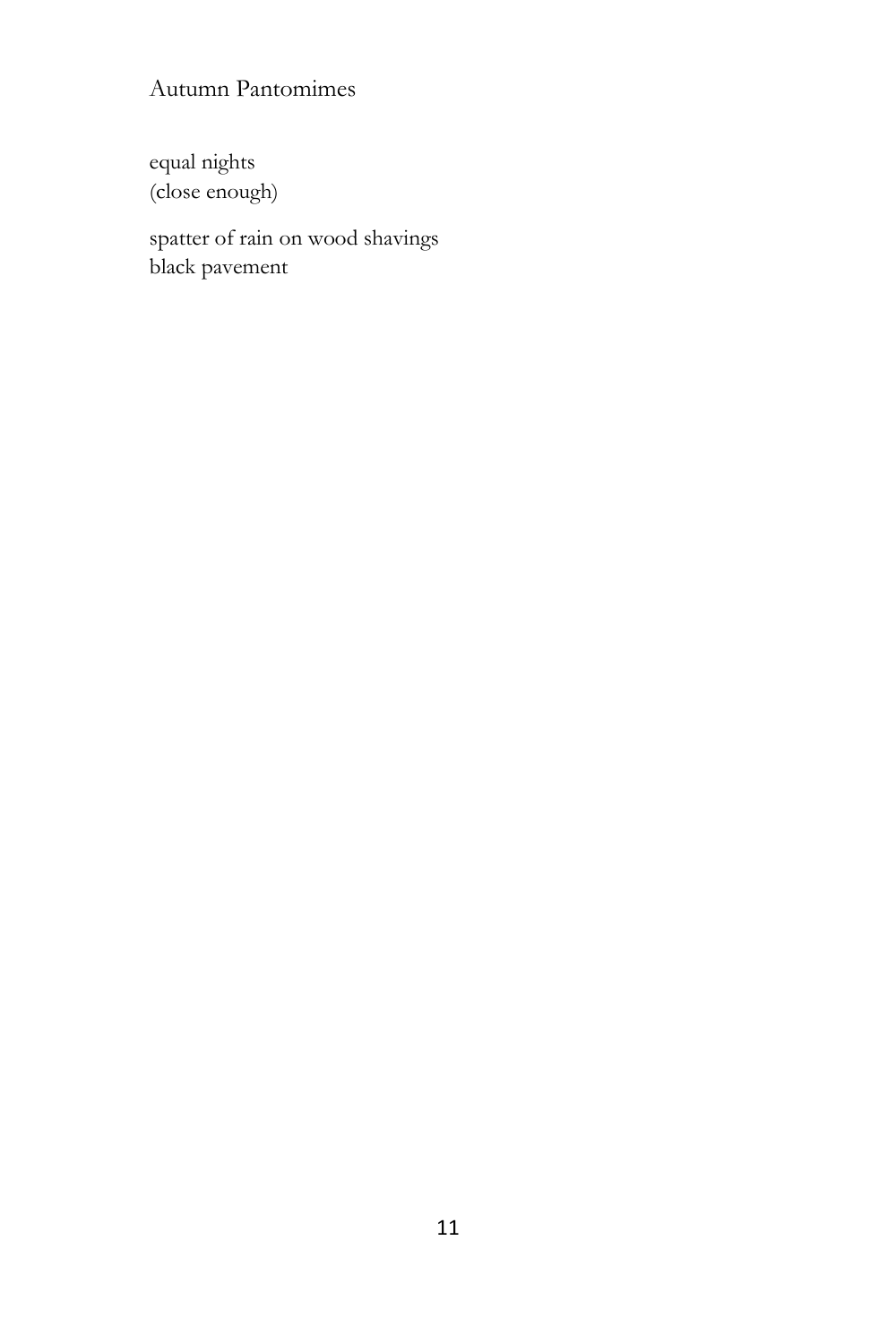Gestures only

today the tree (young maple) is the dancer

pivoting, twisting in wind gusts

proceeding rain squalls then, stillness

sun shaft lingering briefly on wet leaves

(when you are made of words it is impossible to be mute)

there is that about a tree which has nothing to do with us

its purposes its dance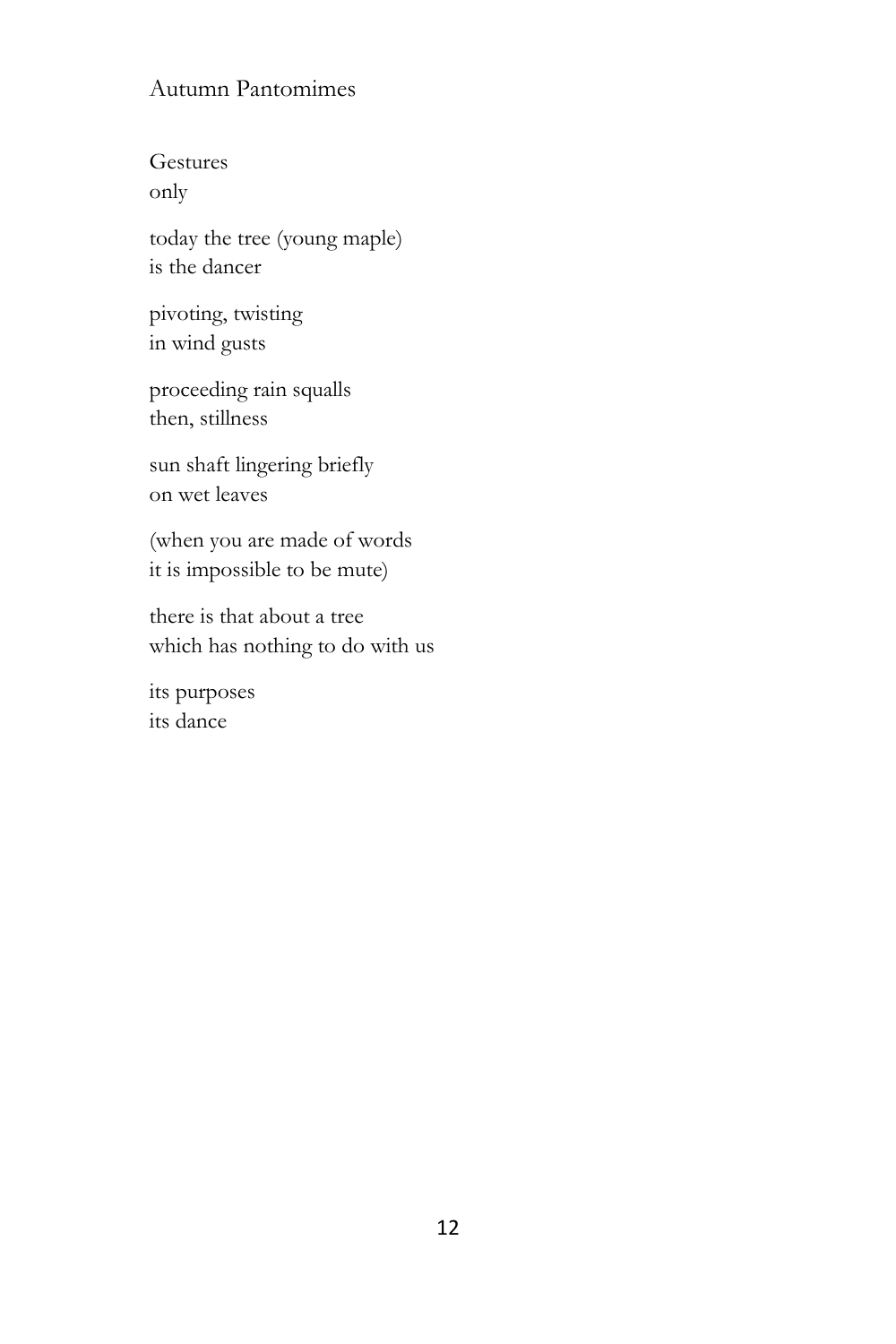Men have come by to clear the neighbor's lot

(ambulance there, some nights ago lights, silent, flashing)

they have cut bramble, trimmed branches all thrown into a pile to burn

bonfire, not "good" possibly "bane"

smudge of white smoke against gray cloud

"but in whorsipp of seinte iohan . . .clene bones & no wood & that called a bone fyre"

*ignis ossium*

garden pyre

the too dry summer the life grown brittle

(he seemed to give up when his wife passed)

bone tired bonfire

for whatever saint haunts this smoke-smeared evening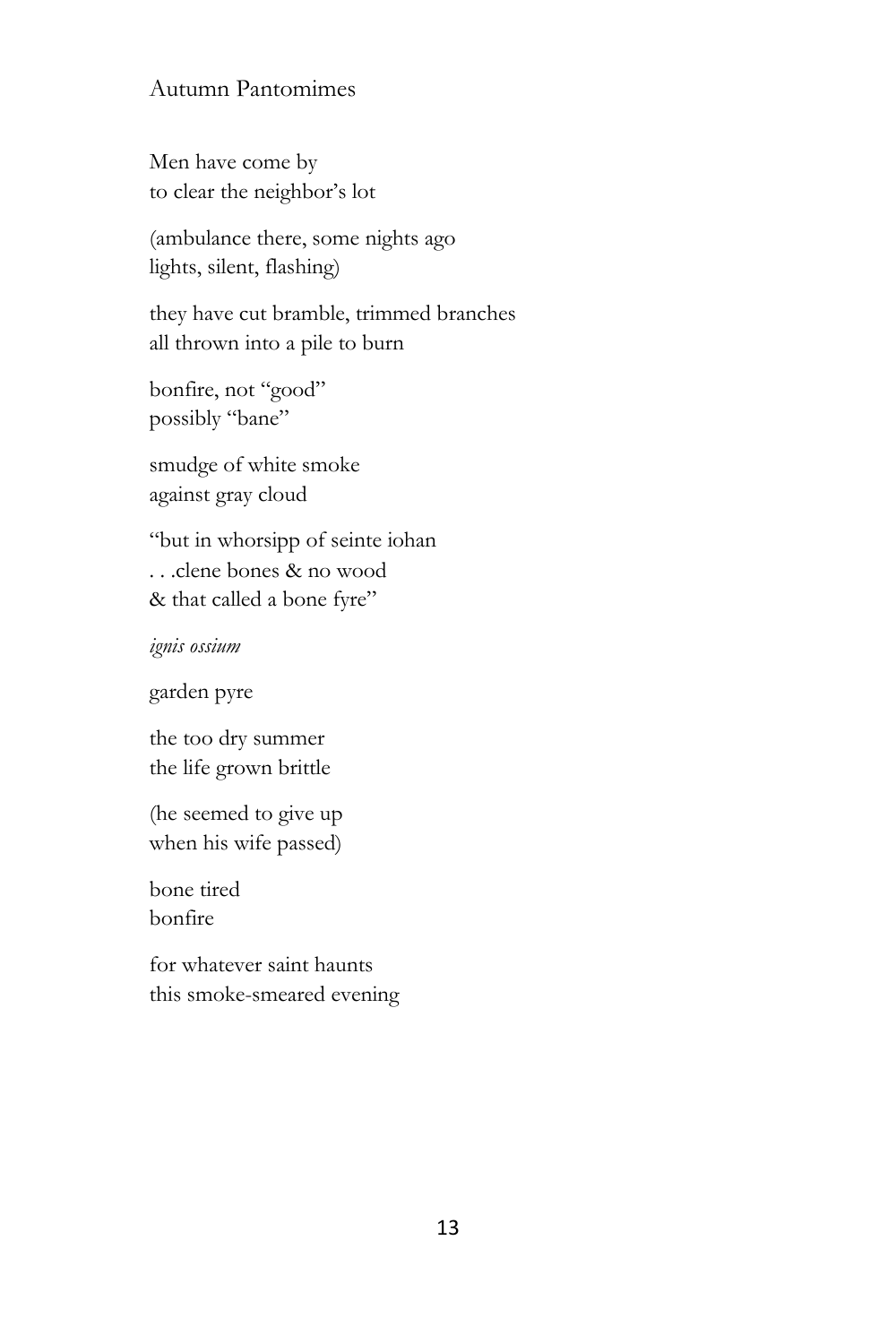Eyes that look out from another world

#### *hræfn hrafn*

(white winged once before Apollo's wrath)

contemplating the paradox the unchangeable ever changing

thought and memory skimming shadows over mountain lakes

one, on the highest limb standing sentinel

(Morrighan watching)

myth is the shadow of history

lone tree in a field as empty as time

*korax corvus corvi corridae*

I have seen them mob eagles driving them from a carcass

I have seen them gather at twilight to roost

dark legions arranged in silent formations

night's messengers

scatter some bread and nuts

small thanks for once having stolen back the sun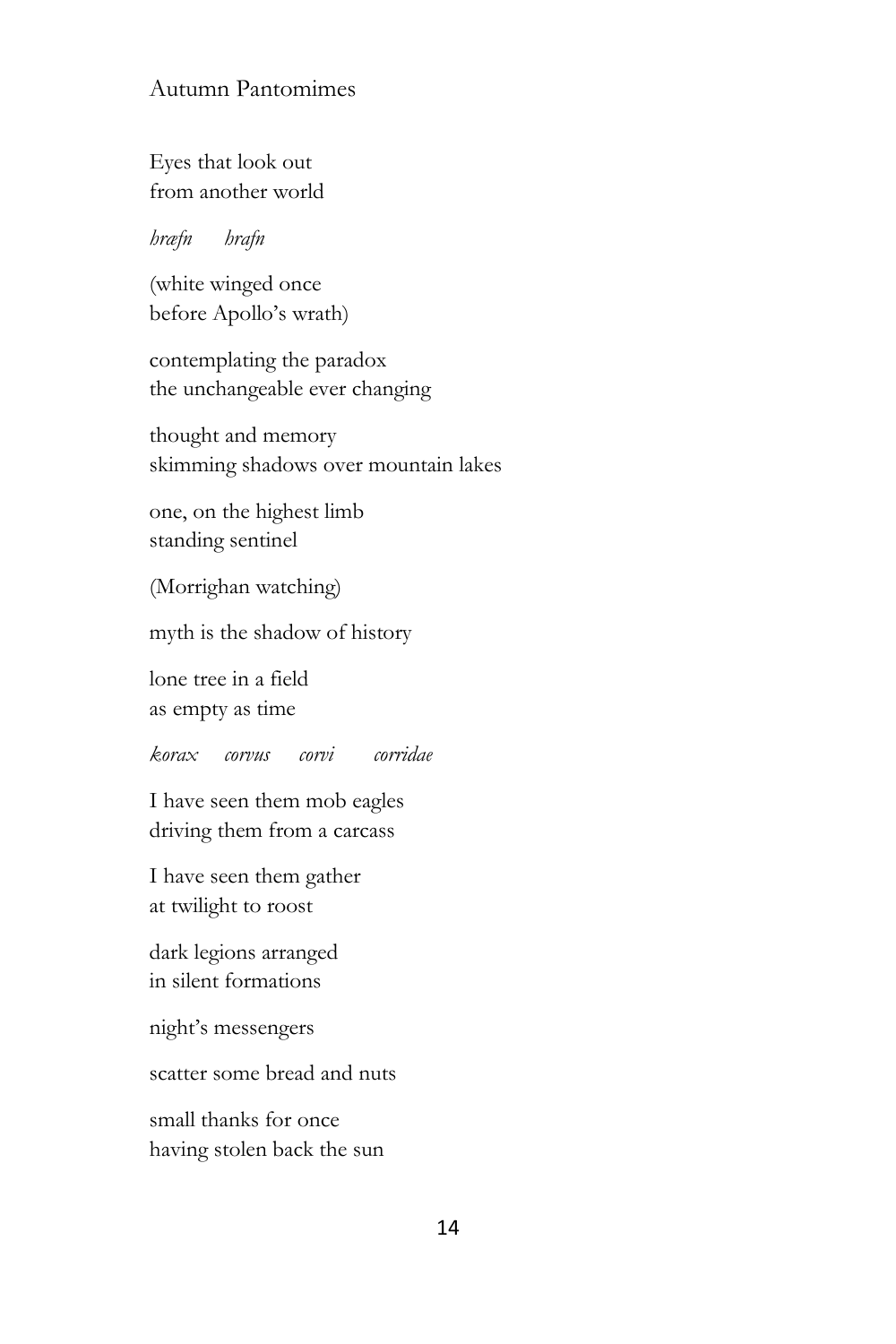Moon's blush at sun rise

domes and ribbons of mist over moist fields

my favorite English witch is hung over in London

smell of herbs drying on a window sill

"influencing events by hidden natural forces"

crypt cryptic encrypted half seen, half guessed

mystic in the myst

words that dissolve under slightest scrutiny

we have always wanted to believe we control more than we do

magic is the ability, perhaps,

to touch the open wound of the world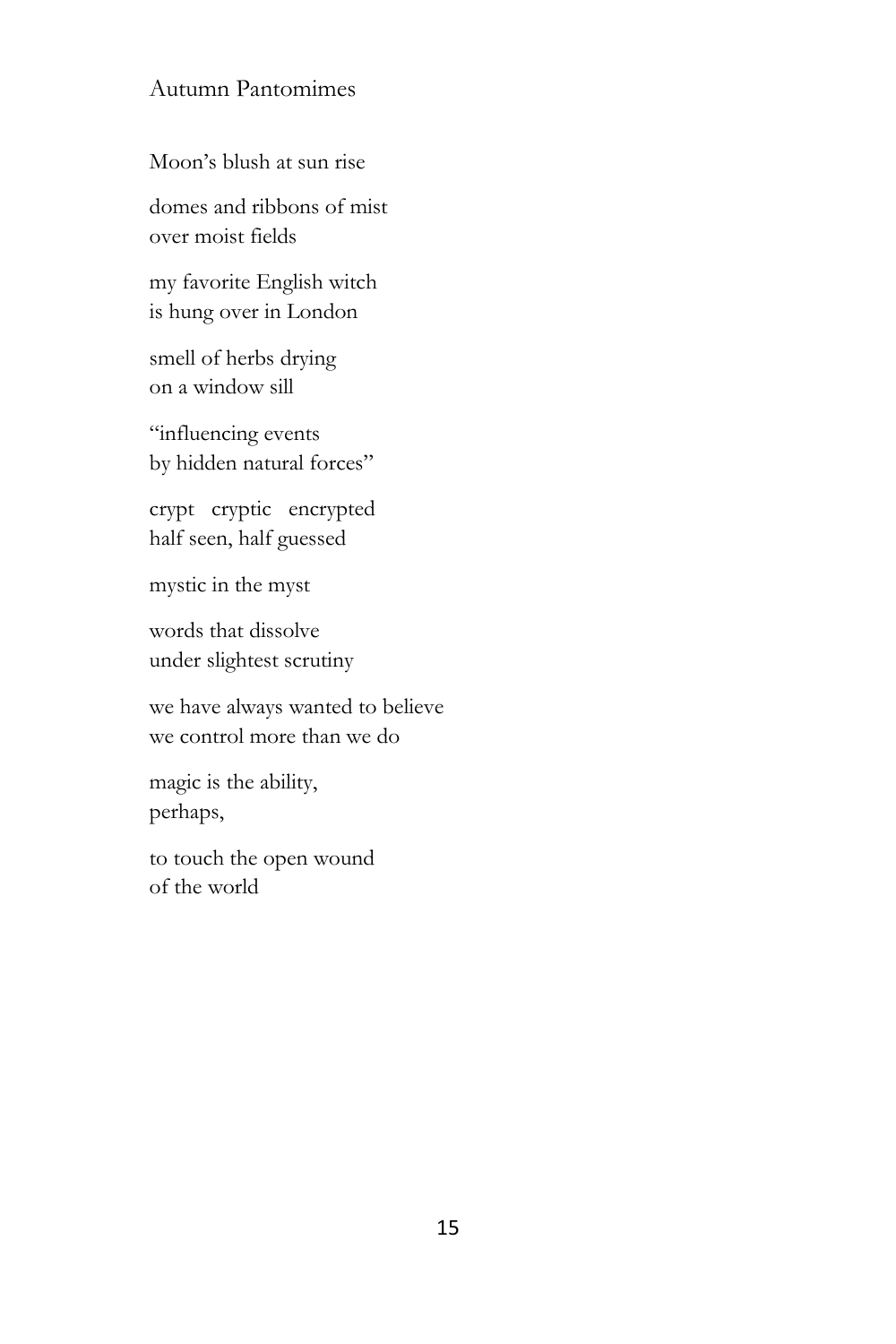Penalty, perhaps, for wanting what can never be

how long must I wait?

quick wind sweeping dust, litter, a few leaves

all measurements of time are bound *in* time

walking down hill blank glass of bank towers

cries of gulls circling piers

paradox of the barber who must, must not shave himself

restless mind that rests on nothing

limits of logic

desire: nest of yellow jackets angry at summer's end

salmon colored horizon as sun sets

crow silhouetted on an eave offers no pity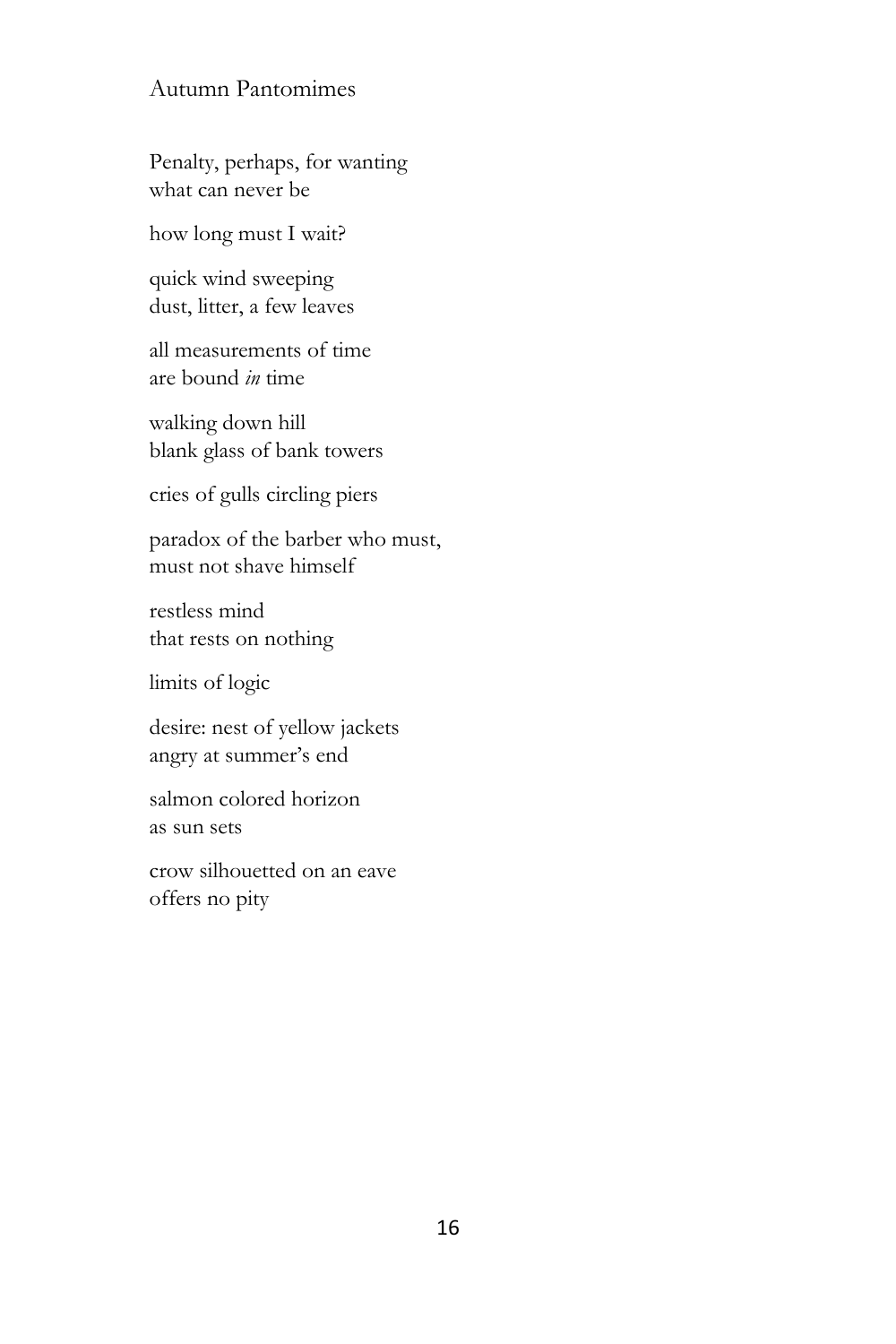Some late September afternoons

offer pale reflections of summer days

sun glints off water slight breeze, not cold

whispering through bamboo beside the coffee shop

(we have the whole world to weep for

to begin would mean to never stop)

evening dissolves into smoke and mist

webbing branches drifting over bramble

a sudden chill that is not only in the air

my favorite English witch dies her hair the colour of dying leaves

trees silhouette against rose yellow skies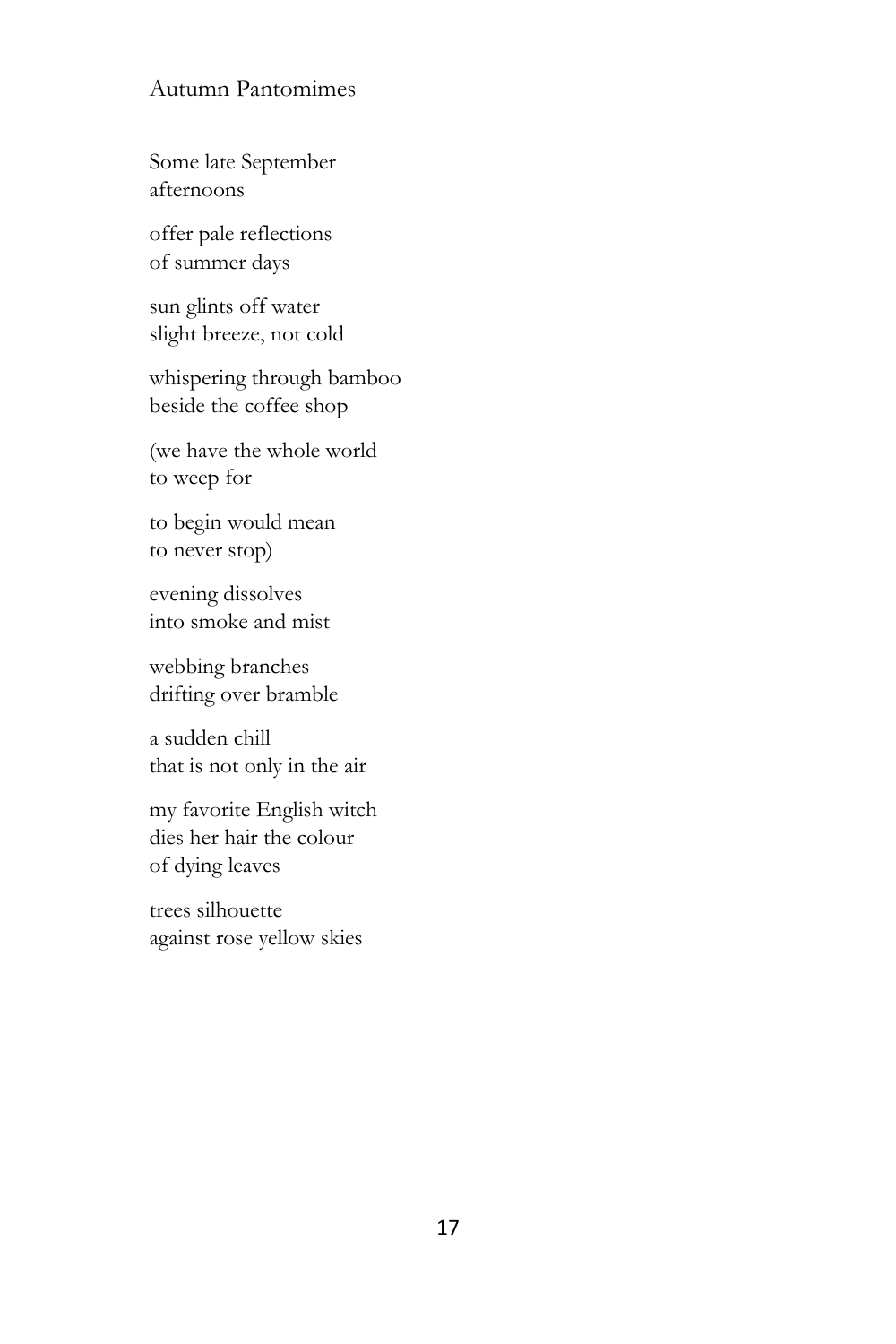September wedding

lake shore wind whipping white caps

pines creaking, sighing rustle of plastic canopy

better for memory than, say, a perfect day

(calm lake, blue sky)

without memory there is no musing

memory is how we make time

wind gust exploding through yellow leaves

waves crashing, withdrawing clutching gravel

what we will remember here what you will remember

music pulsing through the night

at the ending of so many things it is fit there are beginnings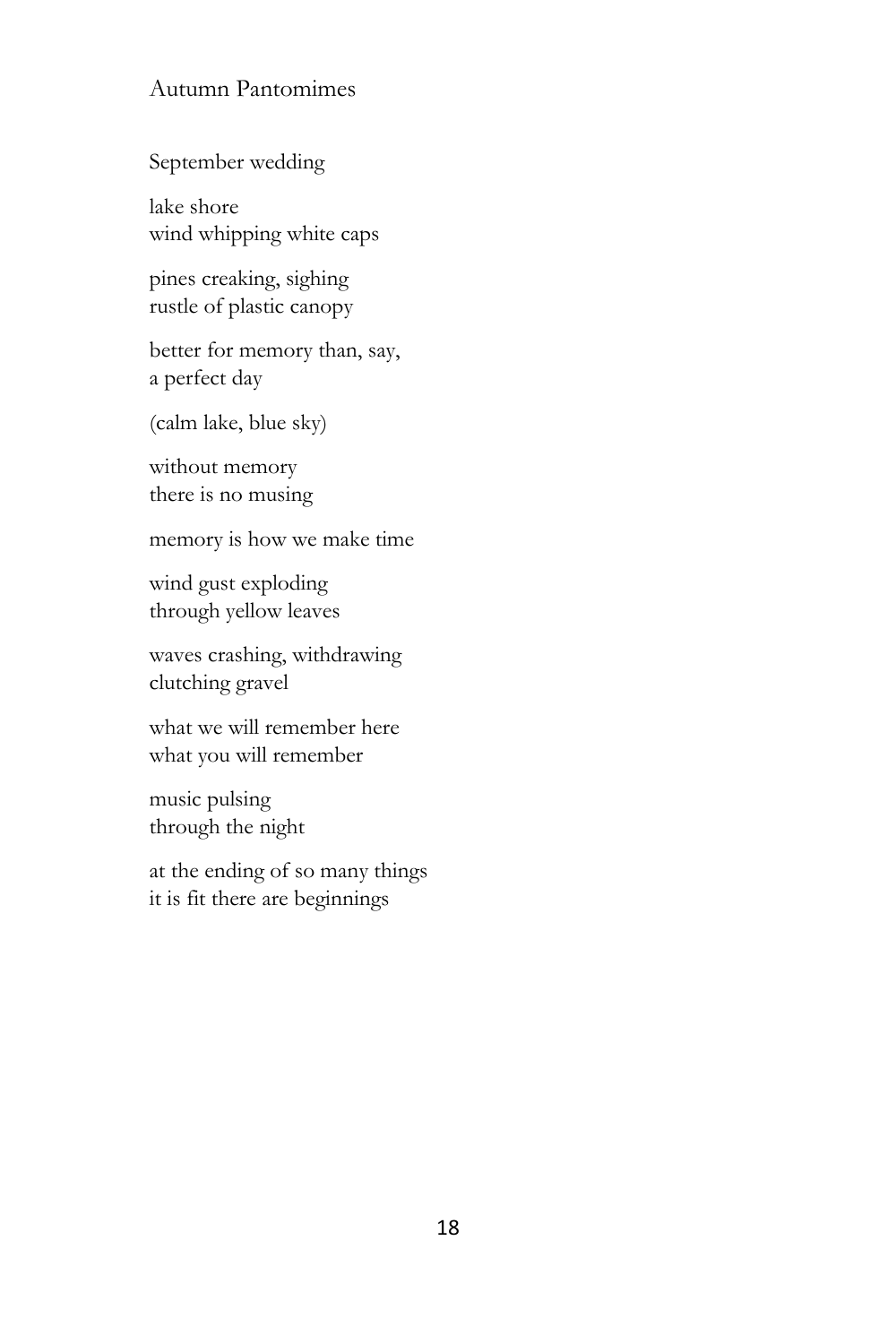## October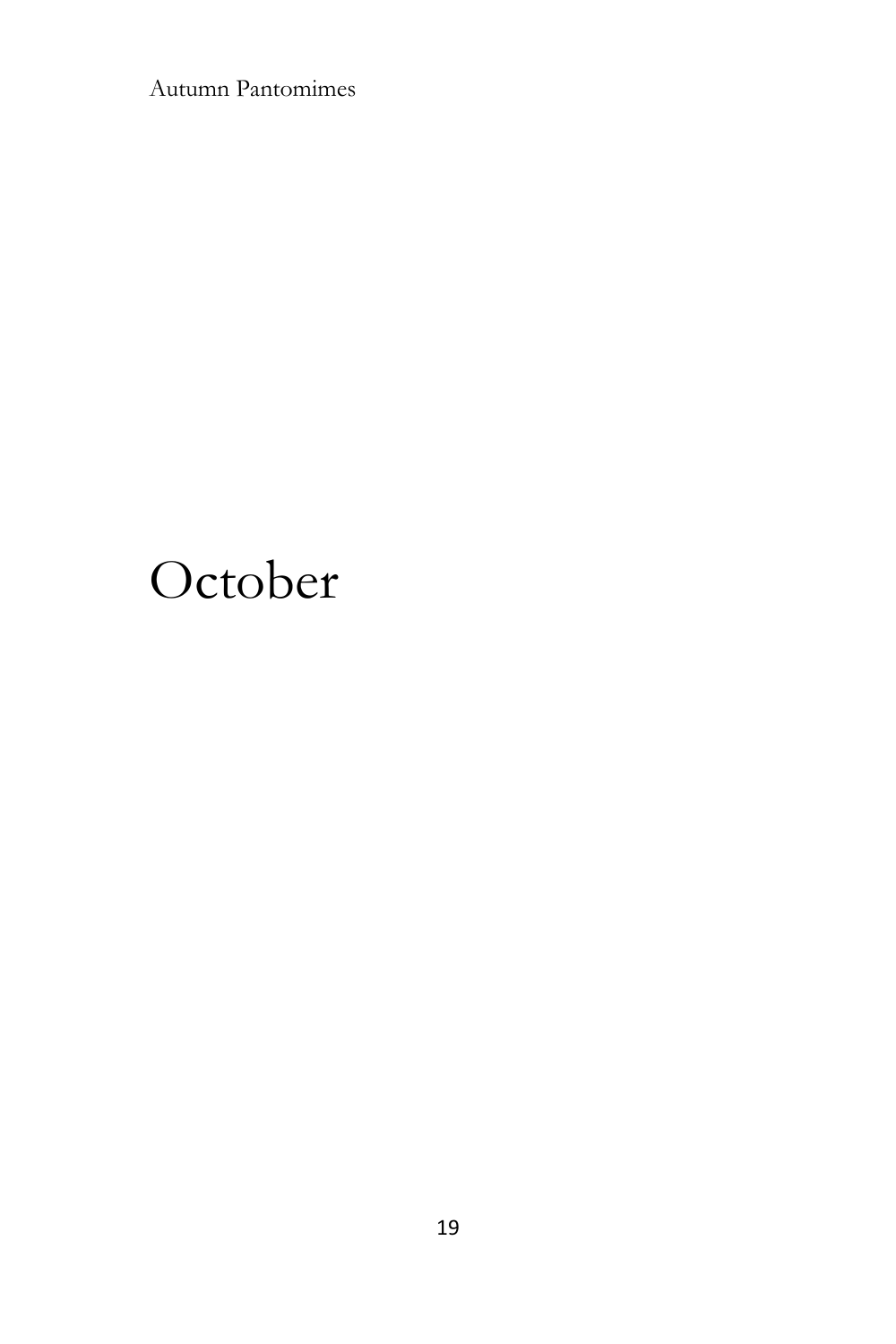The leaves, as if overnight isn't that always the case?

we turn away and when we look again all is changed

standing on the train platform spatter of light rain

these are the days I am most myself

thoughts, which had settled dry and stale as dust

stir in the cool wind whirling into new shapes

twisting with a sense of both promise and loss

(the self is mostly a story we tell ourselves

to bind together the detritus of time)

the first of the fallen leaves scurry like mice beside the rails

my story is full of autumn mornings and train stations

sudden flights of pigeons above scarlet trees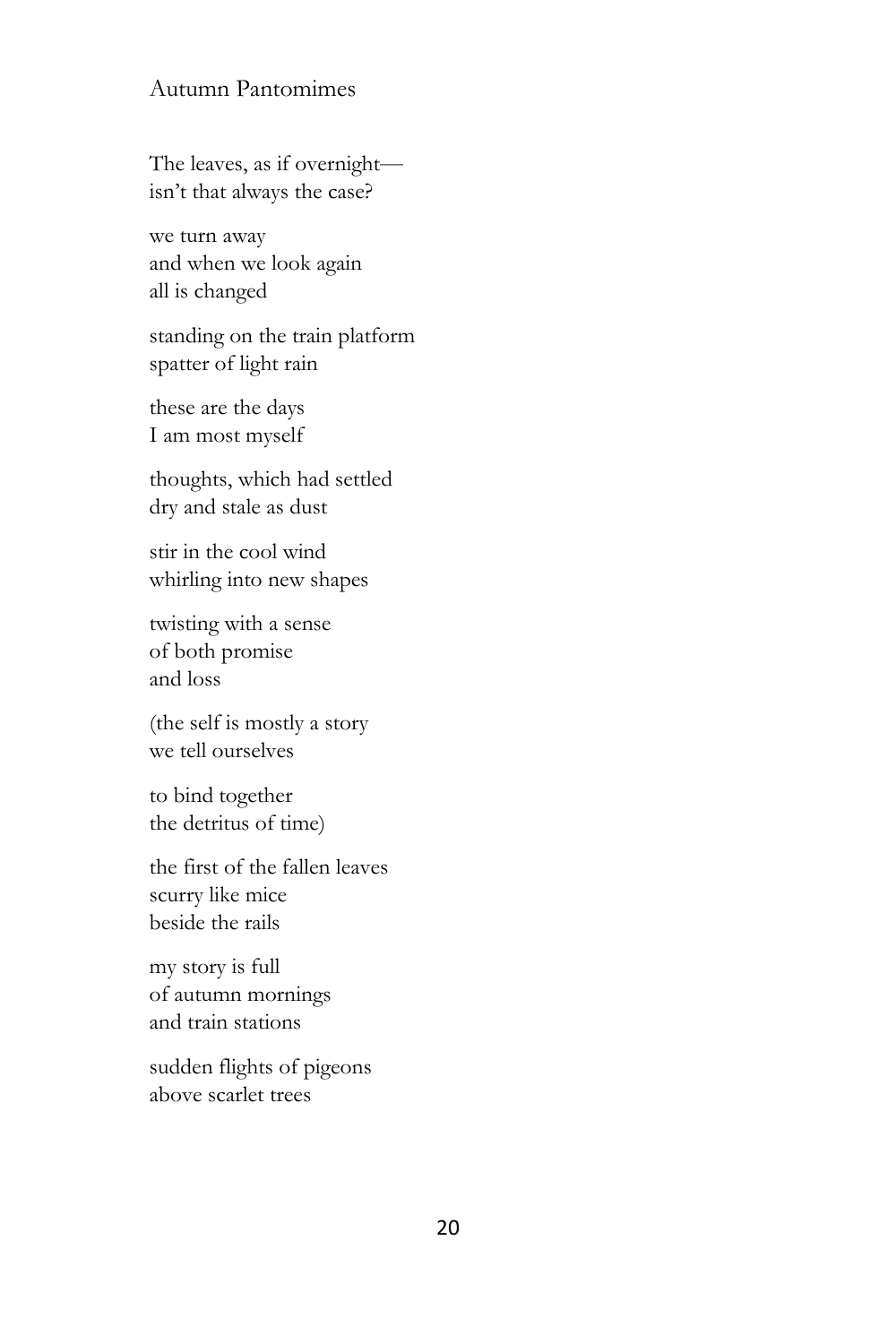## Etymologies of light

| Amber            |        | the seven colors |  |
|------------------|--------|------------------|--|
| green            | pulvia | blind            |  |
| gray             | lux    | the eye          |  |
| some combination |        |                  |  |
| of               | fiat   |                  |  |

|                          |                                                                                               | regen licht/half light                  |                  |                                |
|--------------------------|-----------------------------------------------------------------------------------------------|-----------------------------------------|------------------|--------------------------------|
|                          | lumin                                                                                         | luminosity                              |                  | (some etymologies<br>have Dios |
|                          | regn regna                                                                                    |                                         |                  | as shining)                    |
|                          |                                                                                               | dawn dusk twilight                      |                  |                                |
|                          | glistening in the head lights                                                                 |                                         |                  |                                |
|                          | photogenic<br>born of light                                                                   |                                         |                  | 300,000 kilometers per second  |
| what is brought to light |                                                                                               |                                         |                  |                                |
|                          | $*$ leuk                                                                                      | lukē lux leht loeht                     |                  |                                |
|                          | light as the leaves that drift (different root)                                               |                                         |                  |                                |
|                          | photon<br>photon                                                                              | photon                                  | photon<br>photon | photon<br>photon               |
|                          |                                                                                               | what waves break on what distant shores |                  |                                |
|                          | the light<br>that is in<br>all things                                                         |                                         |                  | omia qui sunt<br>lumina sunt   |
|                          | there is never a definition<br>always a cluster, a clot, a conglomeration<br>of related usage |                                         |                  |                                |
|                          | through the rain light,<br>home                                                               |                                         |                  |                                |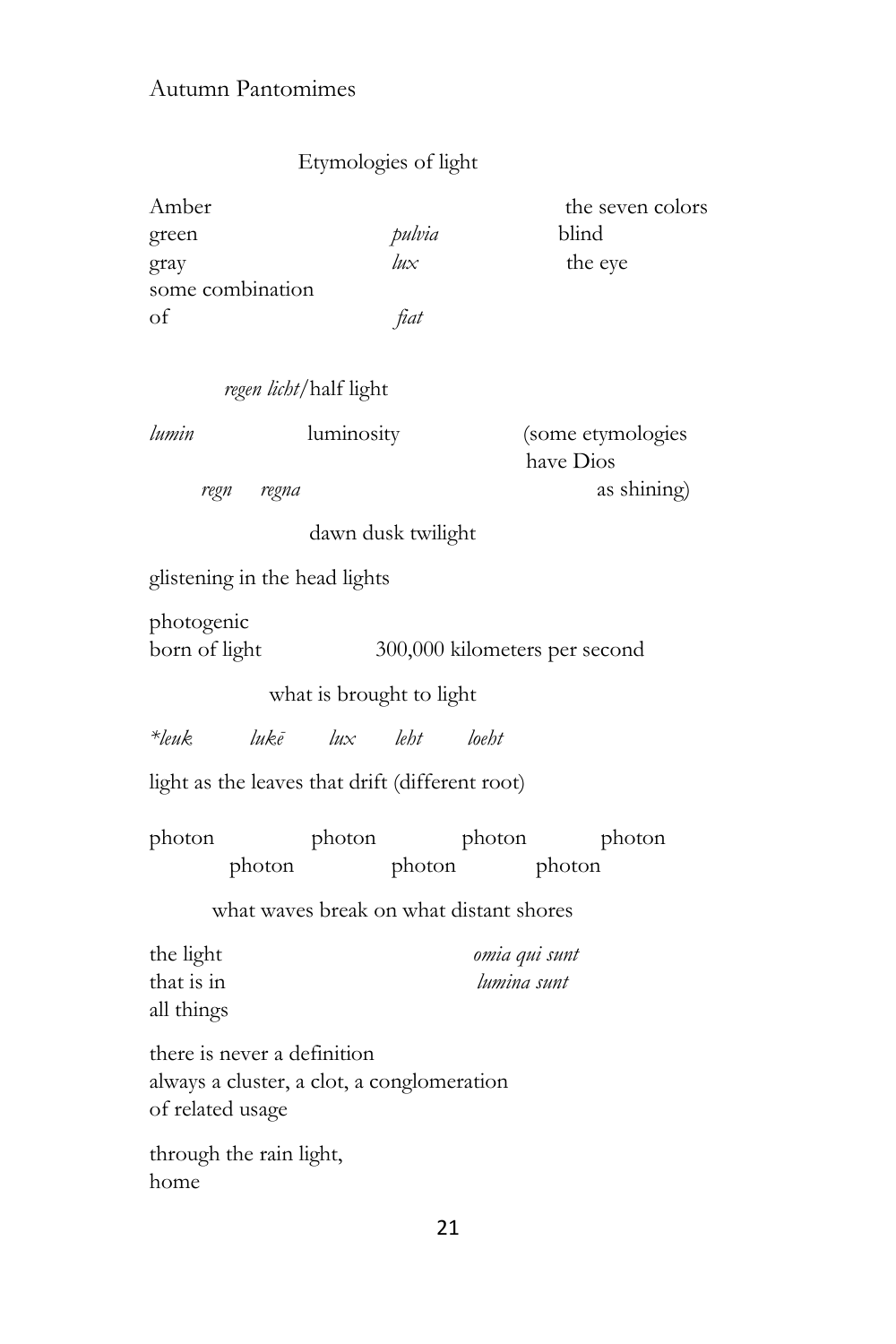That things are ripest just before they rot

fungi, herbs, sweet fruit and sour, roots, nuts

magic demands an intimacy with the earth

treasures secreted under leaves in hollows beside stumps

red leaf, blackened vine logic of the hidden

an ancient wisdom undocumented on-line

a power given especially to women

*wicce wɪttʃeɪ* (origins obscure)

care and anger compassion and anger love and anger

the richest harvest already scented with death

naming and taking the named into oneself

mystery that nourishes the world

October stew in a slow pot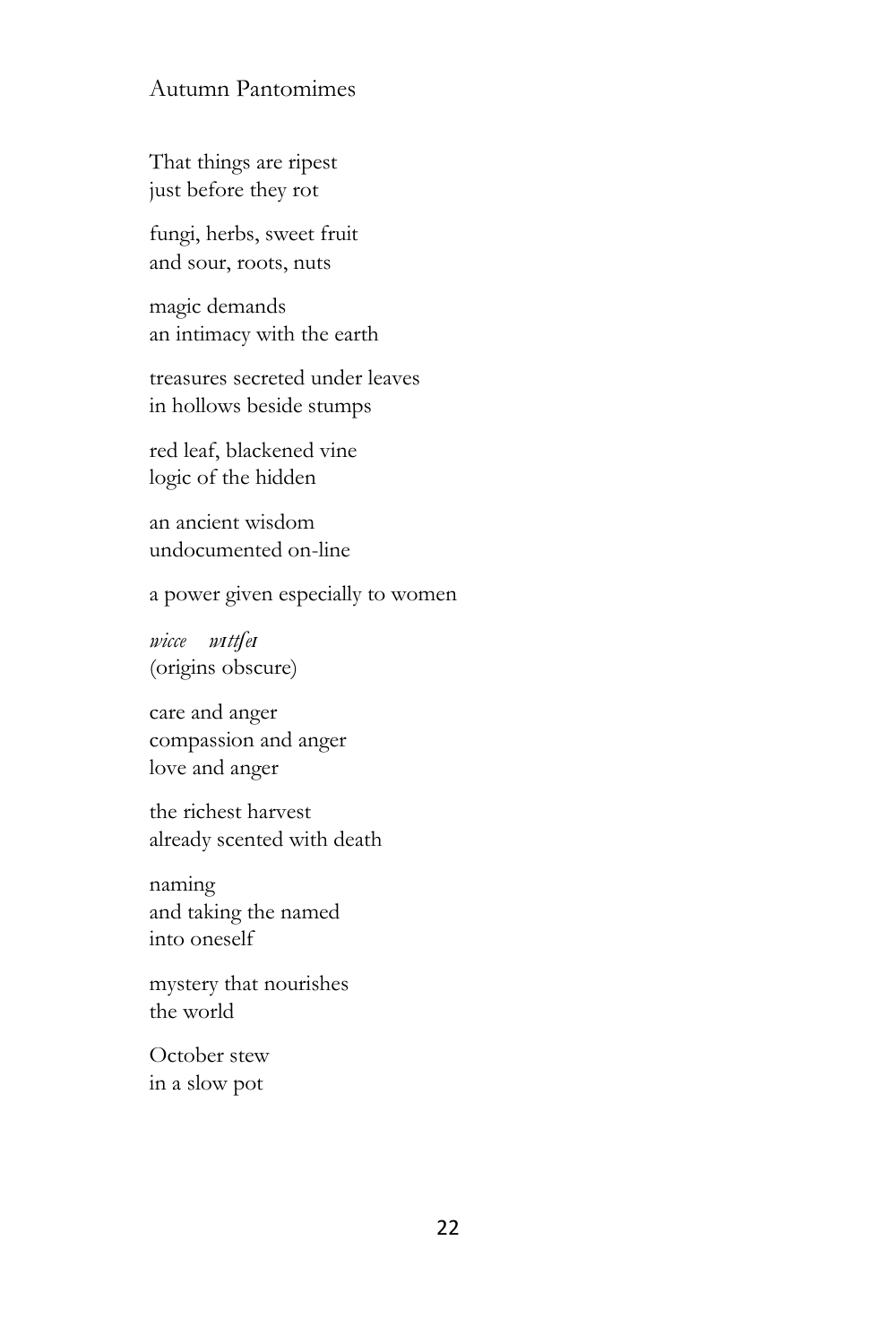Politics intrudes on every wind leaves rustle with rumors and lies

corn maze: labyrinth of green stalks, ears and silk

searching a map to find a clue

autumn wisdom: the truths we tell ourselves were never true

here, corn stalks are broken where someone, in desperation, broke through

we have always been a nation of old white men making rules to protect themselves

smell of soil and sawdust patch of blue between leaves

a wedge of geese

the poor are left to fend, if they are lucky

(if they aren't imprisoned or shot)

dead ends and loops that lead nowhere

autumn wisdom: all empires collapse

it is our lot to find a way to live in the ruins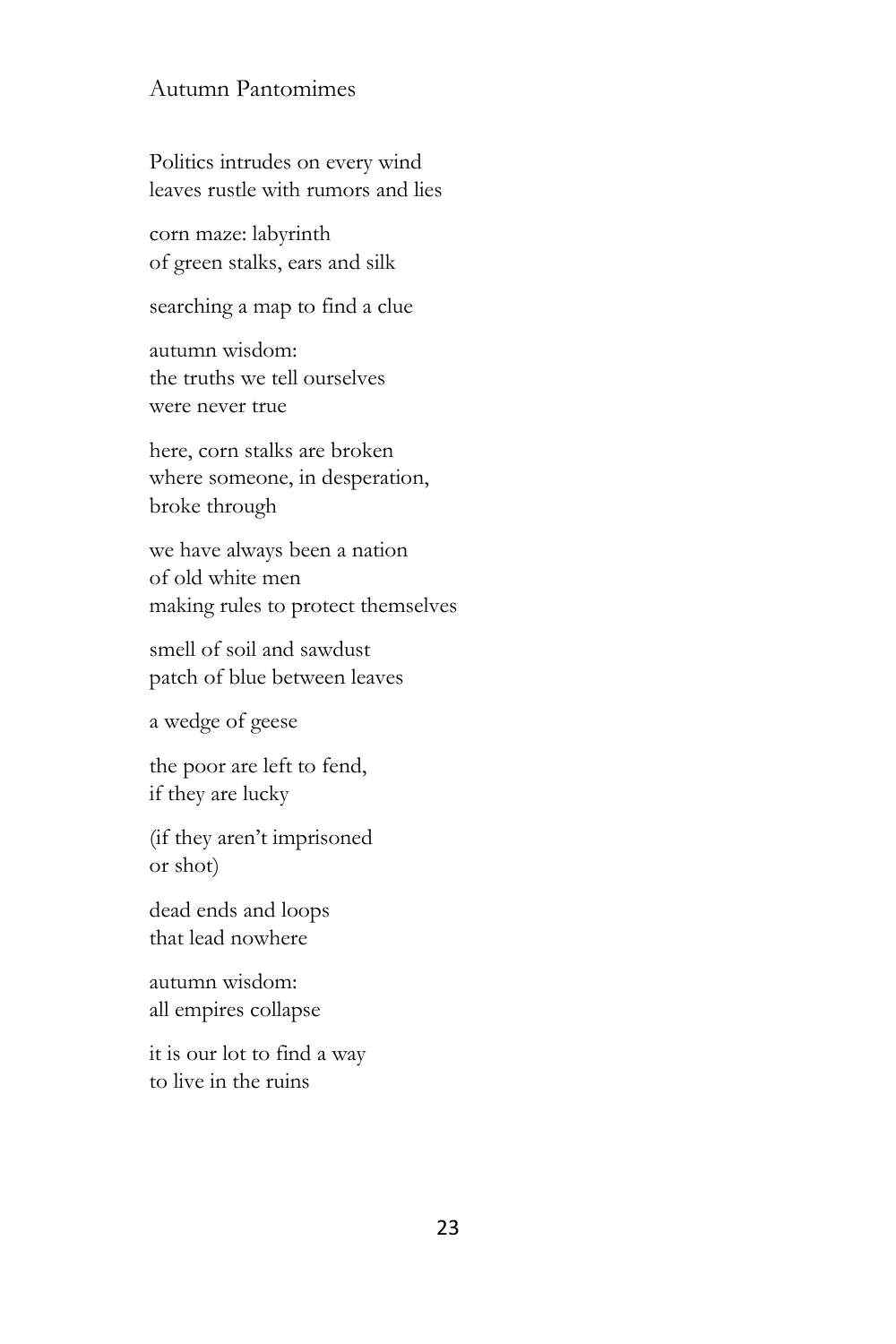Restless evenings that come too early (Sundays) a certain translucent gray bluing into twilight, a few stray lights porches, windows, illuminating nothing, mist of dark rain,

(that certain sadness that comes with the rain embraced as a friend

(reminds

you of who you are  $\left( \right)$ )

 slight headache, pulling book after book off the shelves, a familiar line, a paragraph but nothing captures–time that refuses to settle,

a cat unable to decide between couch and cushion between now and then—

#### work tomorrow

the time we sell to have time biding time before bed half afraid of laborious

dreams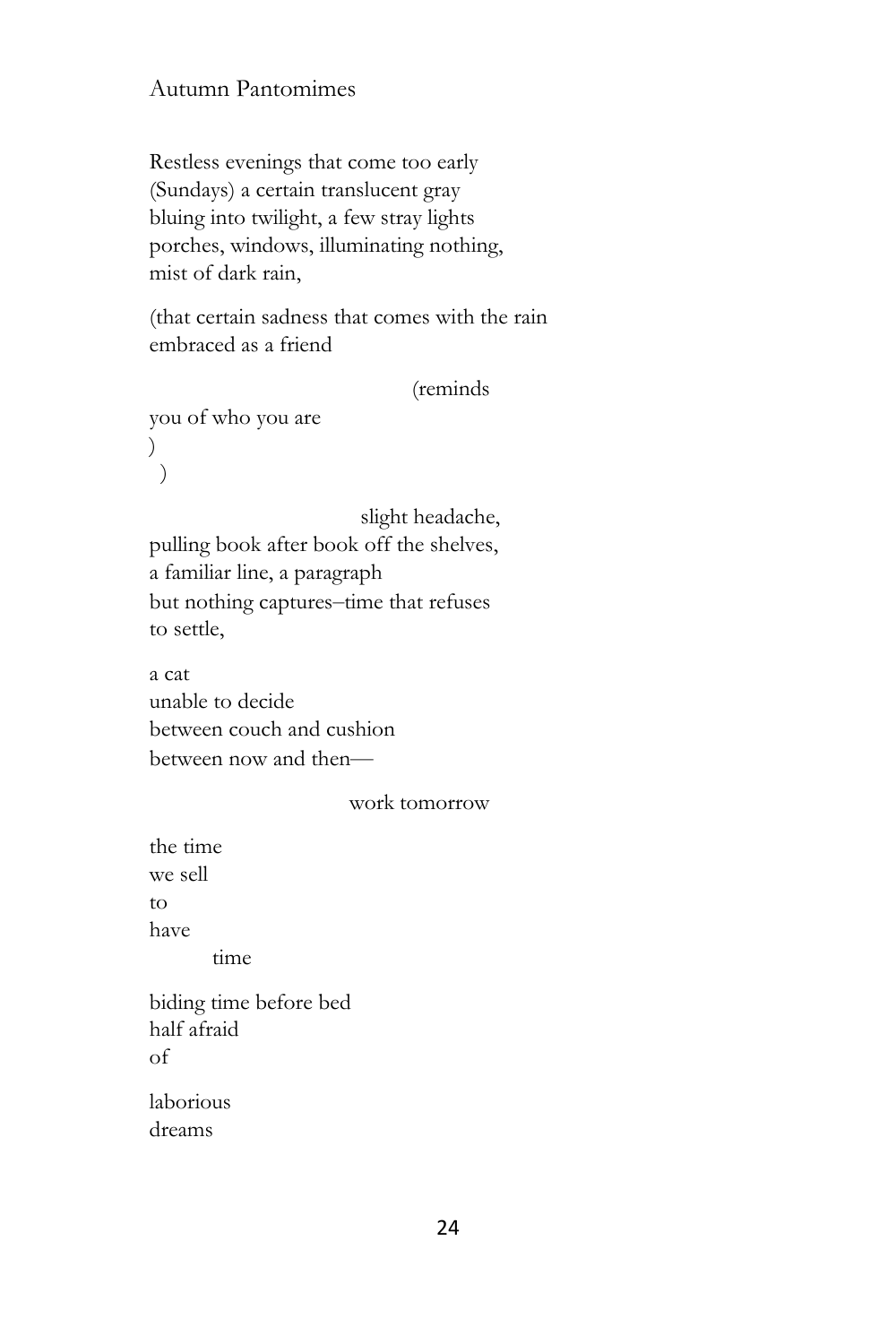In capitalism all consume until all *is* consumed

even these October days

roses in her garden recently wilted

edges of petals curled brown or fallen on black soil

beside rhododendron leaves brown stems and vines

*nothing is worth more than what it can be sold for*

a red capped toadstool shades a white stone

"in wildness," said Thoreau, "is the preservation of the world"

this may be among the last autumns

two degrees Celsius

(deserts grow)

what worlds will our children know?

the saving value in what is worthless

her ruined rose garden our true fortune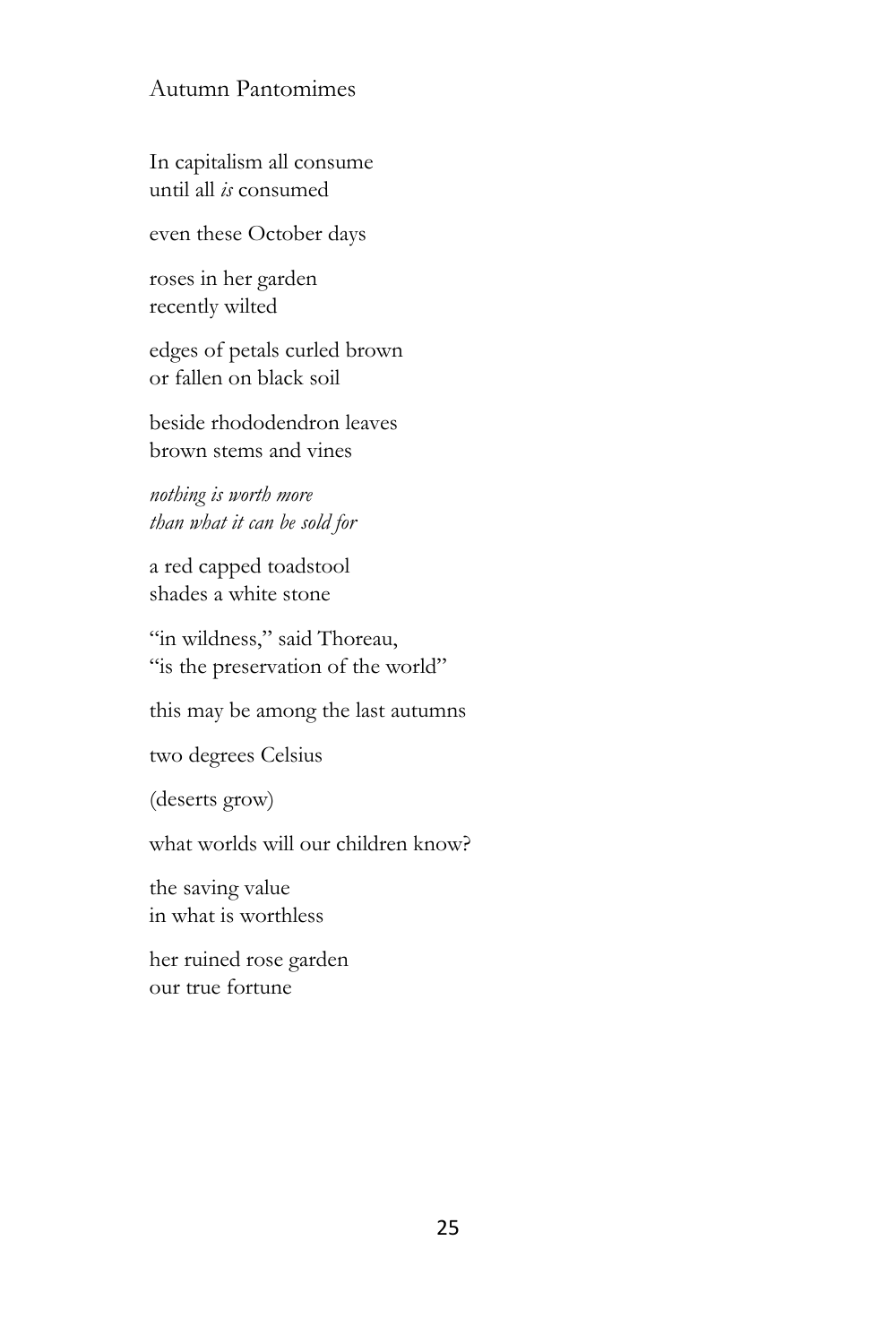## Eighth month, mis-numbered after Caesar's reforms

| cusp        | old woman in the park     |             |
|-------------|---------------------------|-------------|
| between     | in rags, a tattered shawl |             |
| abundance   | eyes gray as endless rain |             |
| and         |                           | Demeter     |
| deprivation | autumn                    | in mourning |

#### Etruscan

"harvest" the season, when men still gathered wheat with a scythe

birds drunk on fallen fruit

## "season of mists and mellow fruitfulness" consumption

dying and resurrecting gods Attis

blacked vine

## Adonis Osiris

and

Ishtar/Astarte descending (and the bull would not mount the cow like Persephone and the man rolled away from the maid) to hell

| DIACREU VIIIE         |                             |
|-----------------------|-----------------------------|
| leaves black and limp | (sufferings of Dionysius)   |
| drooped over the edge | groom perhaps to Persephone |
| of a pot              | if Hades=Dionysus           |
|                       | Eleusis)                    |

cider new wine in casks to age

winds to whip the seas into storm (hurricane, typhoon)

falling, all the while, toward winter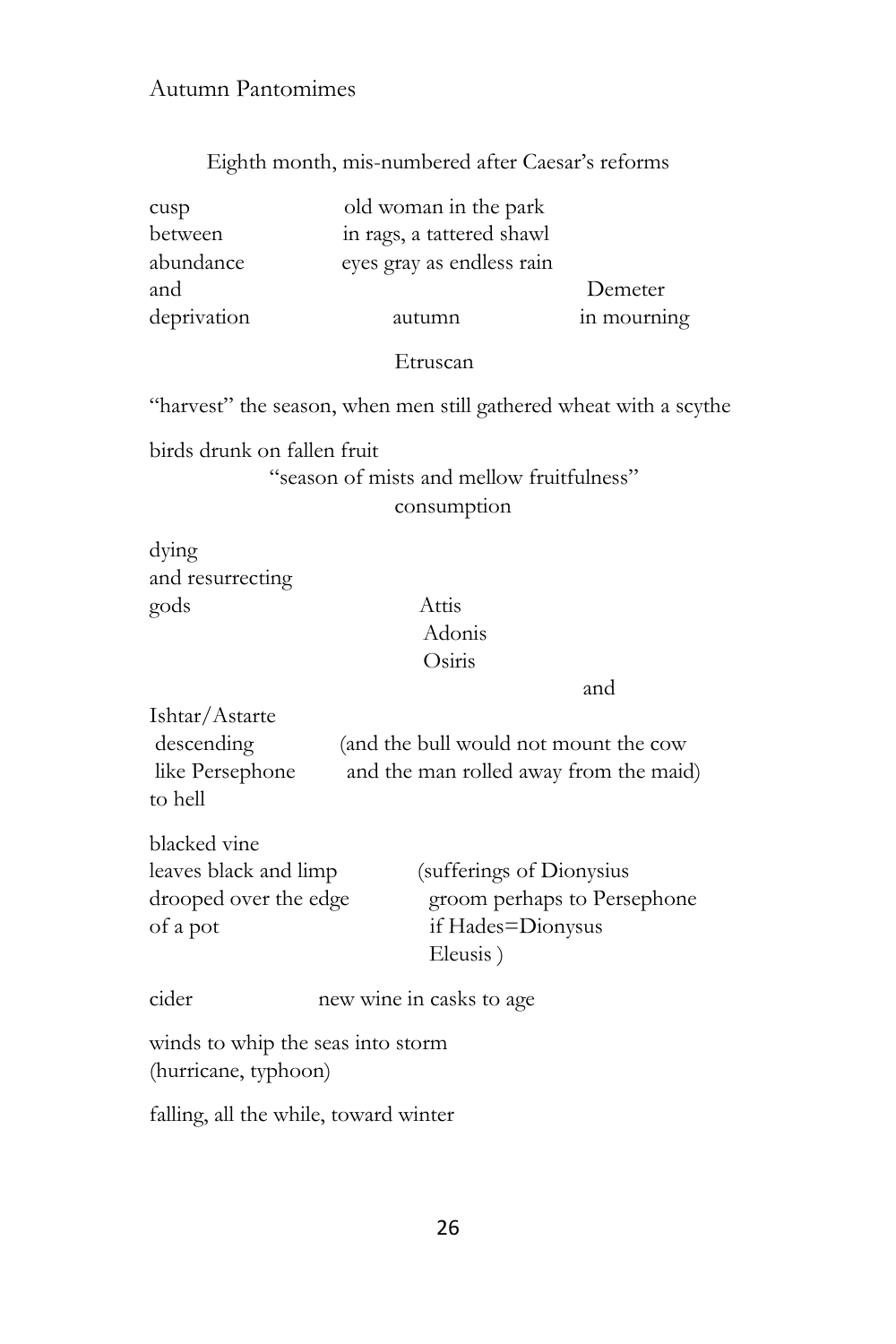| A brief       | we don't need the gods;                                   |
|---------------|-----------------------------------------------------------|
| discourse     | the gods need us                                          |
| on the nature |                                                           |
| and feeding   | the most striking attribute                               |
| of gods       | of any god                                                |
|               | is their essential nonexistence                           |
|               | to stare into the eyes of a god                           |
|               | is to stare into void                                     |
|               |                                                           |
|               | and what, after all,                                      |
|               | reveals us more to ourselves                              |
|               | as ourselves                                              |
|               | than to see our thin,                                     |
|               | wavering lights                                           |
|               | against divine nothingness                                |
|               | it is enough, in the end,                                 |
|               | that I would make a small altar<br>and burn sweet grasses |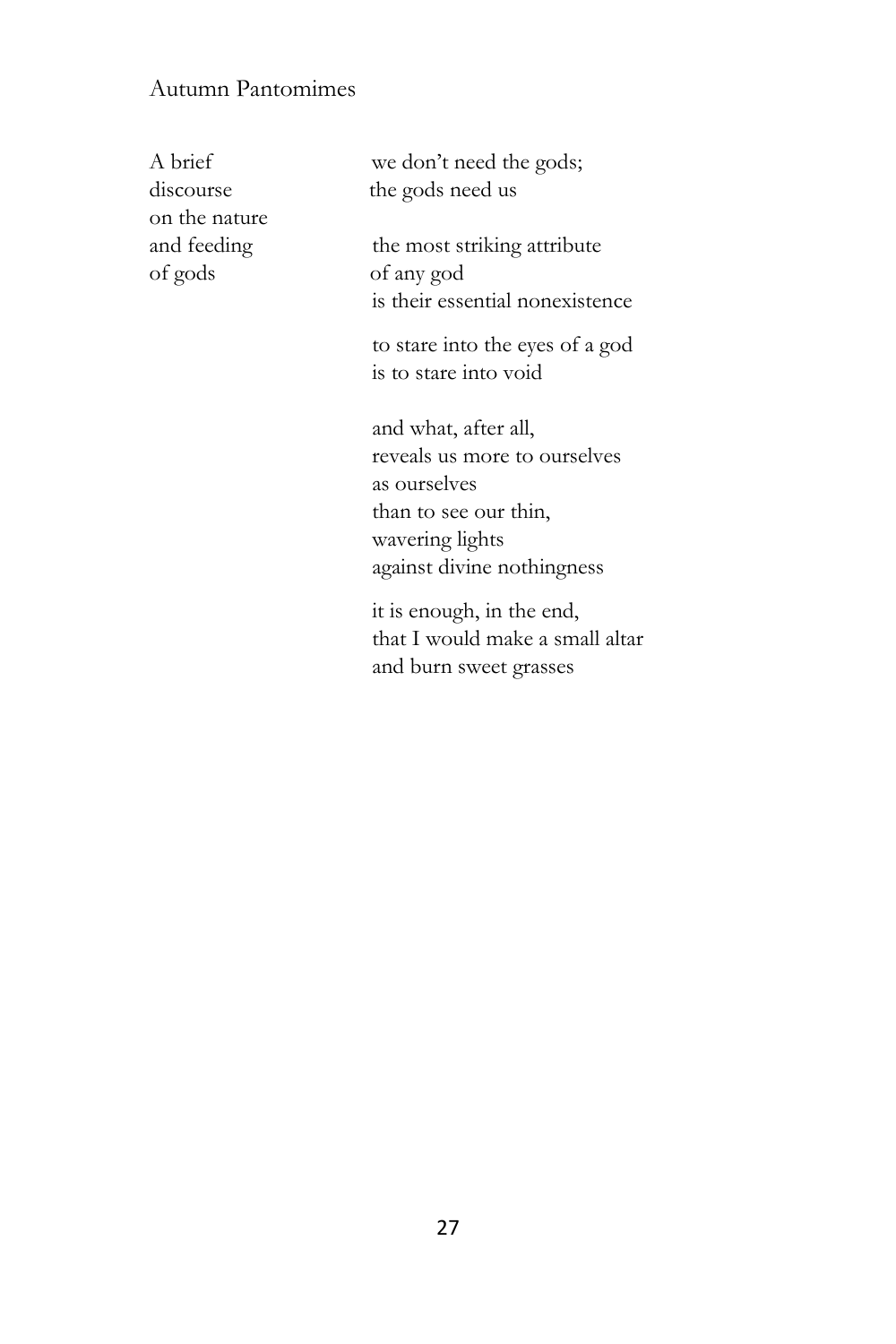Sometimes we walk to the bridge river pouring through its deeper channels

always the same; always changing

bare boulder and gravel spits exposed along its edges

bridge river path the structure is constant

afternoon sun slanting through leaves cottonwoods green but blending toward yellow

a few tall firs like green shadows

white clustered snowberries blackberry leaves red or wilted brown

the particular is always in flux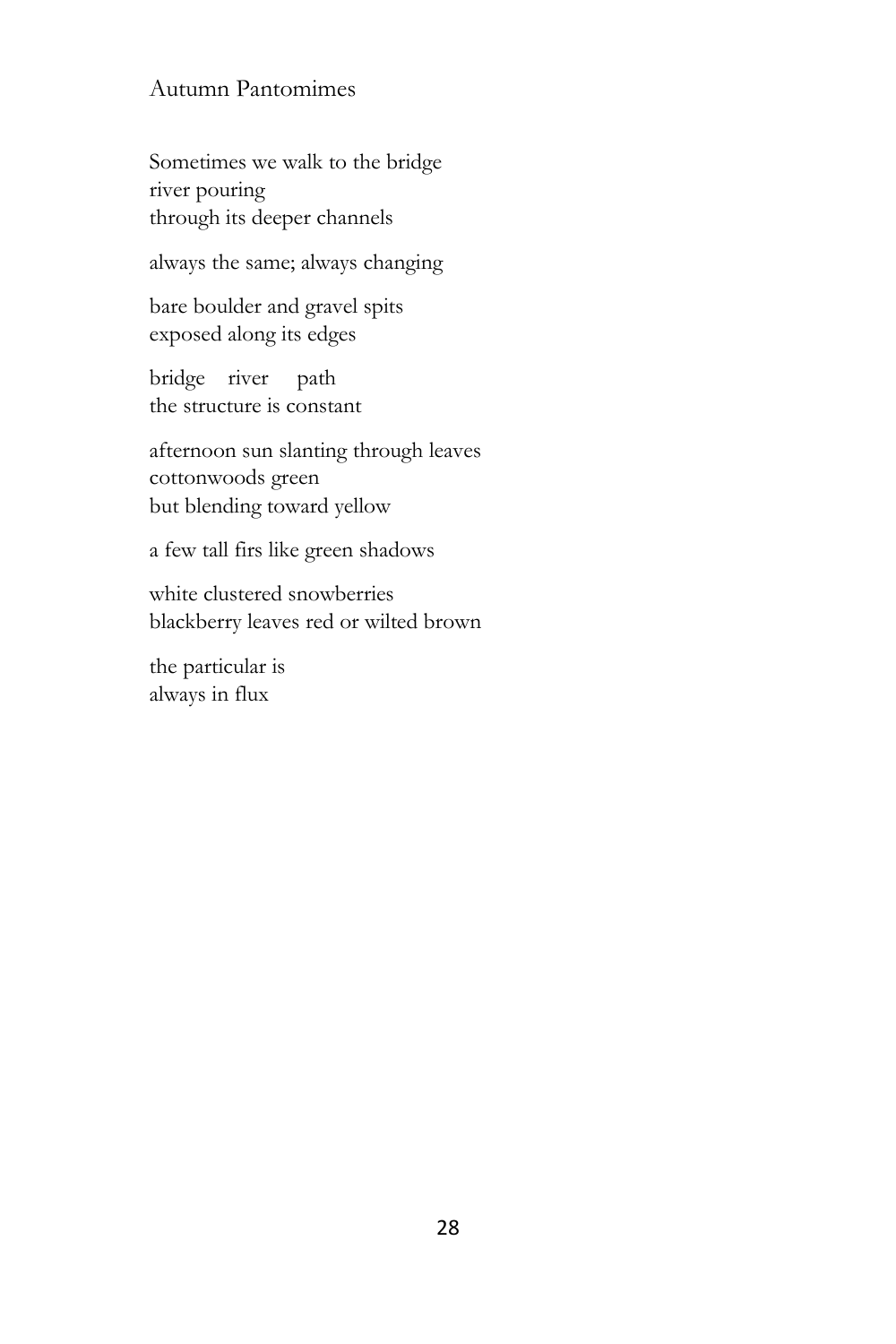Time is relative, they say a relative perhaps—

an aunt who has grown old looking like the grandmother

who long ago became only words and memory

dreams of your grandfather returning up a dredged creek bed

wanting to tell you something about wood and smoke

and the stars you see between the branches of trees

your mother putting laundry on racks to dry

(your first memory)

buried years ago, on a day mixed snow flurries and sunlight

your strong father grown frail and deaf

remembering all his travels the places he stopped

the cousin who was a brother wilted so thin and light

he blew away, a leaf, a whirl of dust on an evening wind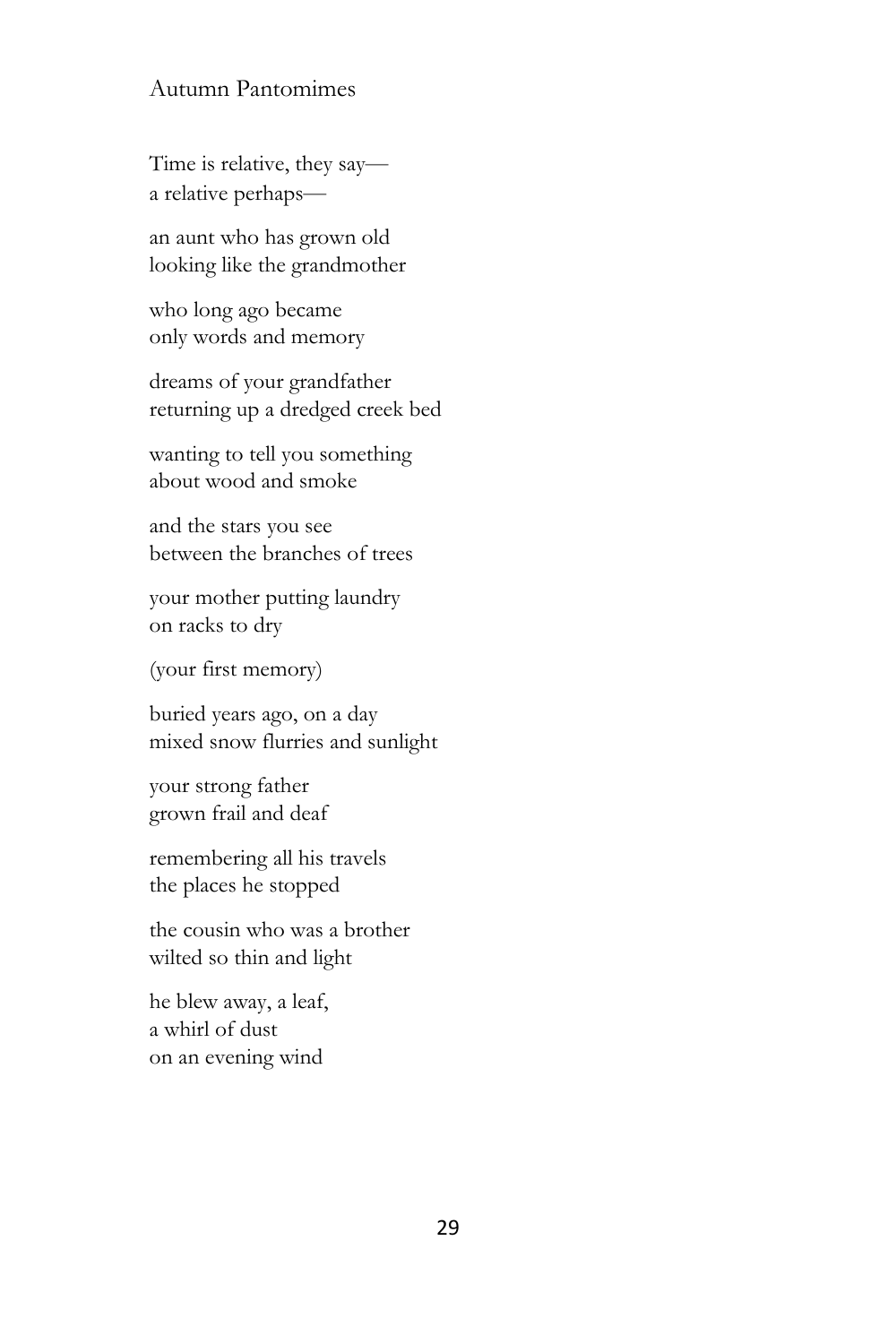Sunlight suffused through mist pale disk, melting gold

the time we have

on the news, a very wealthy man who will not see this dawn

long shadows on lawns

a kit of pigeons banking left away from the tracks then darting right over the roofs of houses

the rich as much as the poor (though the estate sales will bring in more)

in the new light trees burn a brilliant red

the time we have

this, the gold we must gather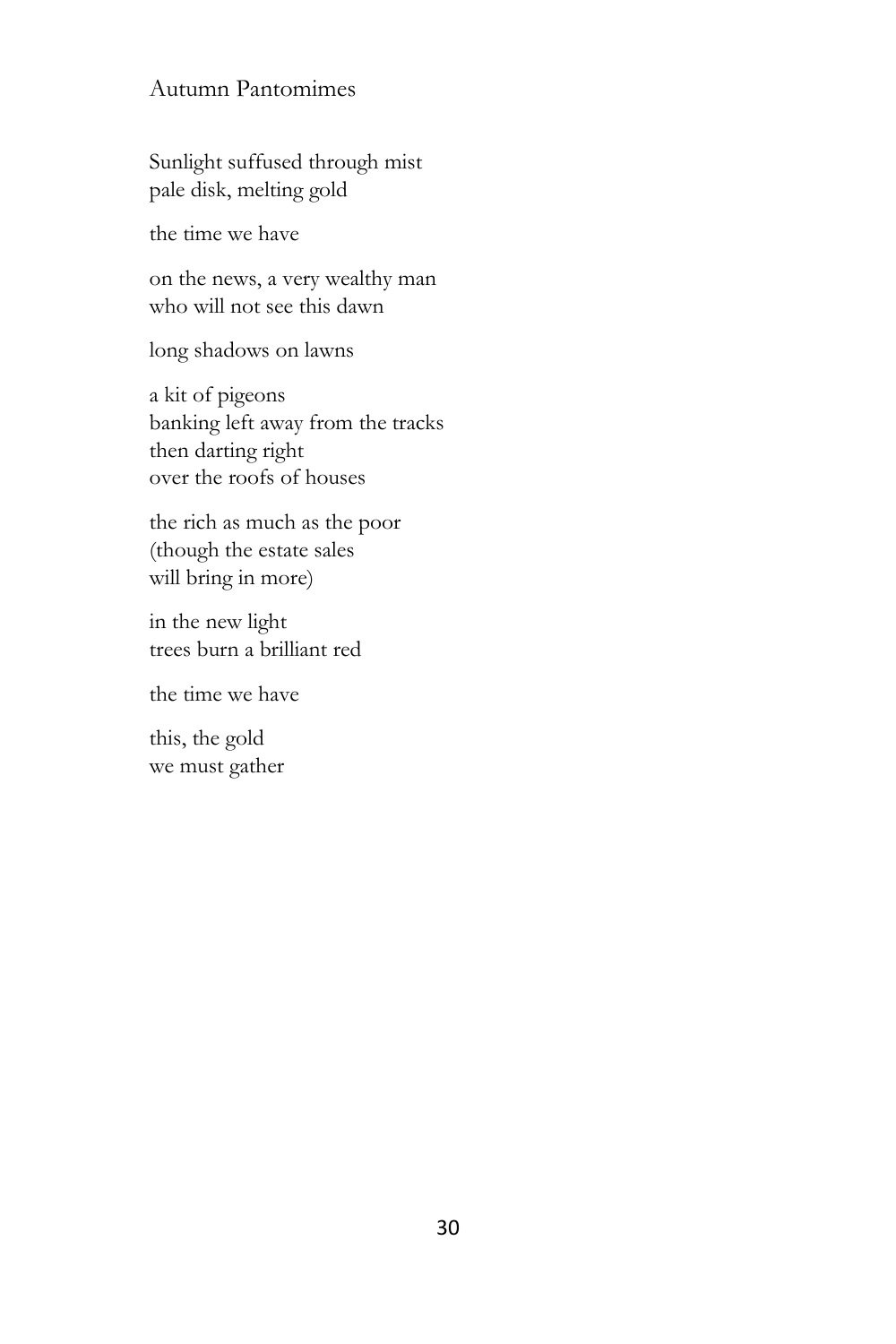Everywhere, the sky is full of birds

portentous?

what are the auspices?

is my favorite English witch deciphering the horizon?

orange pumpkins in rows throughout the field

what profit margins?

(edges of paper (notes on))

fantasy and desire if what I want can never—

low mist edging river banks

time enough to regret time

forecast (a record-breaking day) warming toward our ends

how can you lose what was never yours?

(Persephone in the dark mourning light)

it's not even beauty life lusts after more life

flying arc, a hundred geese winging into the distance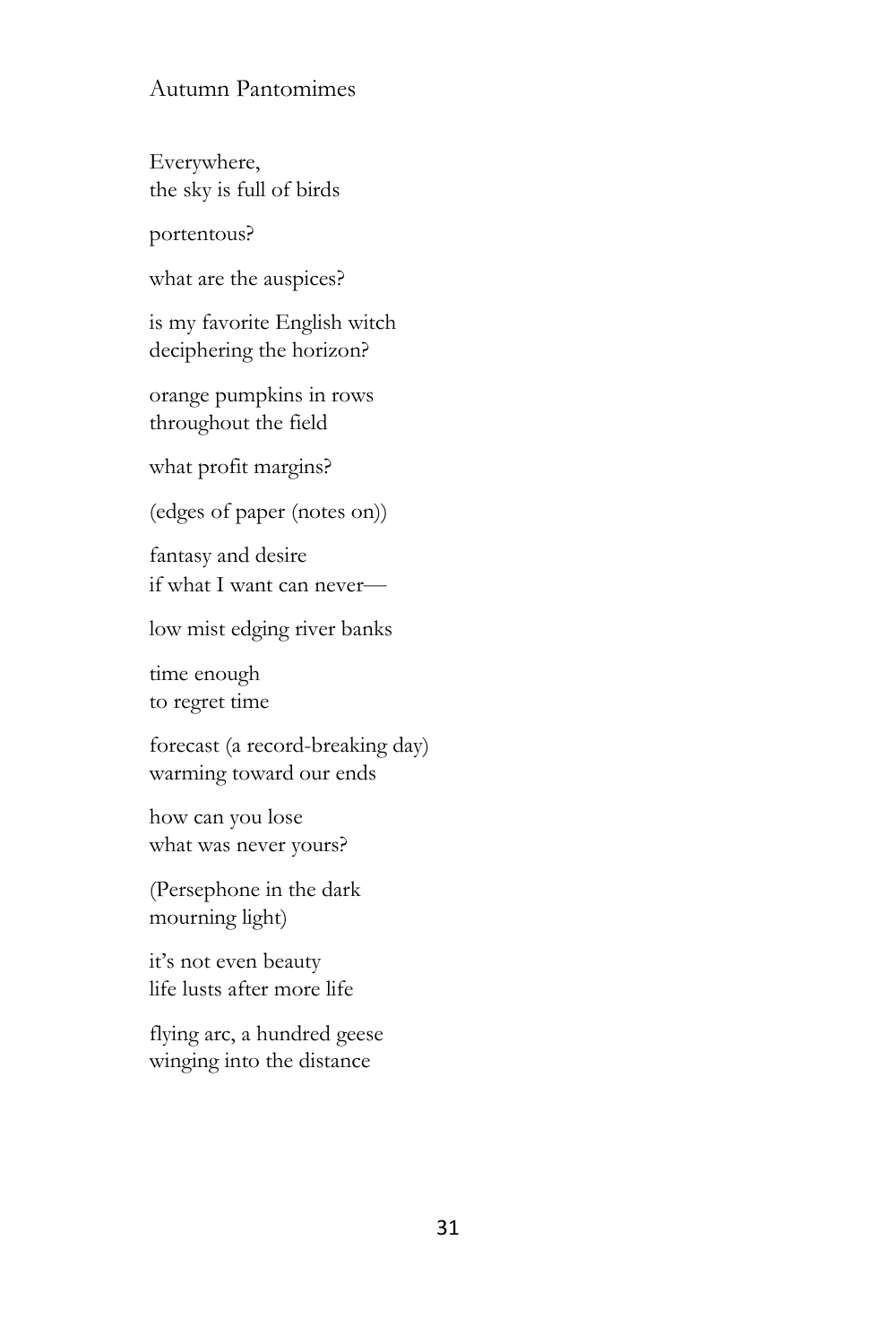Half-moon Mars beside it red time as spiral time as straight line time as illusion crows in their roosts black wings folded black eyes gleaming stare through time unimpressed elder gods names long forgotten drift through trees unseen awaiting Orion's rise over the southern horizon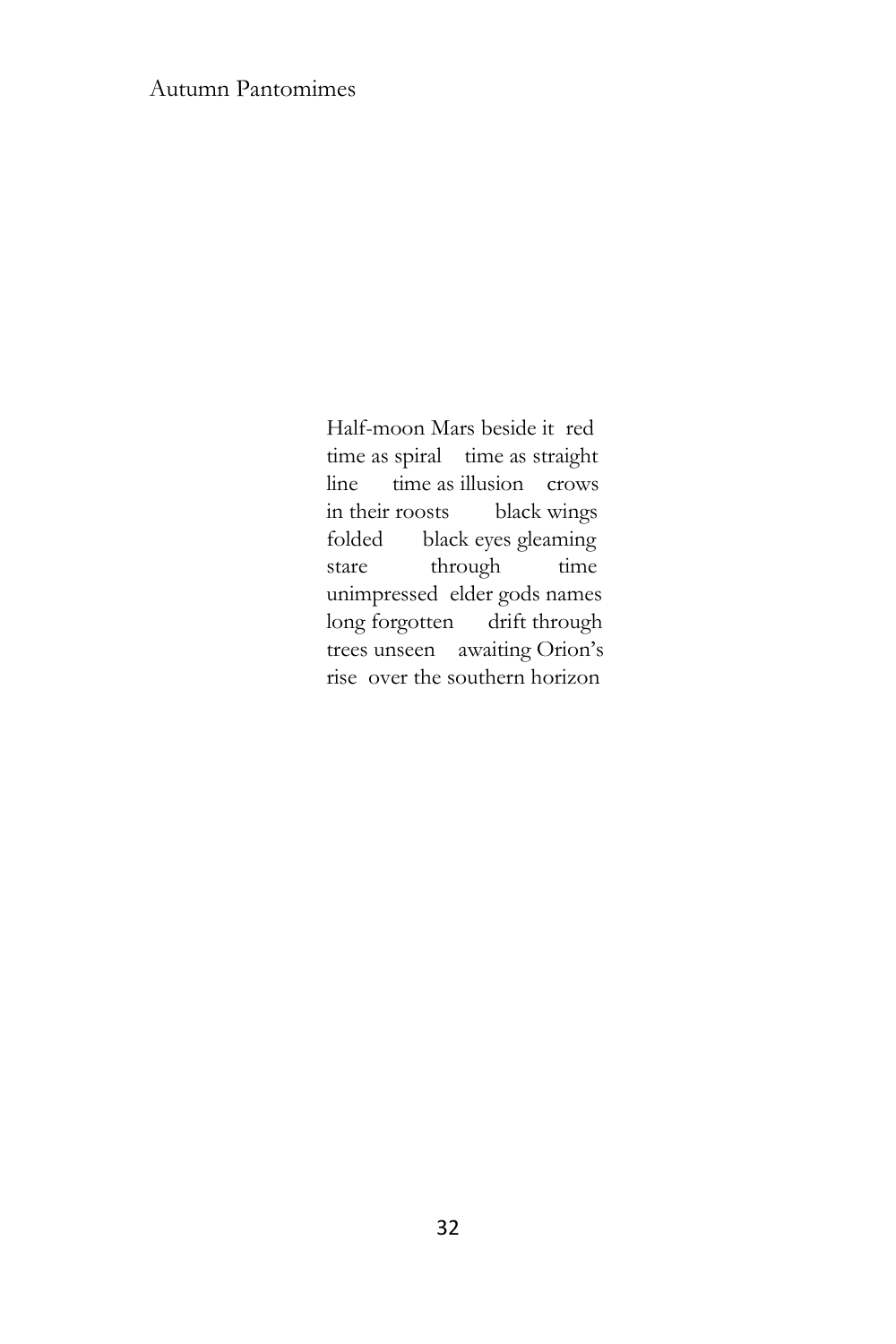Light on leaves sunlight without warmth

pumpkin patch, Saturday together with family

sawdust paths hot dog smell apple cider

bins of pumpkins, gourds bundled corn stalks

dry, rattling in wind

(time was when it was was it? if it was ever)

grown up: grown apart

people pushing wheel barrows full of pumpkins

hay bale benches

I remember when she was like that toddler over there

straw witch beside the door small shop selling

candy corn pies plastic skeletons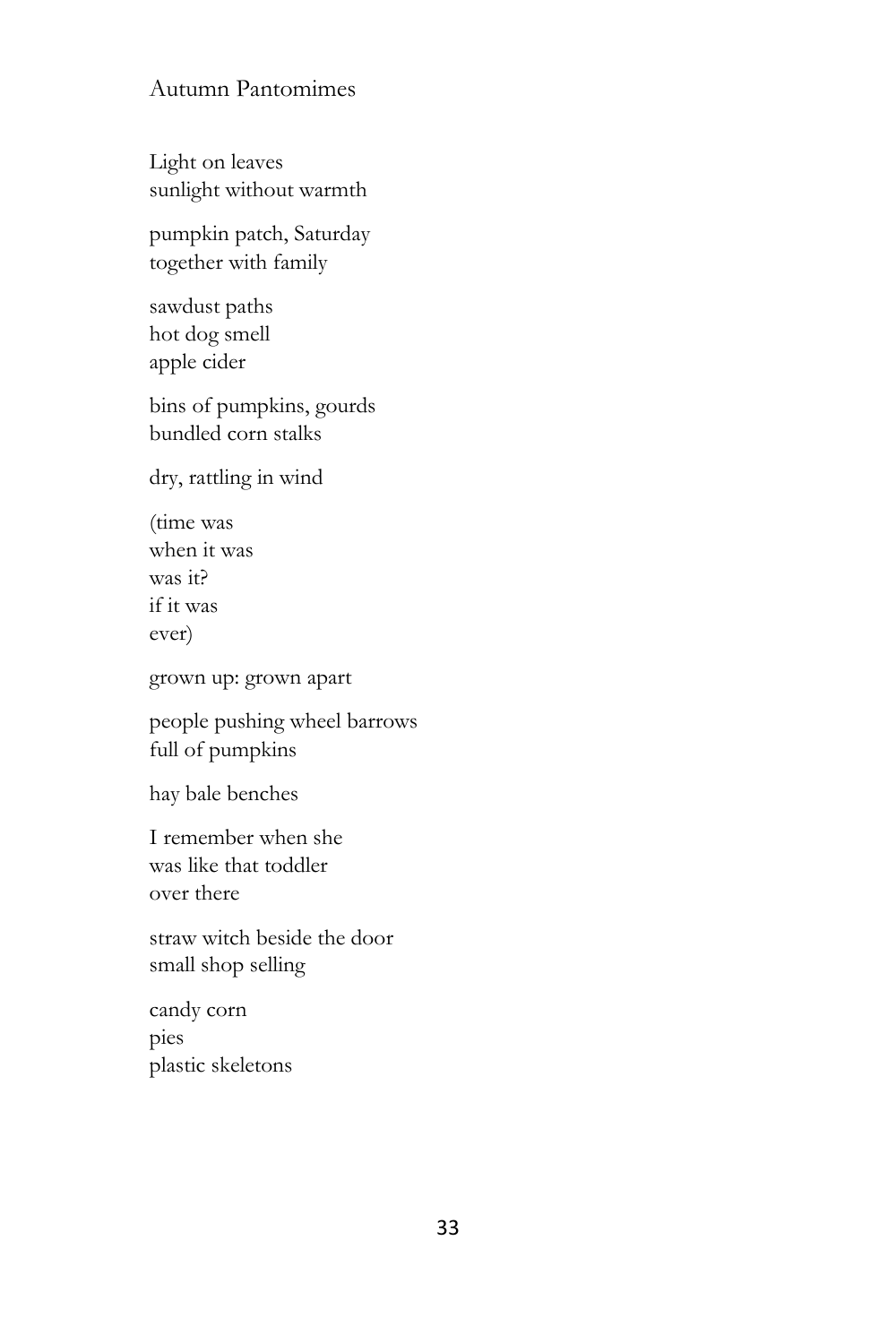Arrogance autumn wisdom and ignorance all that flowers wilts

all bright leaves blow

 away misogyny racism xenophobia

> (not even pretending to care)

when it seems as if it couldn't get worse

| not to   | things                |                |
|----------|-----------------------|----------------|
| lose     | have been/ will be    |                |
| the hope | worse                 | (Zeus gave her |
| you      |                       | to Hades       |
| never    |                       | without a word |
| had      |                       | to Demeter,    |
|          |                       | her mother,    |
|          |                       | or to her)     |
|          | to bushes it all down |                |

 to burn it all down to rake it all into a bonfire

 but do we, then, live in the ashes?

the cold fog that clings to your coat and beads in your beard

exhausted exhausting

the moon not yet risen

you would think by now we would have mastered the dark

quilting shadows to cover our beds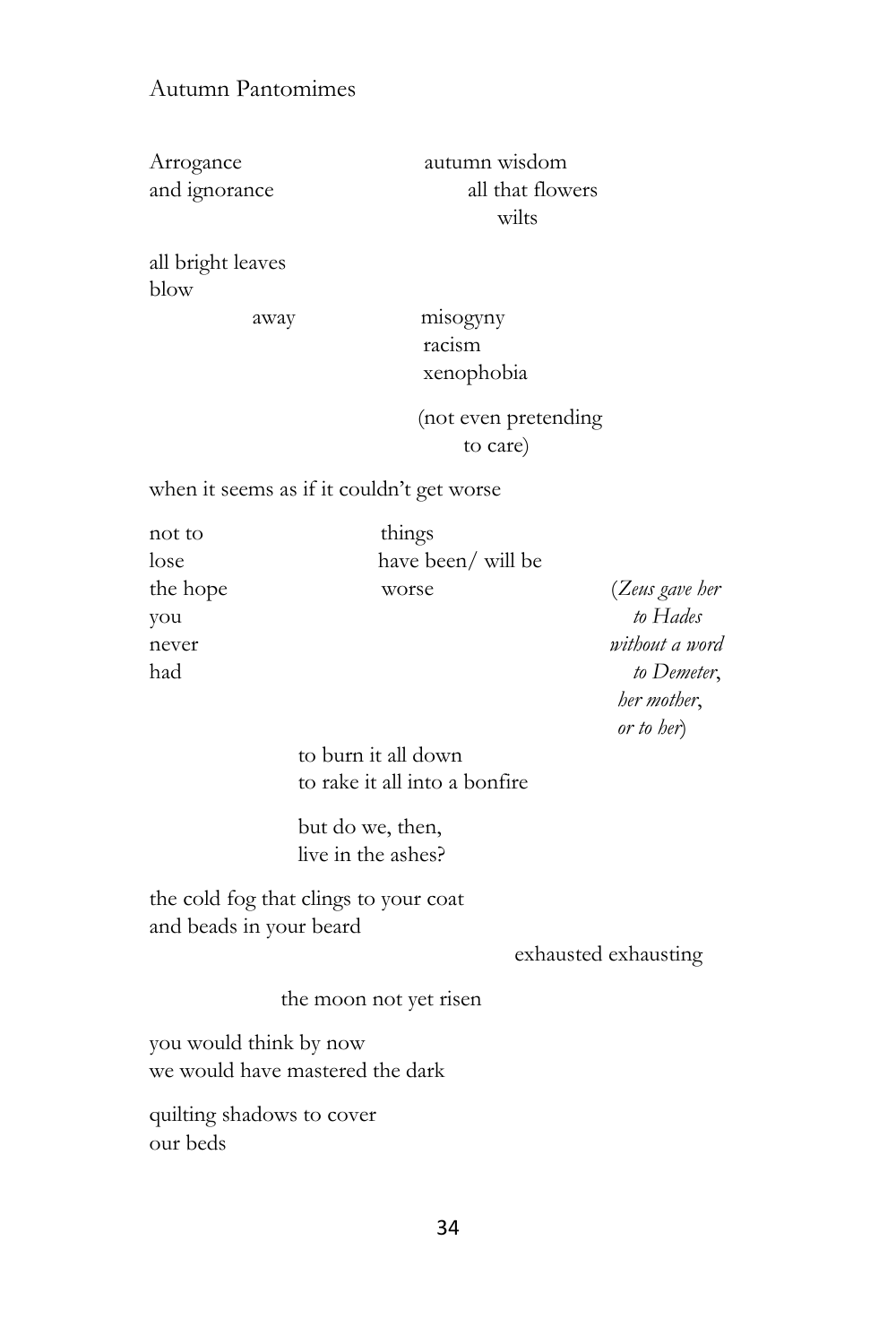Always present, as the chlorophyll is blocked a corking of the veins natural carotenoids (yellow) and anthocyanins for reds and purple brown of cell walls coevolution of trees red out of season warning insects of a dying (mocked) sap drawn inward to protect nourish the trunk against whatever cold winds should blow

 nonfluorescent chlorophyll catabo lites

drop

and drift

a scatter across streets and lawns

black in gutters

rain

pools

blocked

where

or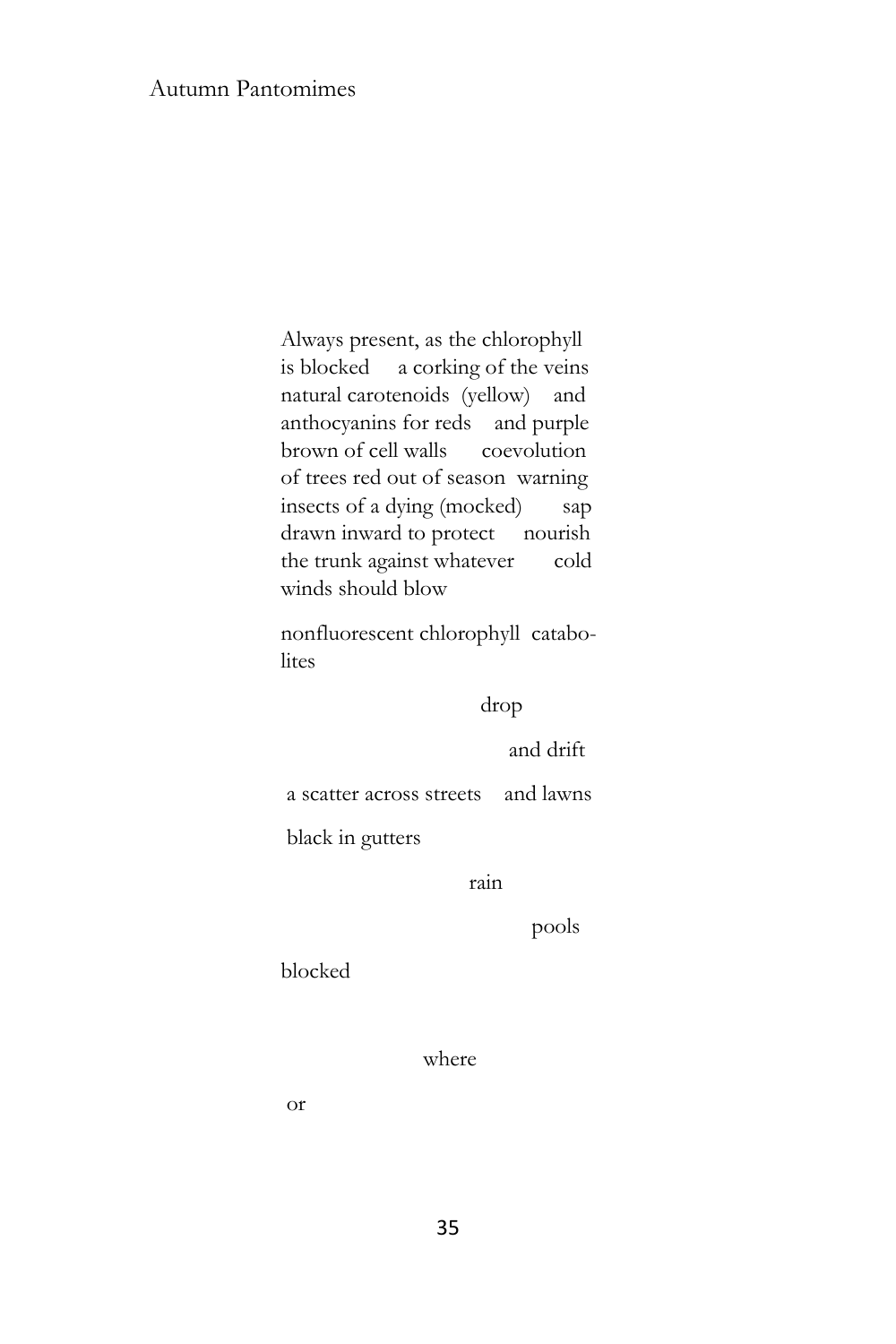And the rains return patches of sky shine from puddles in parking lots brilliant leaves that played across streets and sidewalks deflated and limp all the sadness of rainy days damping down any expectations of hope crows cross shadows under clouds unchanging time changed again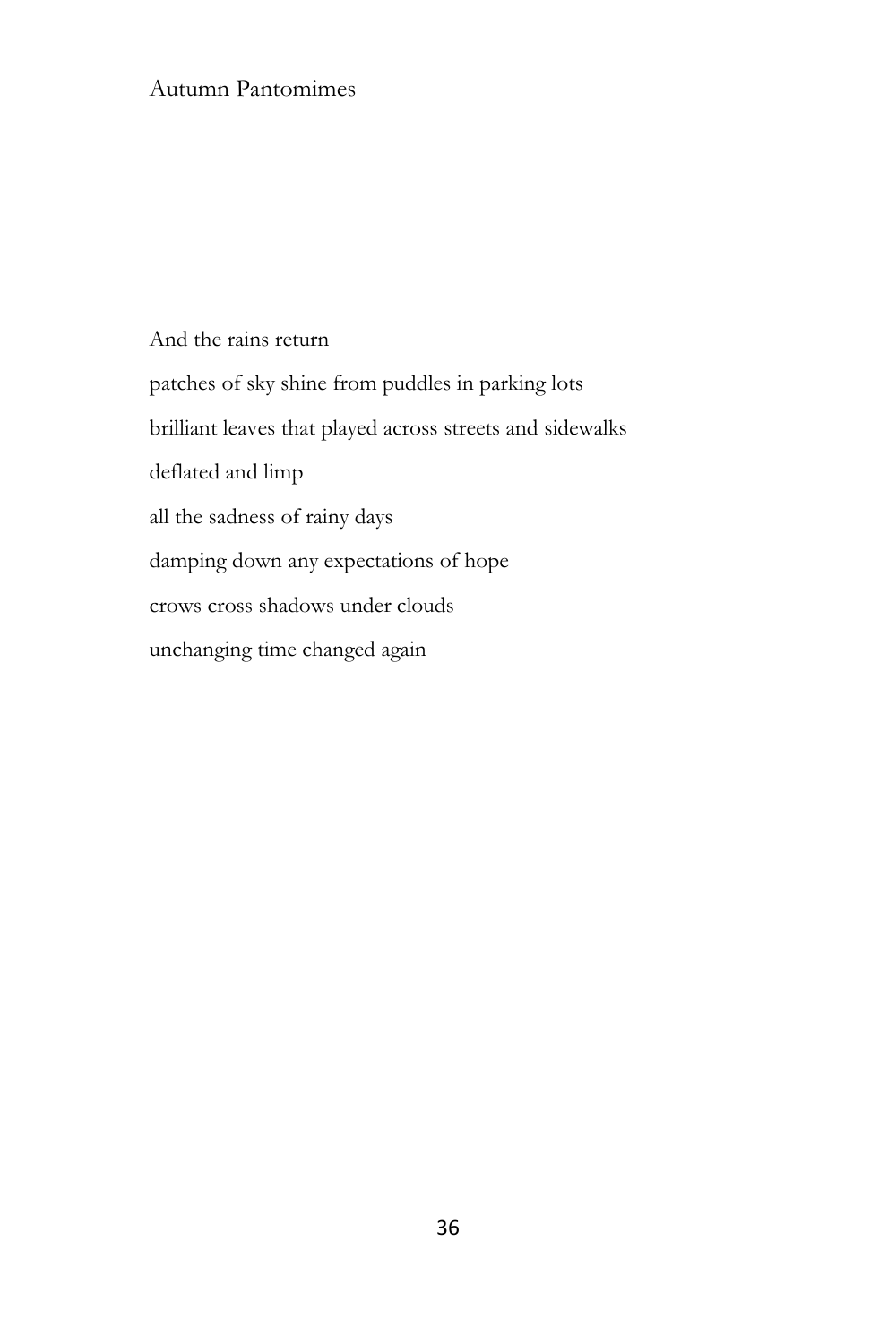When dawn feels like twilight gray morning winds

it is almost always a mistake to look into the news

my favorite English witch (although she has never claimed to be a practitioner)

is on a train in London seeking job interviews

the bomber has been apprehended

more leaves on the trees than on the ground

though the balance is changing

chestnuts and rosehips insufficient for a living wage

the air the color of rain though rain's not falling now

cats are restless

synchronicity says Jung is the relationship things have by occurring together in time

bullshit overall

but each is a patch in the quilt of the moment

blue dawn graying into day

and again rain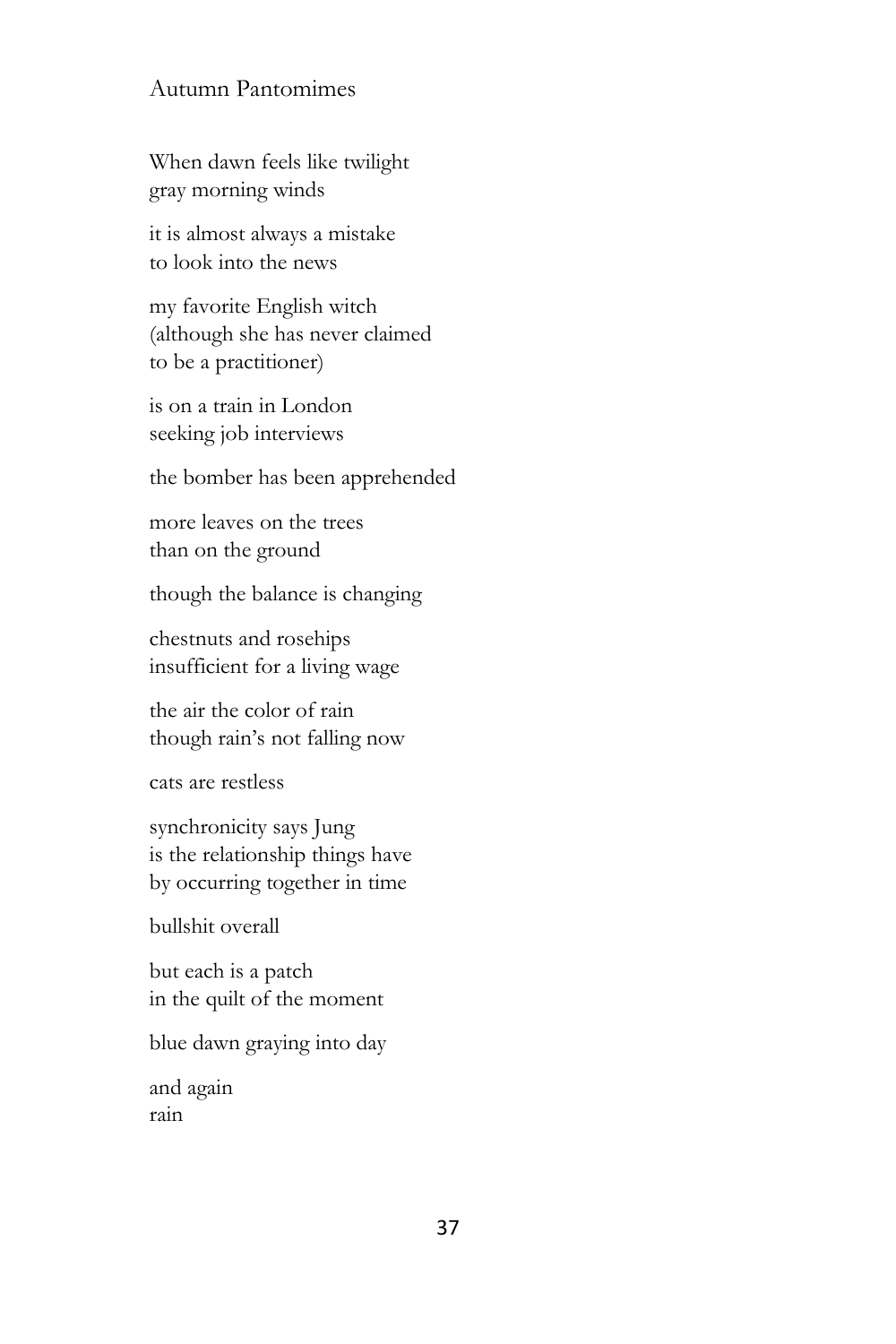Breath without body a haunting memory

the moon slipping in and out of clouds, a shining

afterimage on a screen fading to black,

a remote possibility, to sail quietly with little or no wind

a semblance, a stain,

a red blood cell that has lost its hemoglobin

memory that lingers, gliding smoothly into the mist

to sever connections suddenly and without explanation

(will you talk to me?)

a semblance, a palimpsest, an ethereal unease

specter that disturbs these October evenings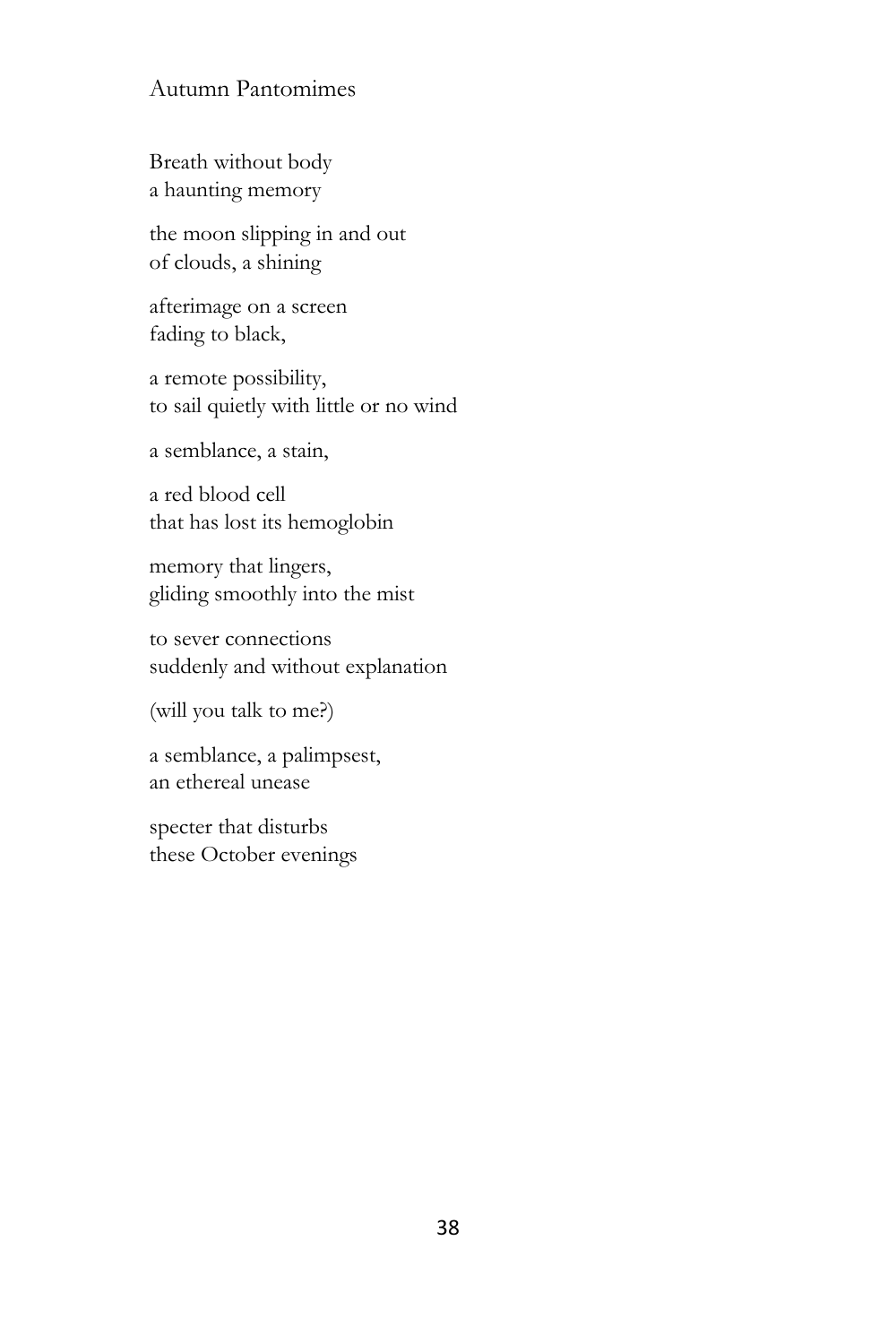(

 The god that walked the desert– a storm on the horizon– walks now among leaves (scattered like splattered blood) quiet as rain, in his eyes, abyss the evil men do sinks into his silence– that the rain soaks his hair and flows down his face–

)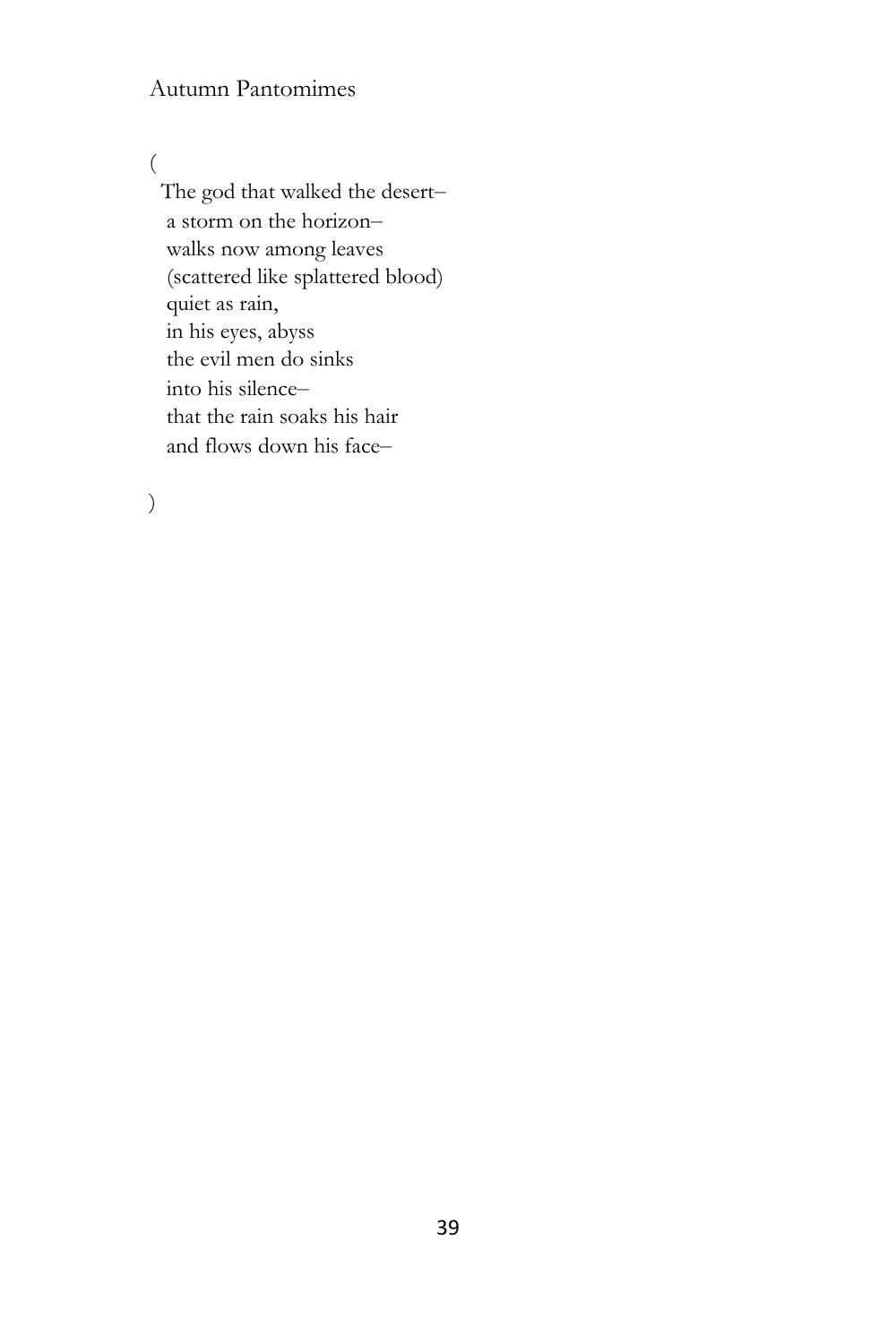Events sadden the day more than rutted fields

and piles of abandoned pumpkins rotting in mud

a sun break between clouds brightens houses and streets

for a moment– roof moss glows green

then darkens, the sun covered in gray

the wounds that time is supposed to heal

leave scars that pucker and ache in the cold

driving home at dusk mist rises from fields

the exhaled breath of all who died voiceless

forgotten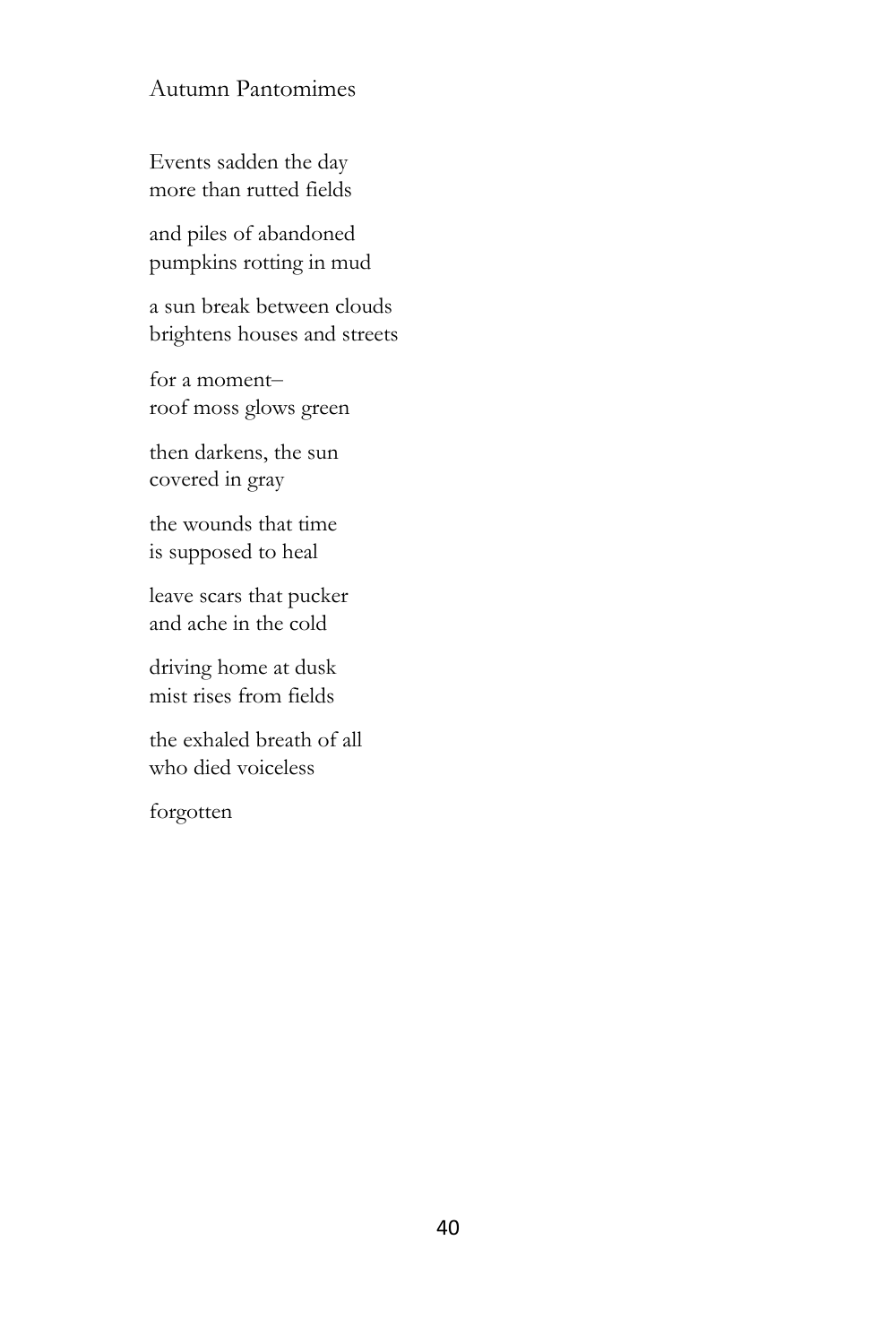## November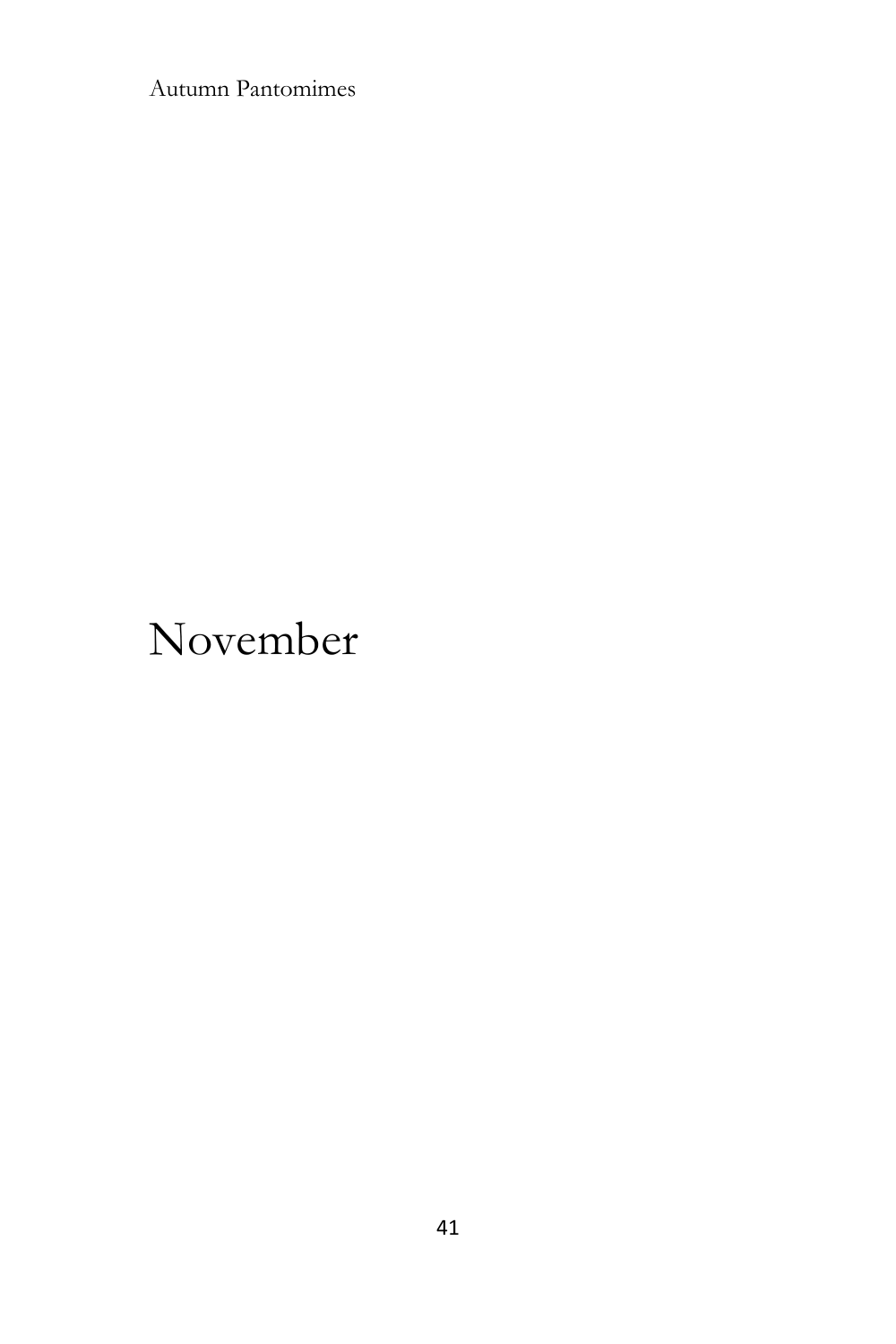Red October burns to a brown November 88 years wears a body down are there hierarchies of sorrow? (my father's wheelchair) tomorrow will be one day closer to winter time changes (our measure of it) days grow darker sooner, my oldest lines and my newest, thoughts images always circle back, spiral rather, always, but not quite, the same blame these autumn skies growing wise is mostly growing tired, only coffee keeps me going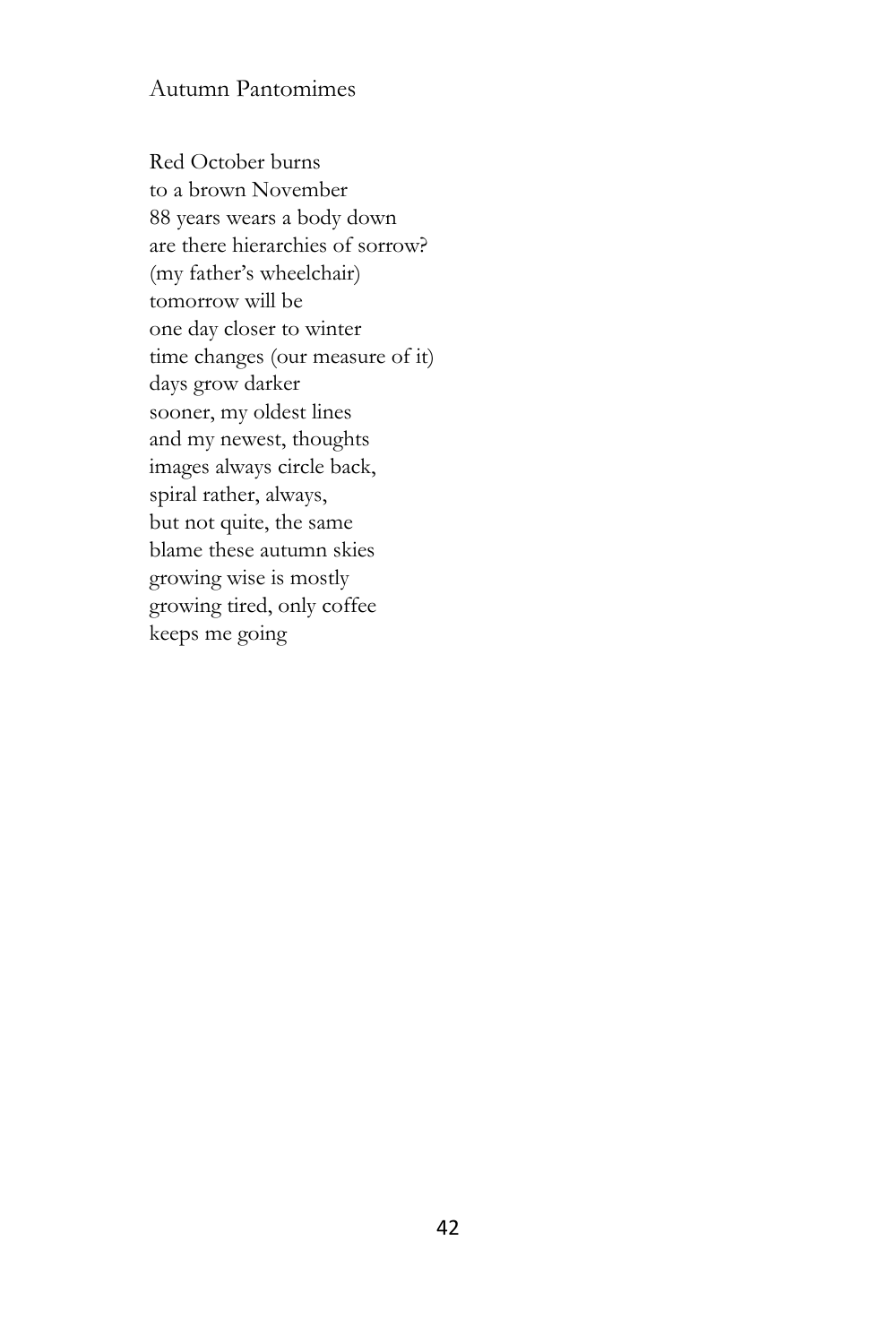Twilight, all day conversations at work, about work, that work their way into the desolate landscapes of our dreams the sadness of the season rhymes with more general sadness, time that escapes time we cannot escape (her eyes tear at mention of sufferings that surround us) scrape of scrap paper over plaza tiles poetry is what I do in the silence between other words, a poem she will never read about the sadness in her eyes this long twilight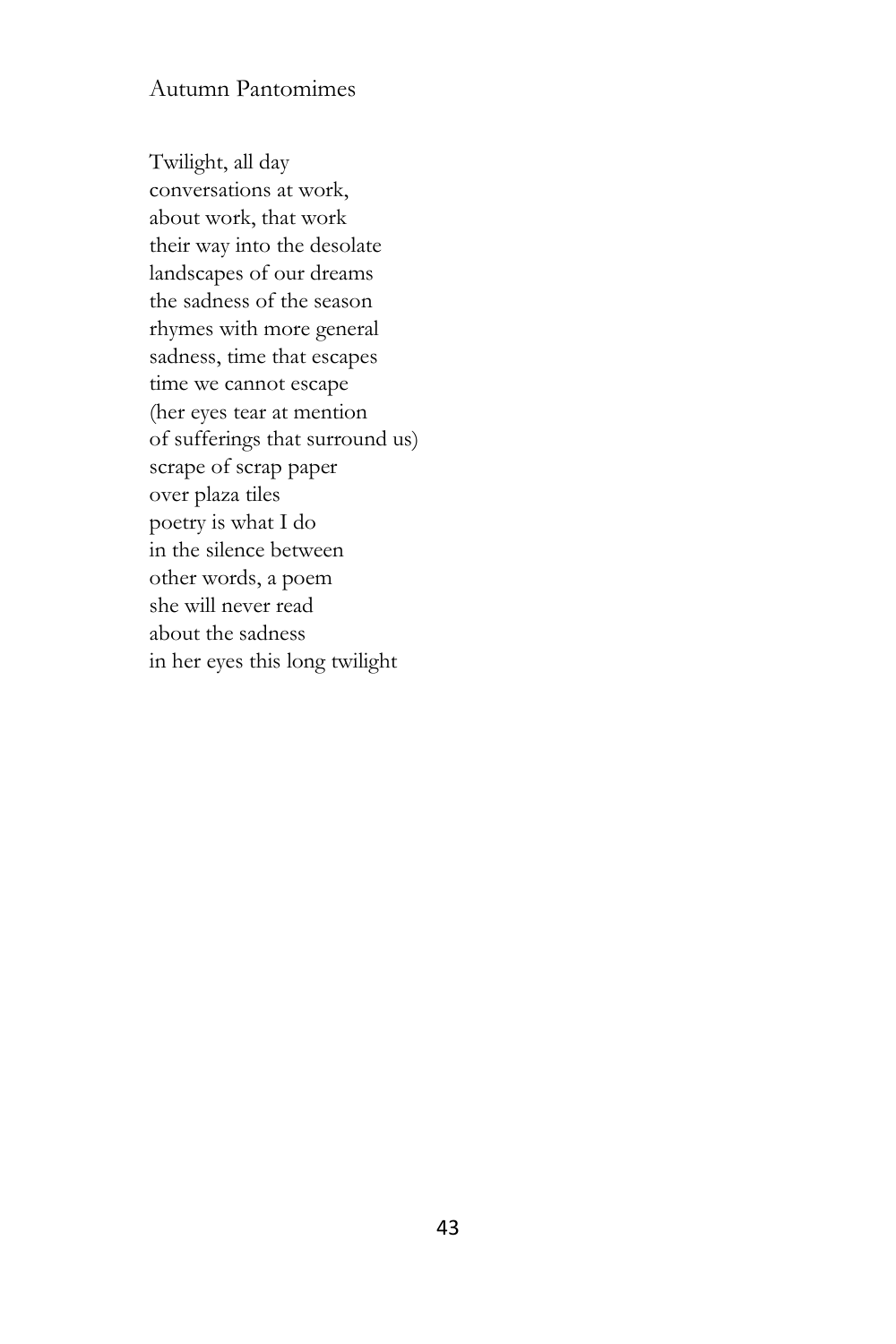Rain mutes the day's colors painting varnished and lacquered year after dusty year smoke colored window viewing an idealized past gray road stretching between fields house disappearing under a wave of ivy and green moss black horse standing, almost invisible in the shadow of cottonwoods shed half collapsing into darkness the timeless nature of things ruined by time, now is when we begin to brood on the end of things, casual entropy of fallen leaves flight of crows through the rain each a syllable in a language spoken only by the most ancient gods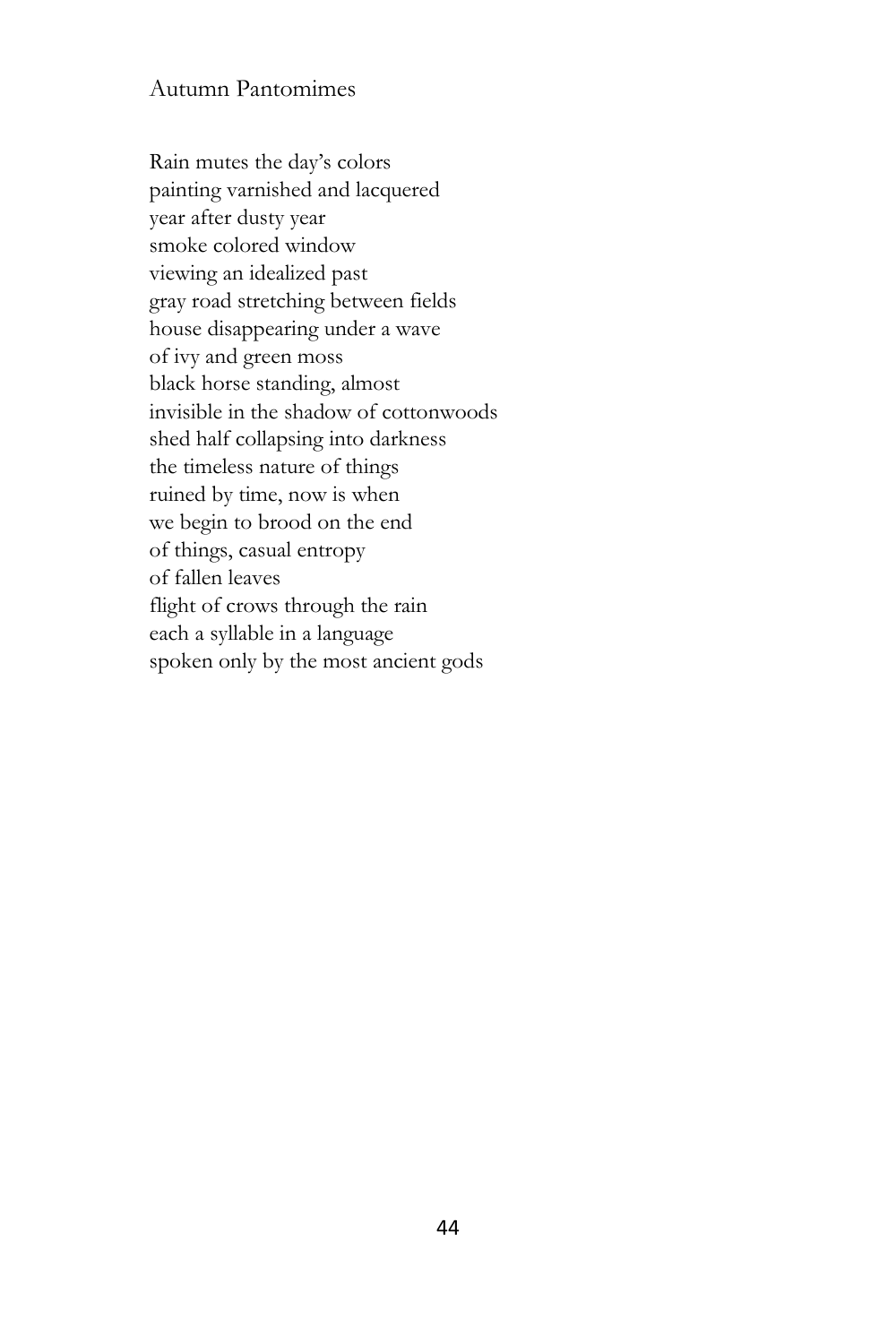Wind combs the grass green blades shine like silk in brief sun– gray drifts back the day feels like smoke after a fire has died afterworld of Heraklitos bare twigged branches lattice my view of the street as I look through my window pondering words, ponderous words, dropping like stones down a dry well speak to me, don't, it doesn't matter the day has a silence words can't penetrate dull thud, hitting bottom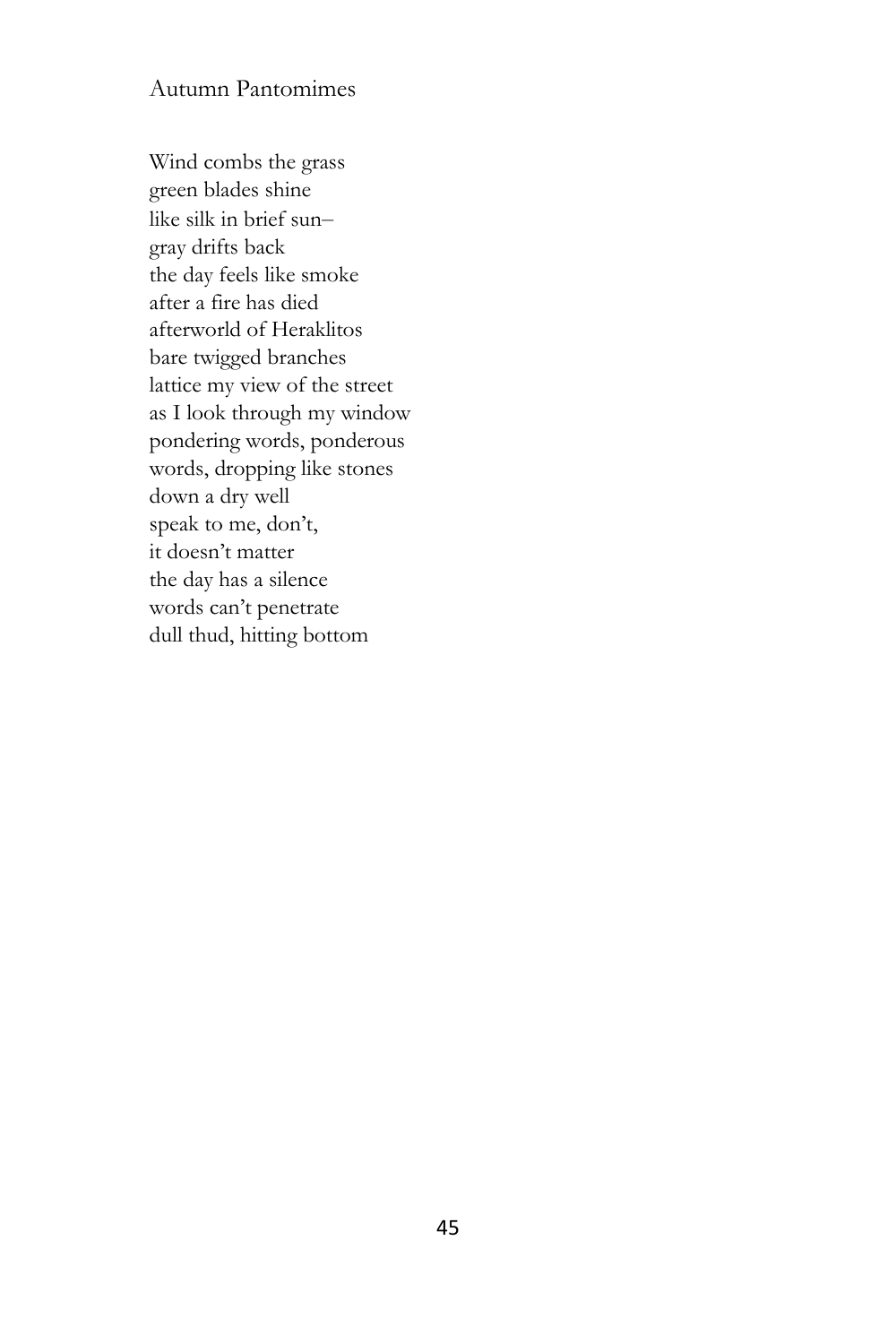Unexpected sunlight bathes the wet world in sudden optimism limbs almost bare, ragged leaves, gleam, even shadows seem less dark—light checks, balances the gray puddles in parking lots shine like your eyes in the morning light silver blankets of luminous fog cap the low hills but the western horizon is slate on which is written the fate of our brief hopes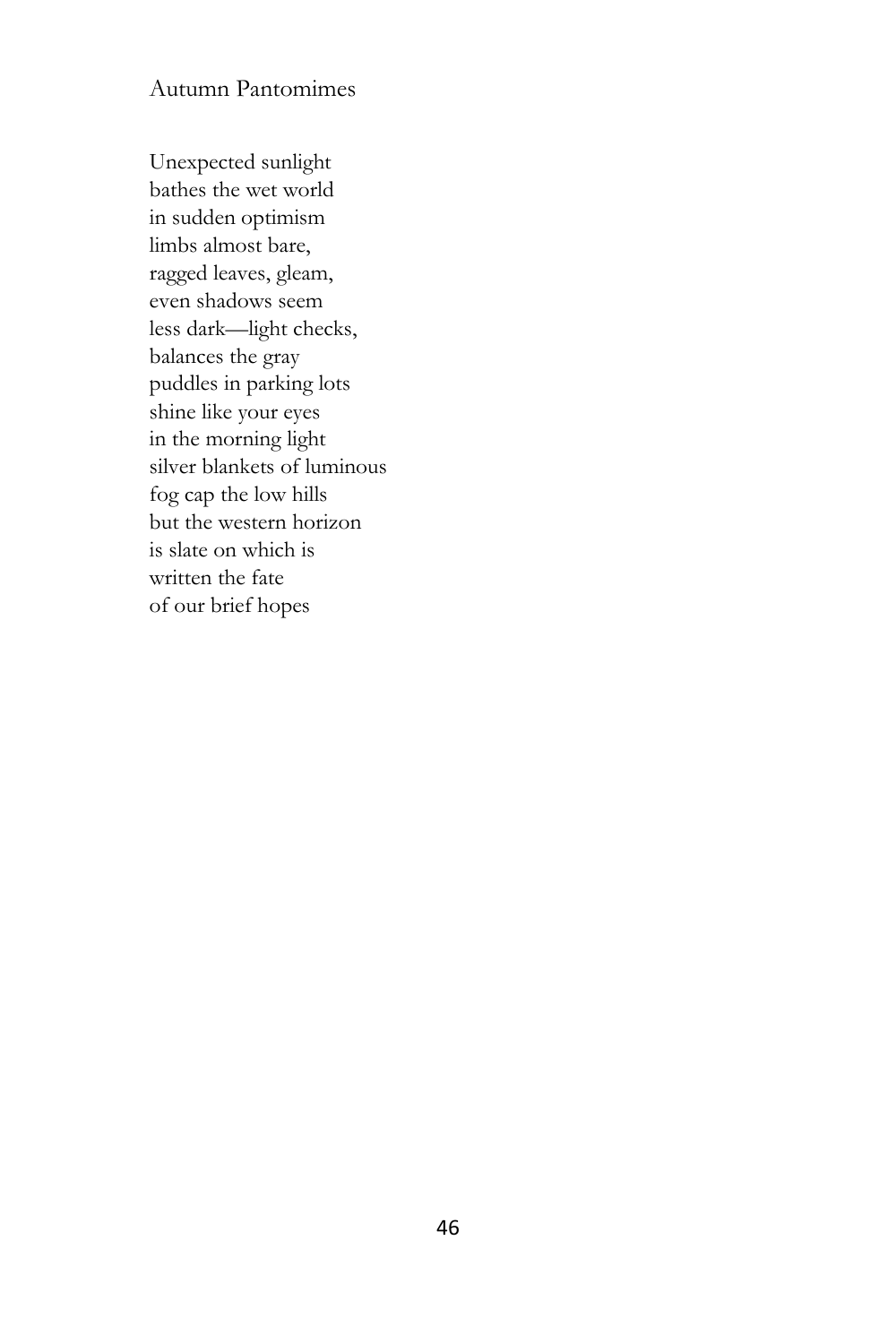First frost fields white under the translucent light of pre-dawn brittle tufts of grass slight glaze on the surface of blackberry leaves scraping the glass of the car if only my thoughts could be so cold and clear for each night its ill-omened star for each day its tragedy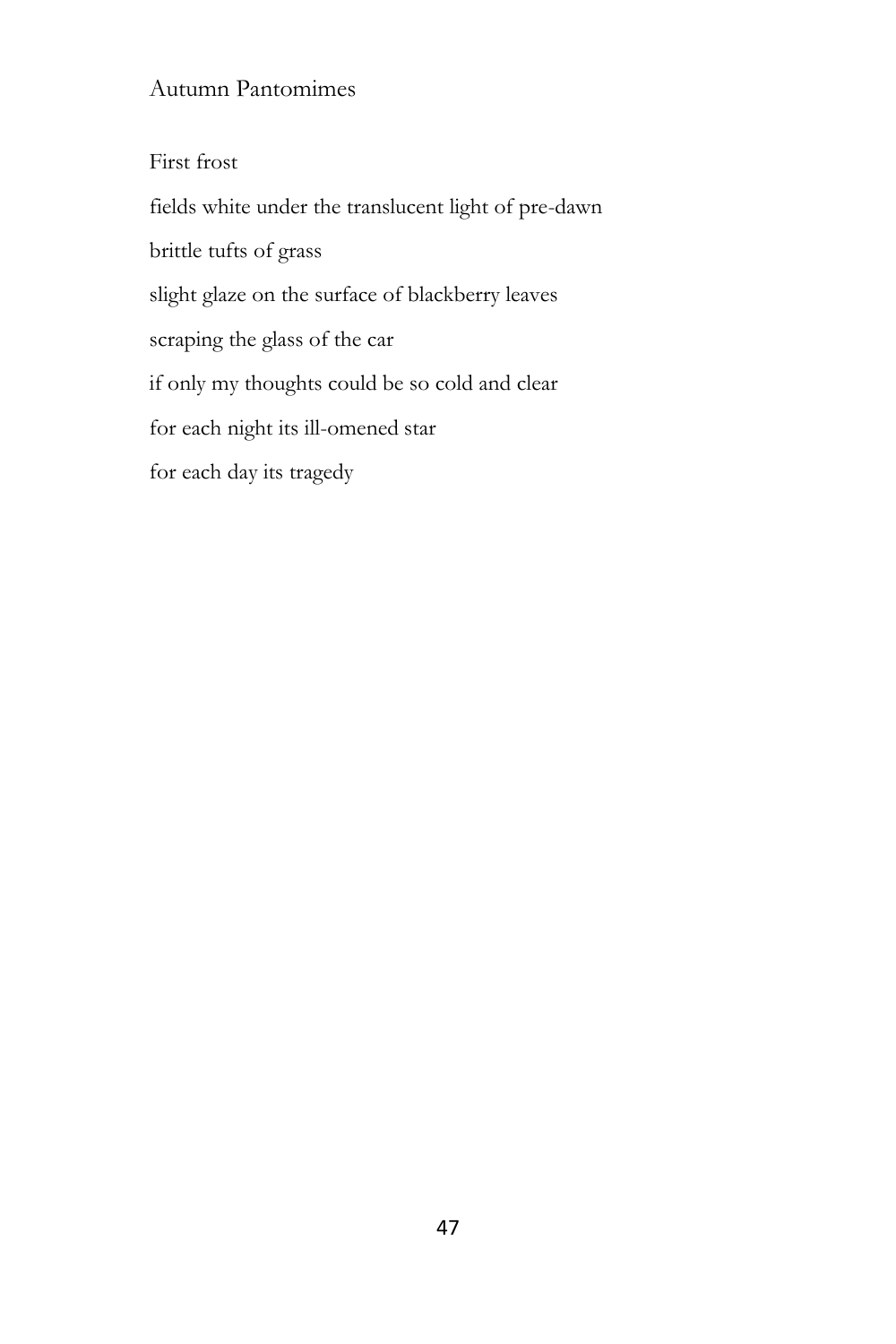My favorite English witch is contemplating mortality

red ochre and charcoal blown around the fingers of a splayed hand

thousands of years in the dark

what remains of us

why board the train each day endless mobius loops of futility

work home work

through the thinning leaves I can see the lake

pewter like the sky

traveling past it each day I often forget it is there

behind the veil of trees

meaning is what we do in the mean time

a handprint in the dark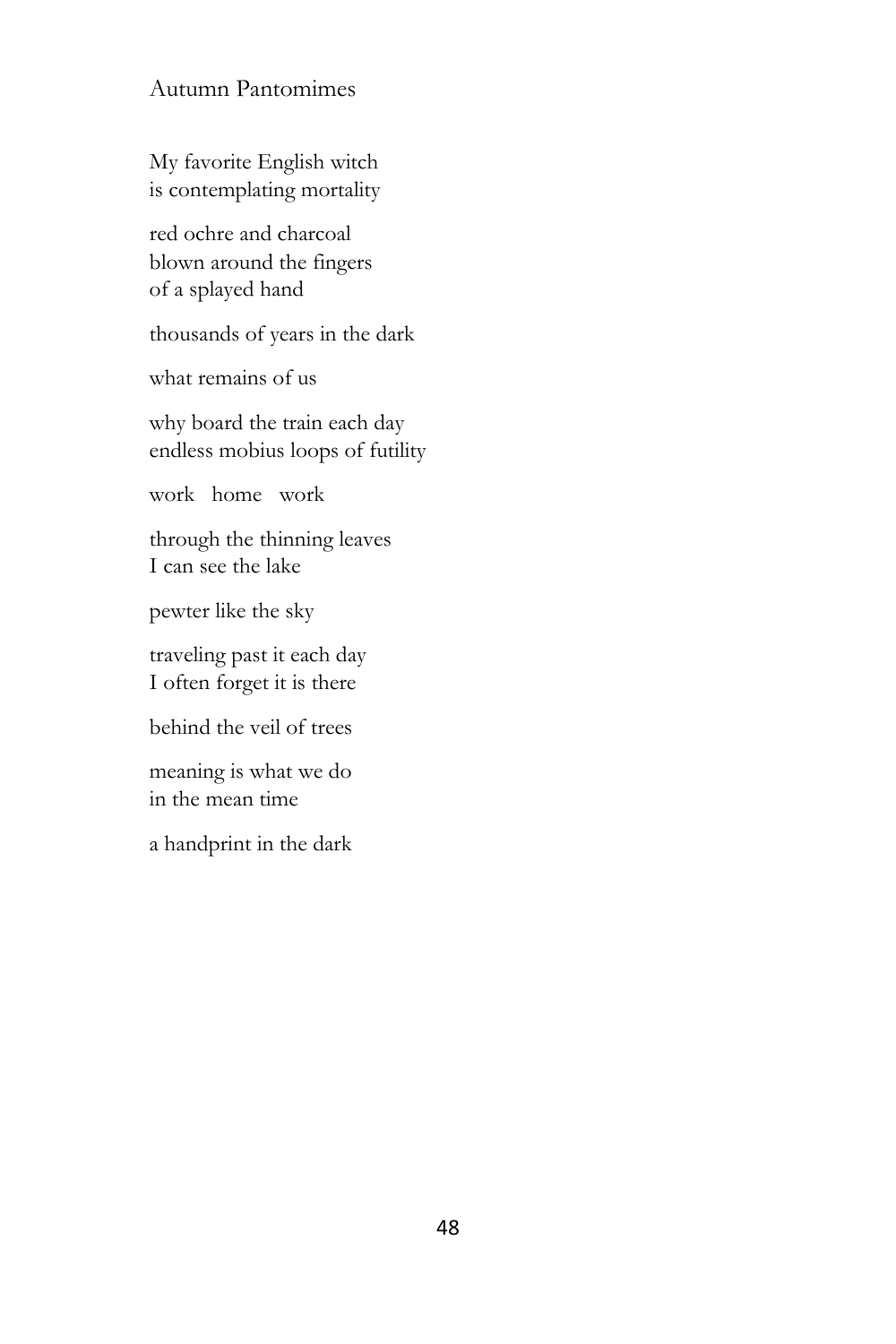Oddly,

 one would expect some kind of architectonics and overarching structure a palisade of trees bent over a path carpeted with leaves

the sun has no warmth today 100 years since Armistice

| <sub>SO</sub> | (a war so brutal      |
|---------------|-----------------------|
| many          | they thought it would |
| useless       | end wars              |
| wars          | hope mocked           |
|               | by all the wars that  |
|               | followed)             |

poppies (and memory, said Celan)

 (the English witch reading her great grandfathers diary (trenches, mud))

the poem's structure an accident of time

the dead know nothing of heroism

stories we tell to steel ourselves to send others to die

enough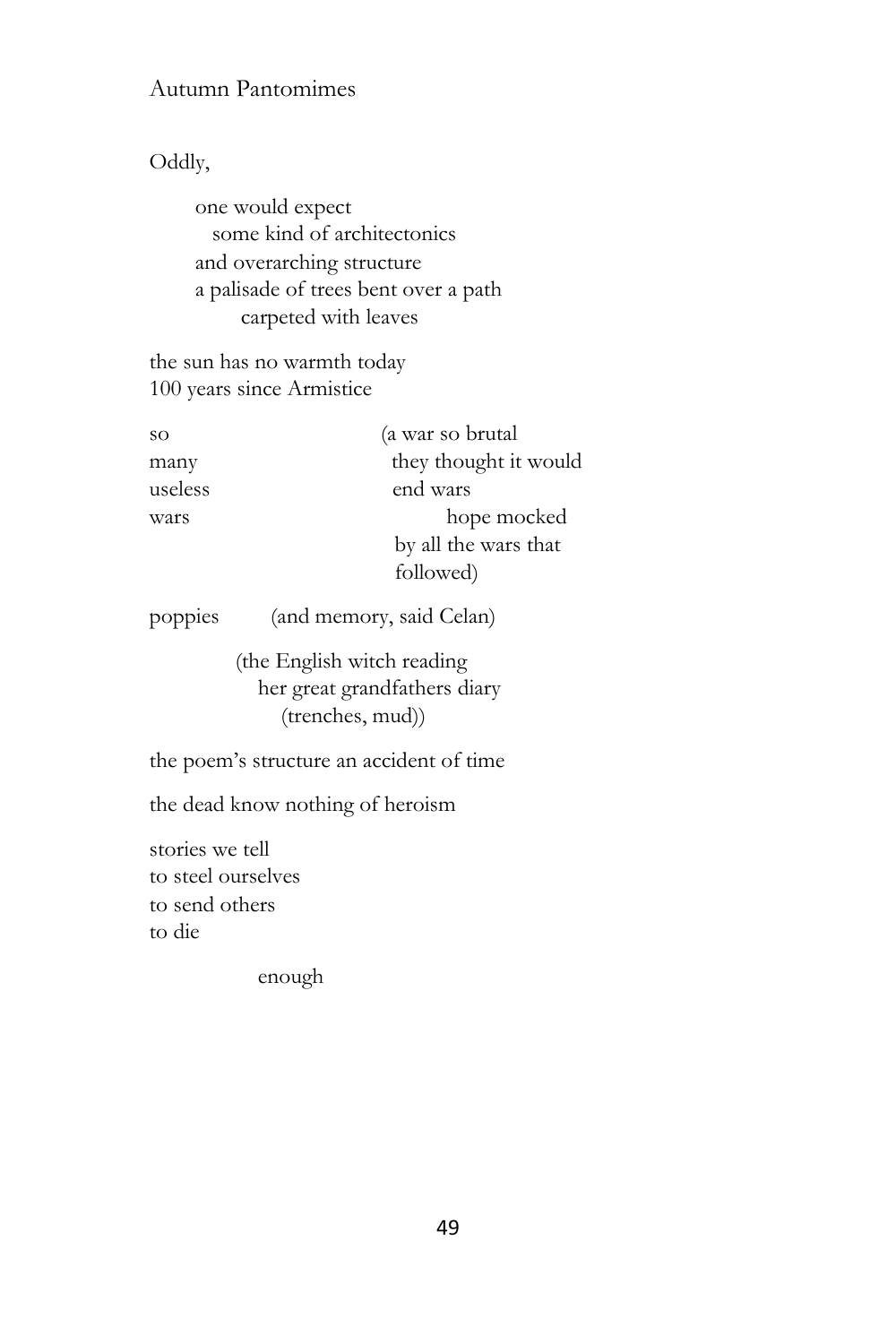A philosophical

aside: language is abstract even the simplest terms

 $Cat$ 

a Linnaean family language distorts the world containing genres, abstractions abstracted species, billions from layers of abstraction of furred individuals

> we are cataloged the emptier classified the word, economic, political invested status

gender, race the more emotion

"patriotism, the last refuge of a scoundrel" Twain? Shaw?

 equation: science is the effort to find the most general rule that applies to the most cases

 the particular existence is always an exception to the rule

(I would like to say that poetry is the search for the particular but history would not bear this out)

(I accept science, but, by its own definitions, it cannot be the whole truth)

spilled blood is always particular

grass, we say, of a general green as if each blade did not embody a crucial difference

gods are always particular

how often do we see a thing for what it is?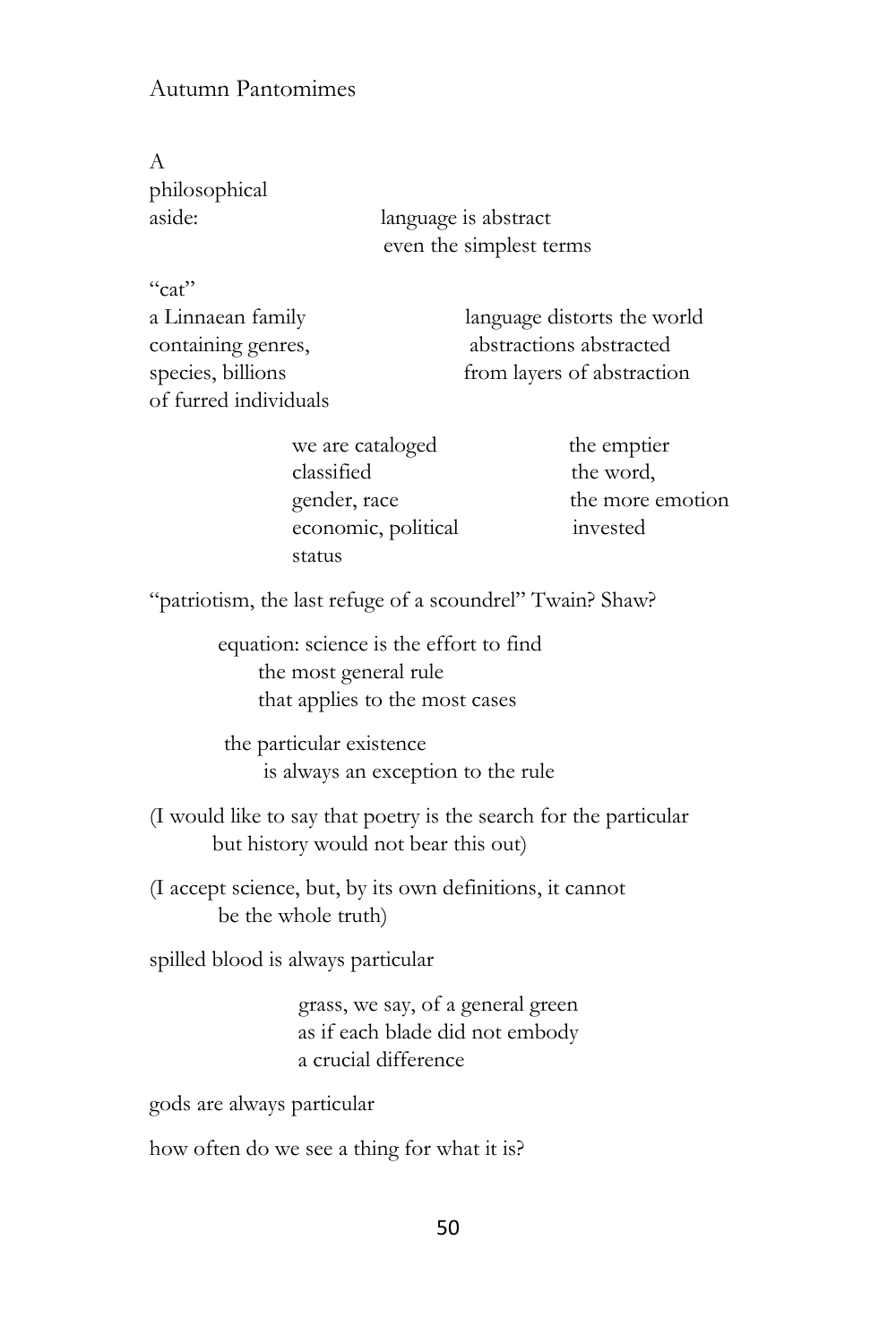necessary pale,

A (the morning's blue skies pause then silver into gray weak light still on the neighbor's house calmness of a morning seen through flu glazed eyes furnace kicks on blown air incites the curtains on the sliding glass doors to dance the cat gives them a glance then curls deeper into its bed these days in which the world barely intrudes cocooned against the daily outrages out of necessity trying to read nursing a healing tea)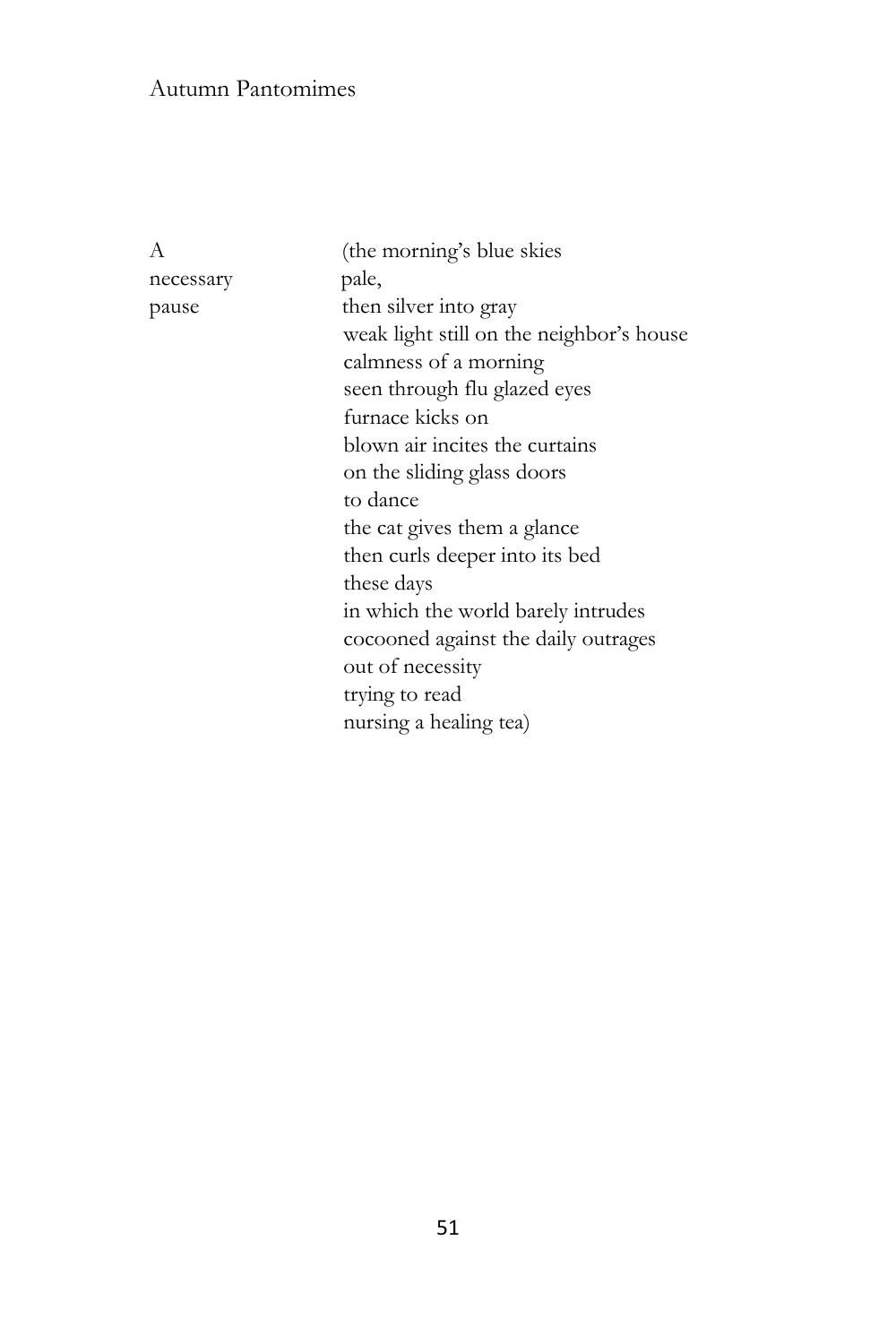You have always suspected you are not good enough

that perfection, which you can't define, but which some poets achieve in rare moments–

forever elusive

words that burned in your dreams ash your tongue

November thoughts:

 last leaves clinging to bare branches in a mist of rain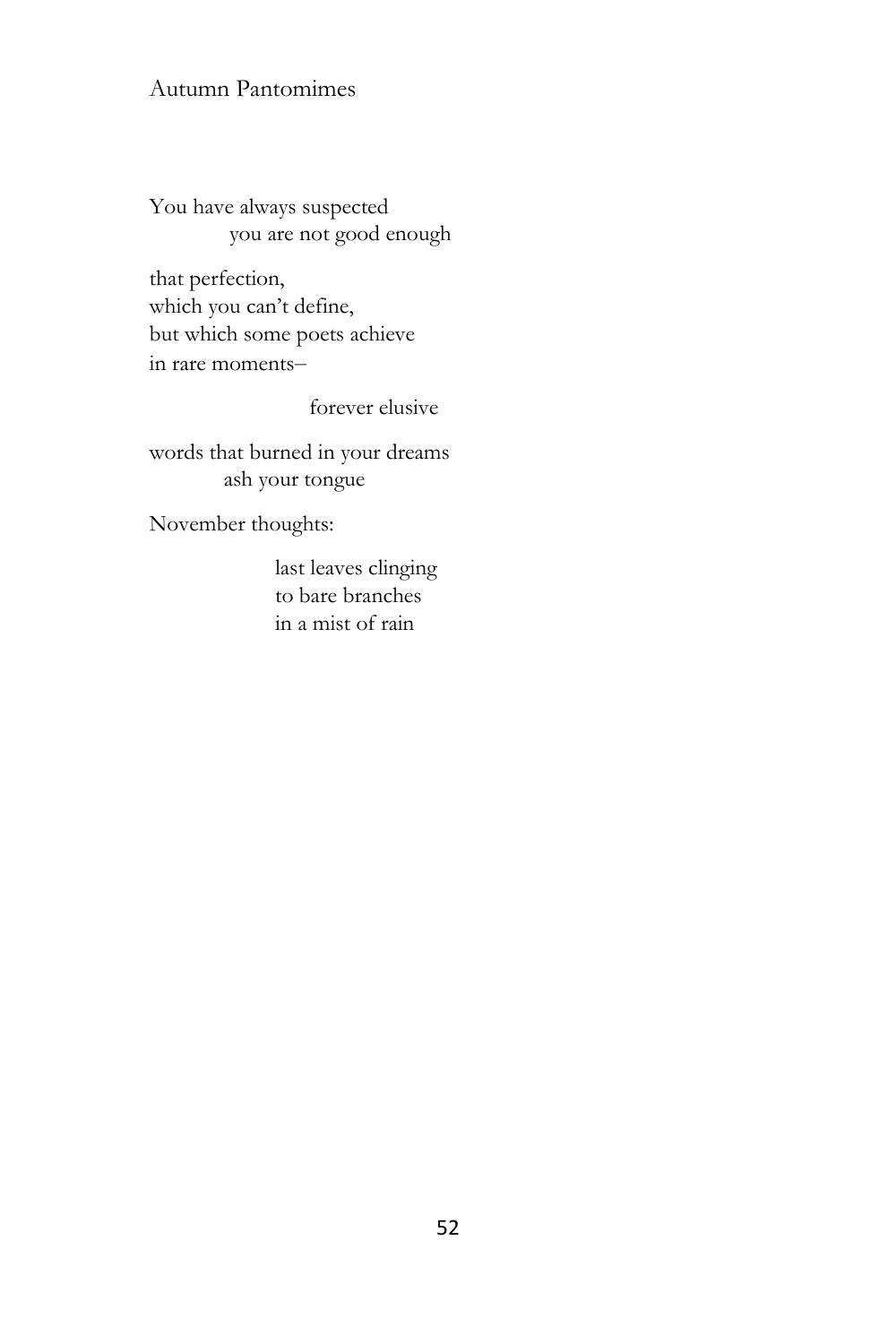Twig net through the red twigs of the little dogwood outside my window webbed over an improbable blue sky to enmesh the soaring crows or a wandering moon—

it should be raining still, in these too short days the lingering light is—

(I have accomplished nothing)

slant glow of afternoon sun red tint on grass daylight rusts into night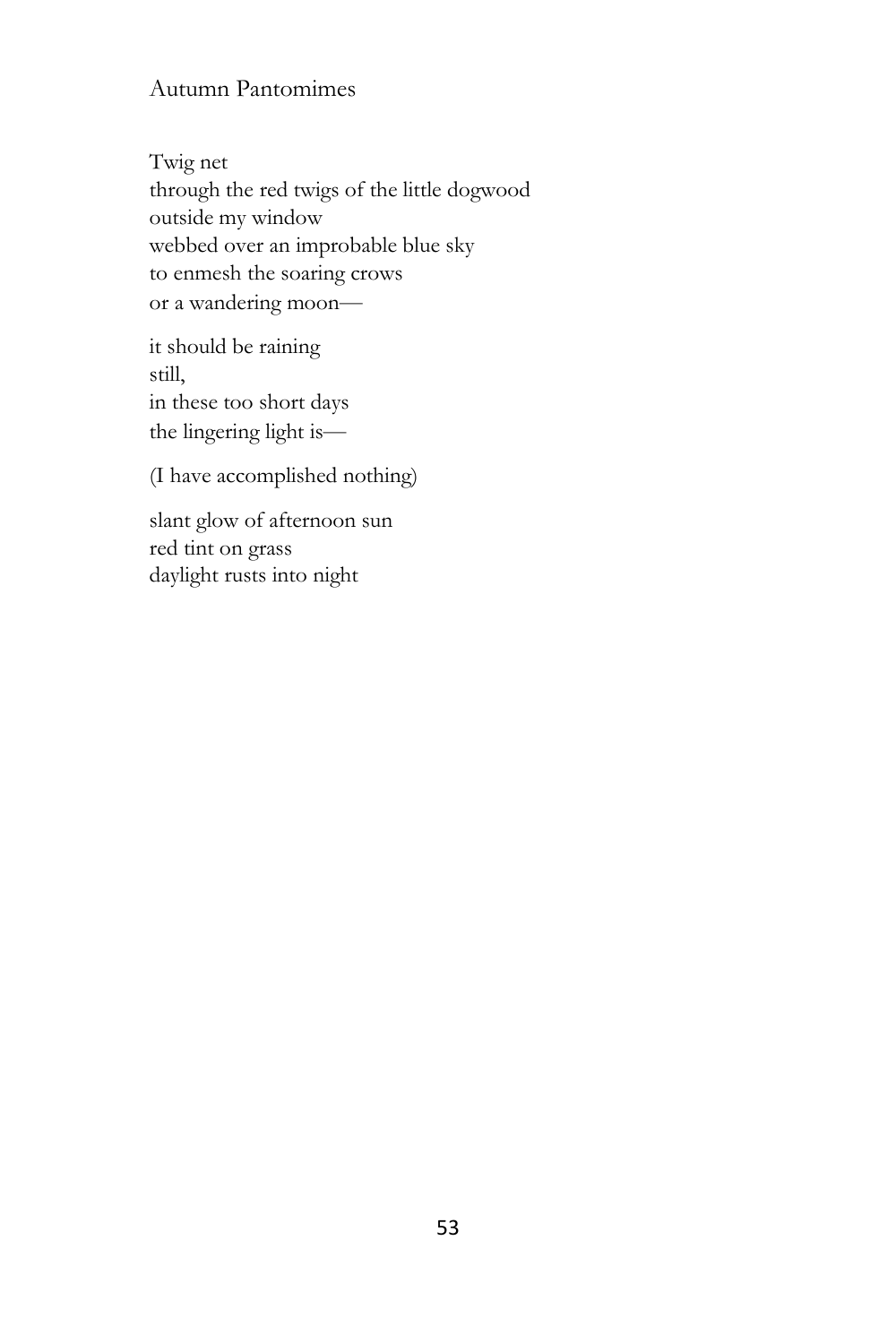Frost, still, in shadows where the sun has not—

crab brittlegills, tawny funnels puffballs, a red toadstool

(fly agaric (poisonous)) kicked over on the duff

my favorite English witch is gathering in the woods

(filling my basket with her words)

fungi are fundamental their own kingdom

heterotrophs, digesting rotting wood and soil

more like us than the ferns that shelter them

mycologist, she searches the forest floor for secrets

words, too, are spoors ejected into air

hoping to light on some fertile place

and be revealed one November afternoon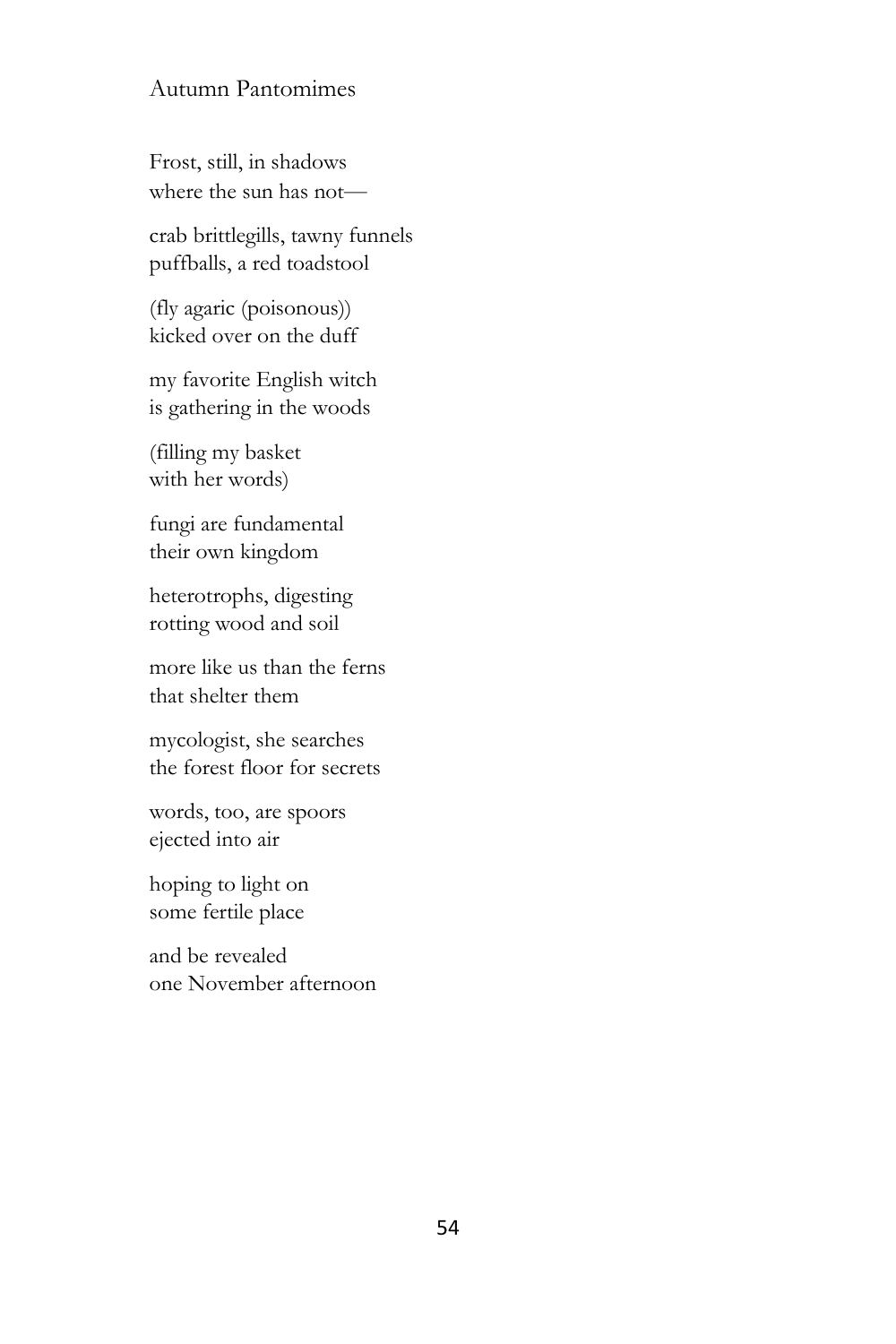The last rose petals

(her sheltered

garden)

powdered with

frost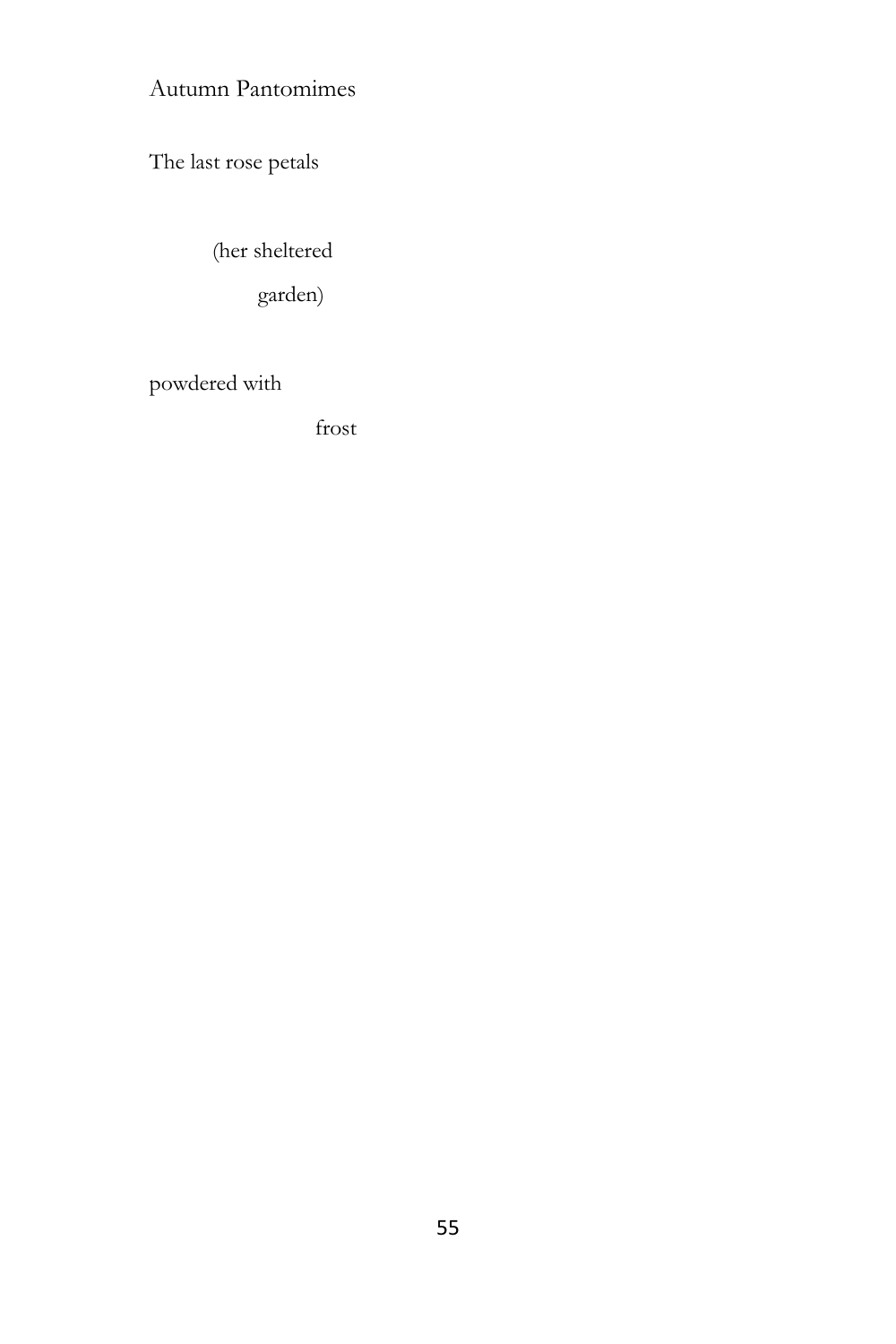Travel in November is full of uncertainties

rain phasing into snow, flurries against the windshield

fir trees on the pass gray green against gray upper boughs bowed with white

I am apprehensive

we are the measure of ever vanishing time

my father, 88, mostly deaf only recently acceding to a wheelchair

now unsteady on his feet

truck beside us sprays the windshield with slush

autumn wisdom is we travel because we must

rain into snow snow into rain

highway stretching ahead colorless landscapes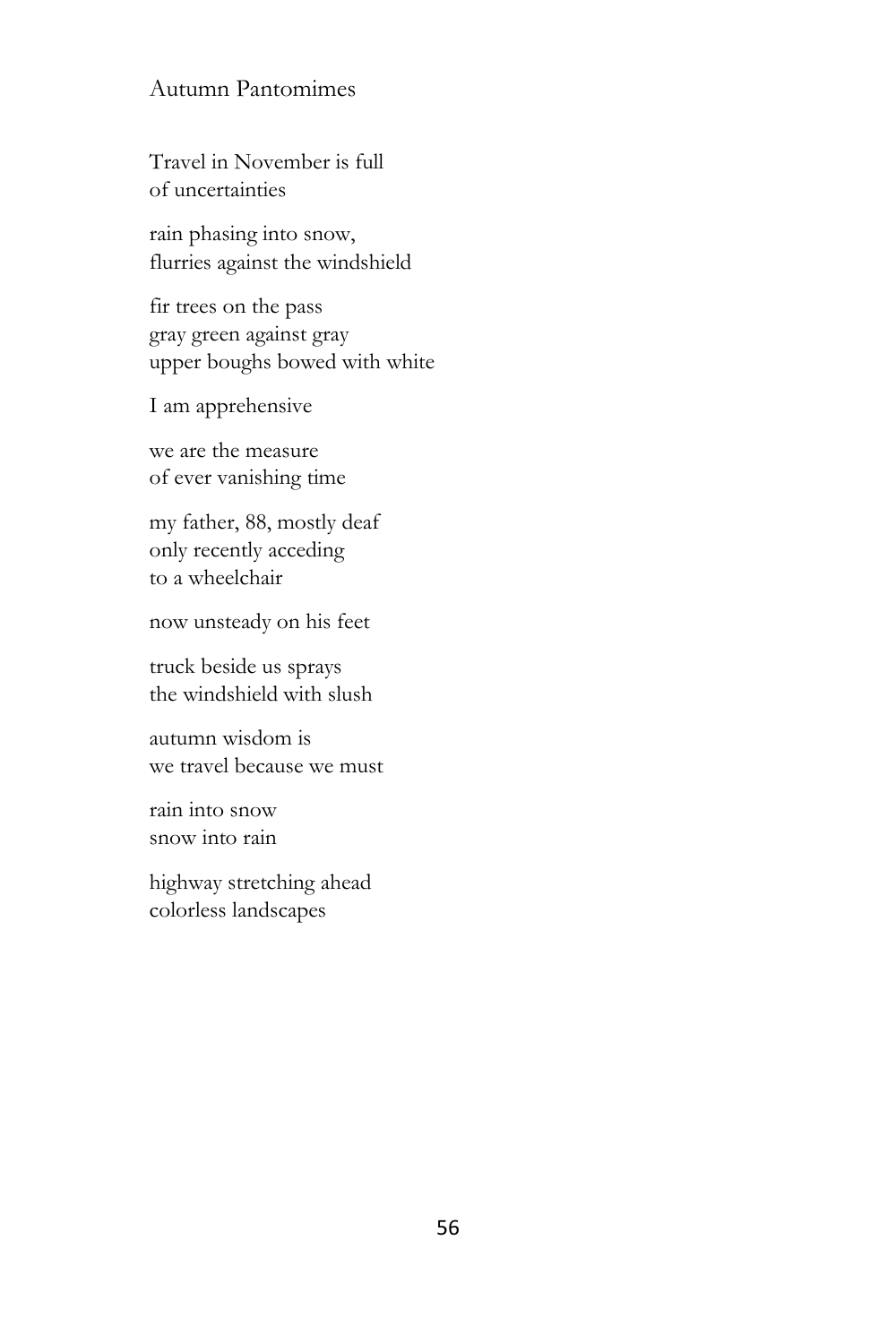I wanted one last poem for November

but what is left to say?

bare limbed trees, desolate skies,

mud rutted fields abandoned to starlings

wild geese huddled in rail yards by pewter puddles,

breeze ruffling feathers scuffing water's surface

this, a time beyond time,

a time that falls into the cracks between when and whenever

gray days dying too soon

how do I hold take it all in?

landscapes lonely as time

landscapes falling into darkness

landscapes even beyond despair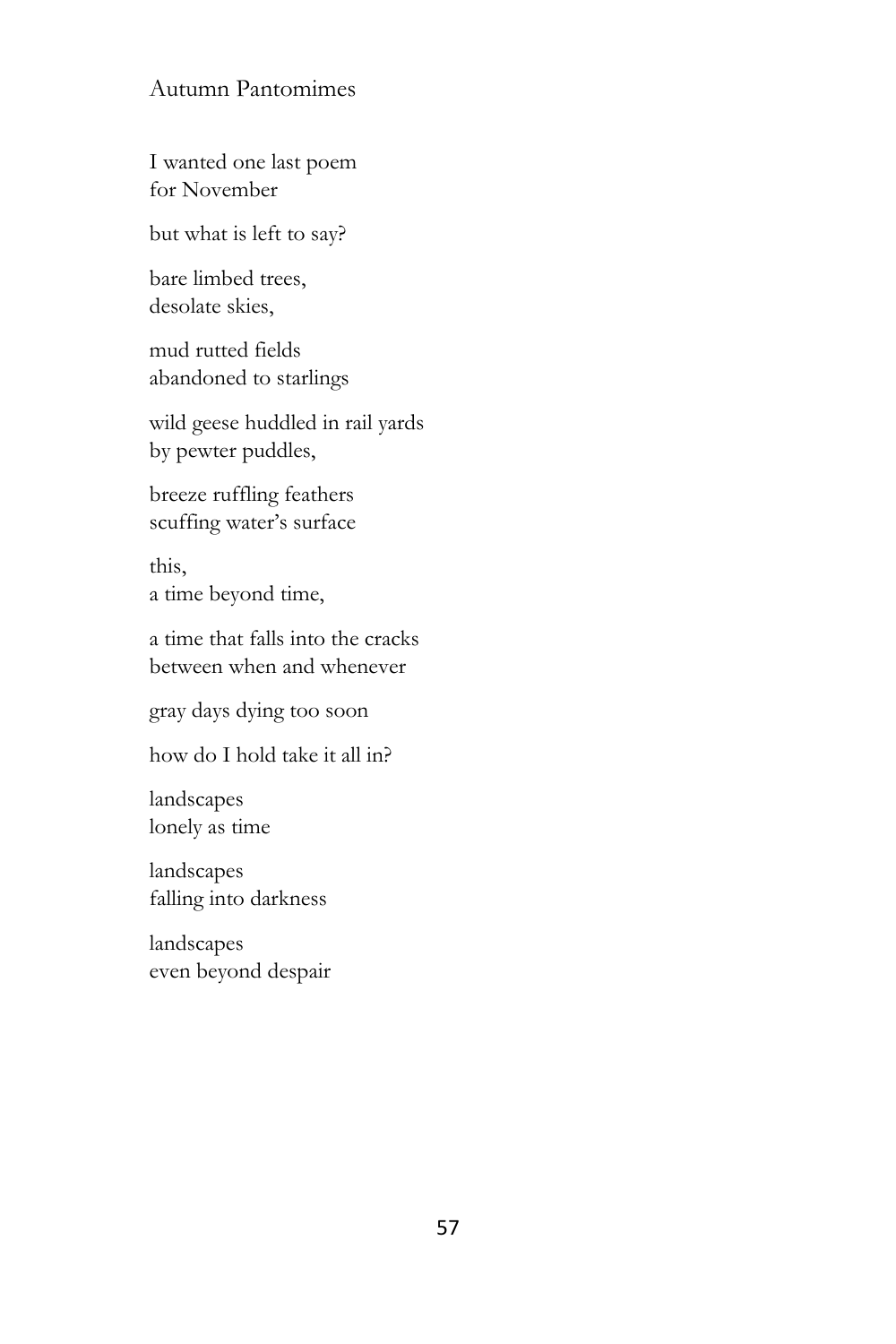## Early December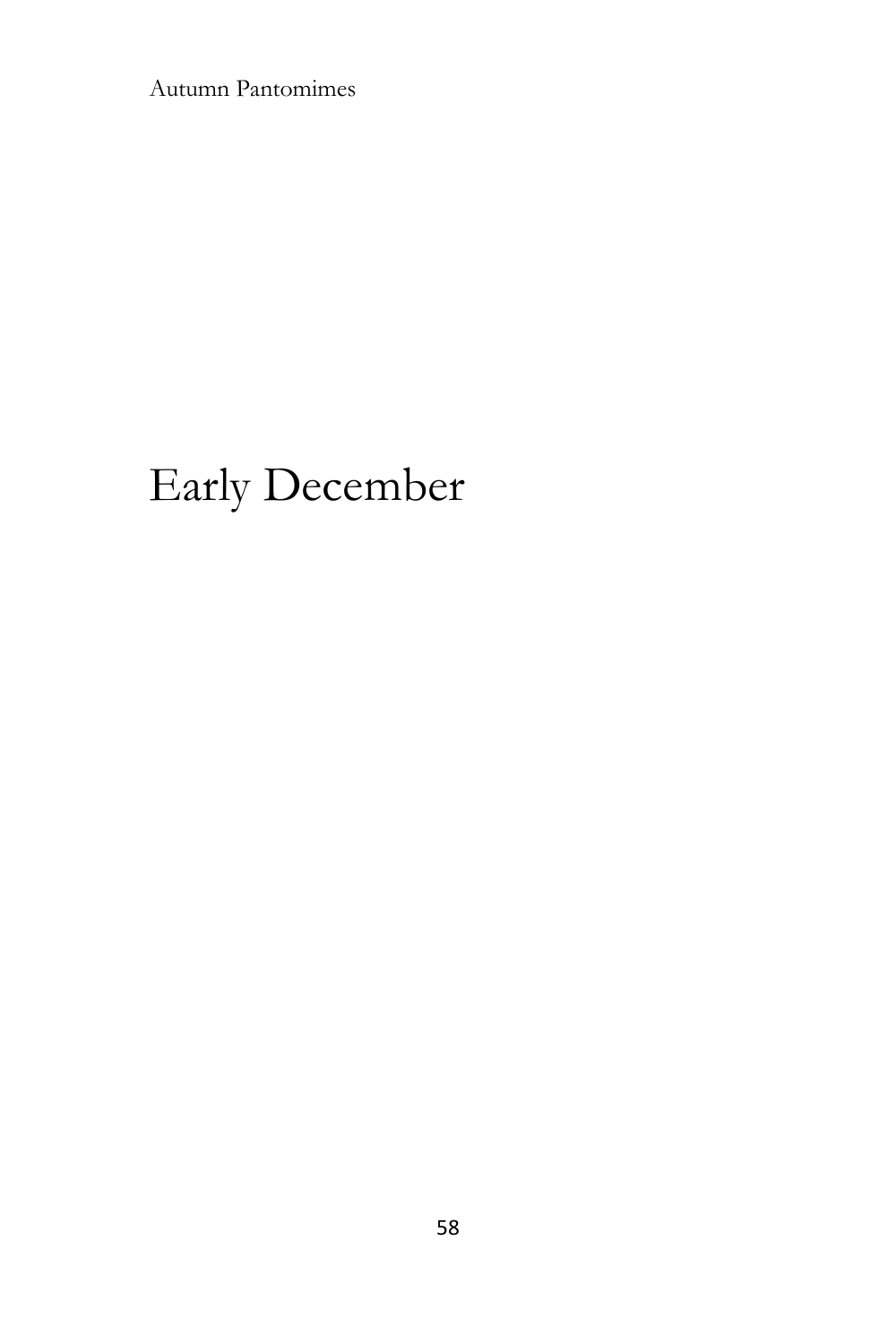As we come to the end of endings

if you wish—even if you don't

the gods of autumn turn their faces toward winter

their eyes are cold

I am not ready for the cold

my favorite English witch attends a funeral—her first—

I have stood beside so many graves

a certain clarity cold air against my brow

movement toward silence

autumn losses are what shape us to be winter's creatures

you must let go of enough to make room

for snow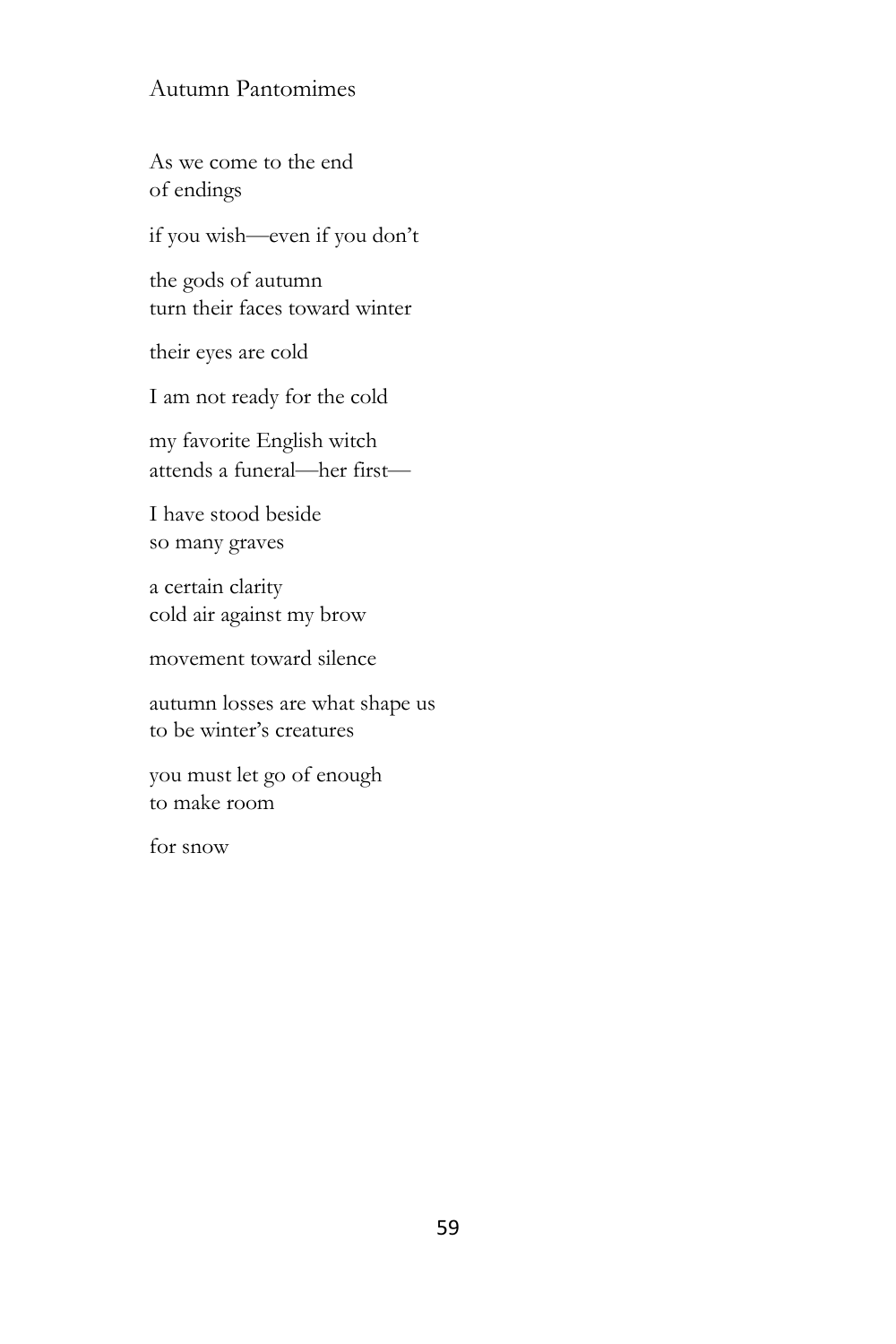These black stems trailing from a ceramic pot full of rain water presidents die and for the day at least all sins forgotten crows I have not forget them feast on the kill beside the road the ditch flowing with a thread of gray water fields sodden and green in failing light tree clinging on to its last yellow leaf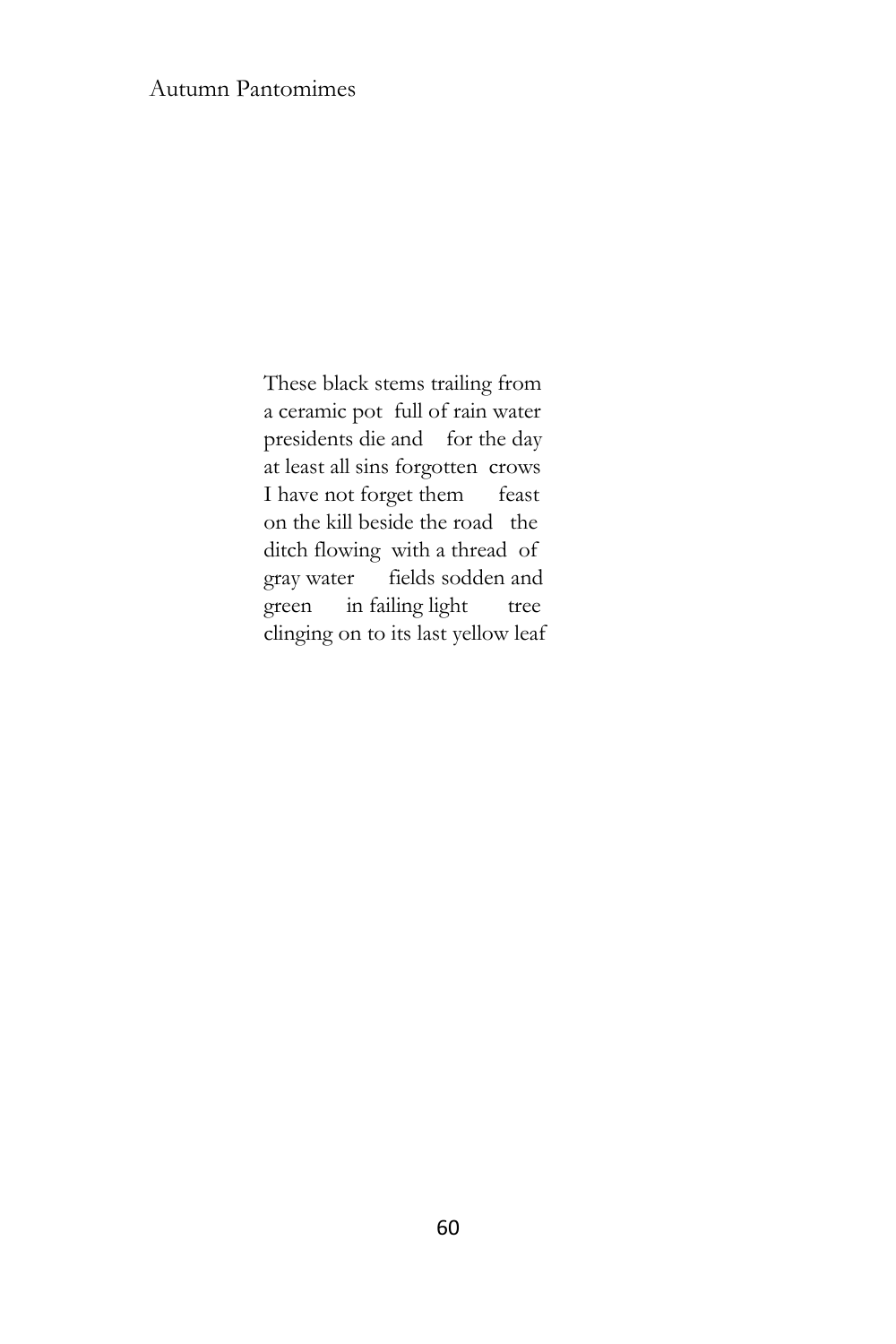Once December: a monolithic focus:

| new testament                                                                        | offers no clue                          | Sextus Julius Africanus<br>221 first, perhaps<br>to coopt<br>dies solis invicti nati |  |
|--------------------------------------------------------------------------------------|-----------------------------------------|--------------------------------------------------------------------------------------|--|
| (acknowledge a northern bias)                                                        |                                         |                                                                                      |  |
| Yule jõle geol solstice<br>Odin, patron of the Yule                                  |                                         | when the light falls<br>between standing stones                                      |  |
| symbolism<br>always<br>solar                                                         | birthday of the invincible<br>sun       |                                                                                      |  |
| juniper<br>myrtle<br>mistletoe<br>the rites<br>of                                    | smell of fir<br>throughout<br>the house | Horus                                                                                |  |
| Saturnalia: giving of gifts                                                          |                                         | (the birthday of my favorite<br>English witch)                                       |  |
|                                                                                      | chistemasse, first 1038                 |                                                                                      |  |
| feasts in preparation of famine<br>cattle slaughtered<br>because unable to feed them |                                         |                                                                                      |  |
| complex mix<br>spirit and<br>capitalism                                              |                                         | consumers consume<br>else it all collapses<br>into the void it is                    |  |
| 719 billion in sales this year (U.S.)                                                |                                         |                                                                                      |  |
| Hibernal solstice                                                                    |                                         |                                                                                      |  |
| until then it is still technically<br>Autumn                                         |                                         |                                                                                      |  |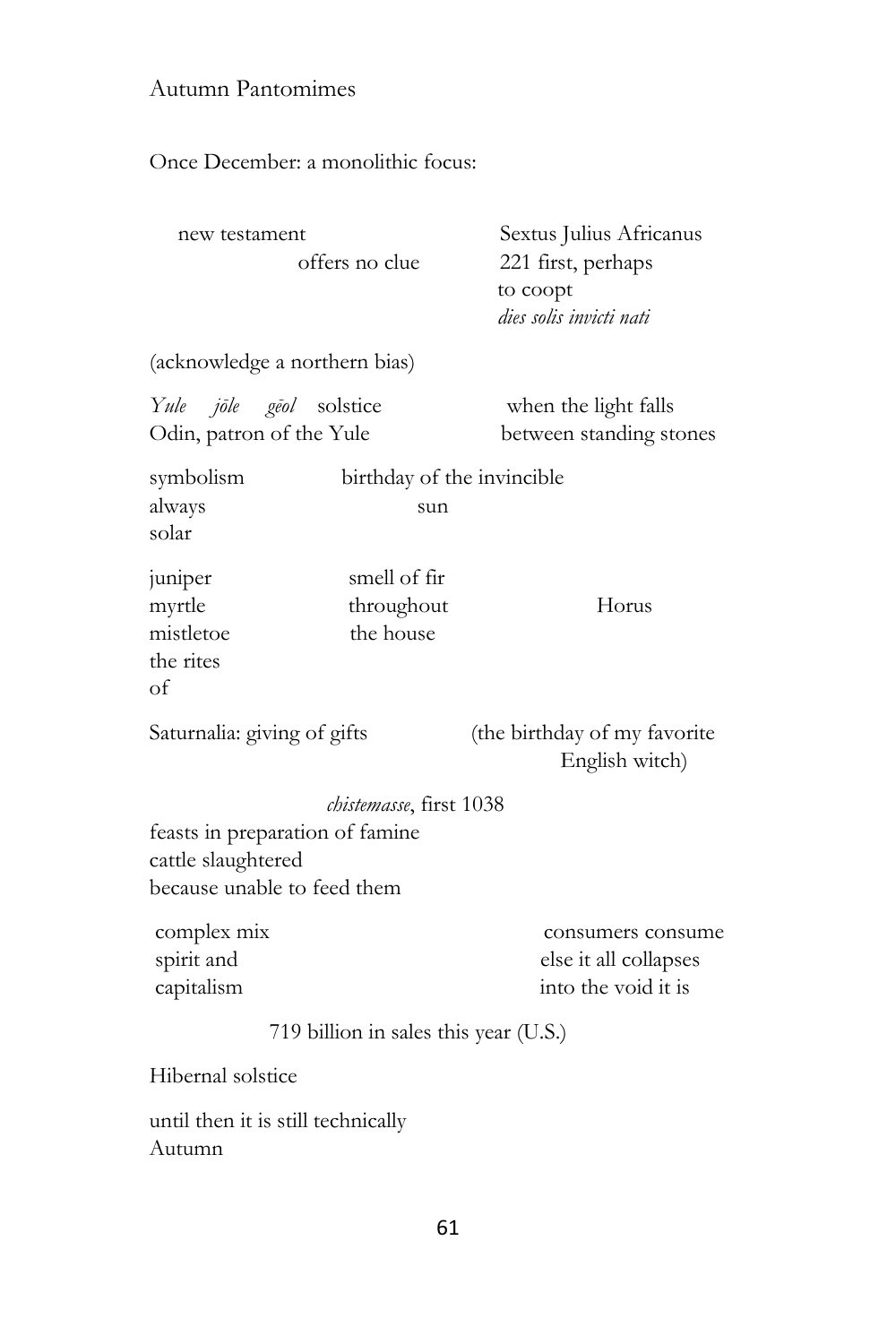Books smell like autumn

dust, cinnamon, dead leaves

(her hands picking up the bookmark as she smooths the open page)

in dreams, the bookstore under a stairwell

ramshackle mall along a boardwalk beside dark seas

a shelf remembered,

disorganized, random, forgotten books

alchemy, grimoires, old poems lost Greek originals translated into Latin

cracked bindings, torn pages marginalia in strange hands

commenting on mystery

(her eyes as she reads focused on a different world)

autumn smells like those books

a swirl of leaves

the treasures I seek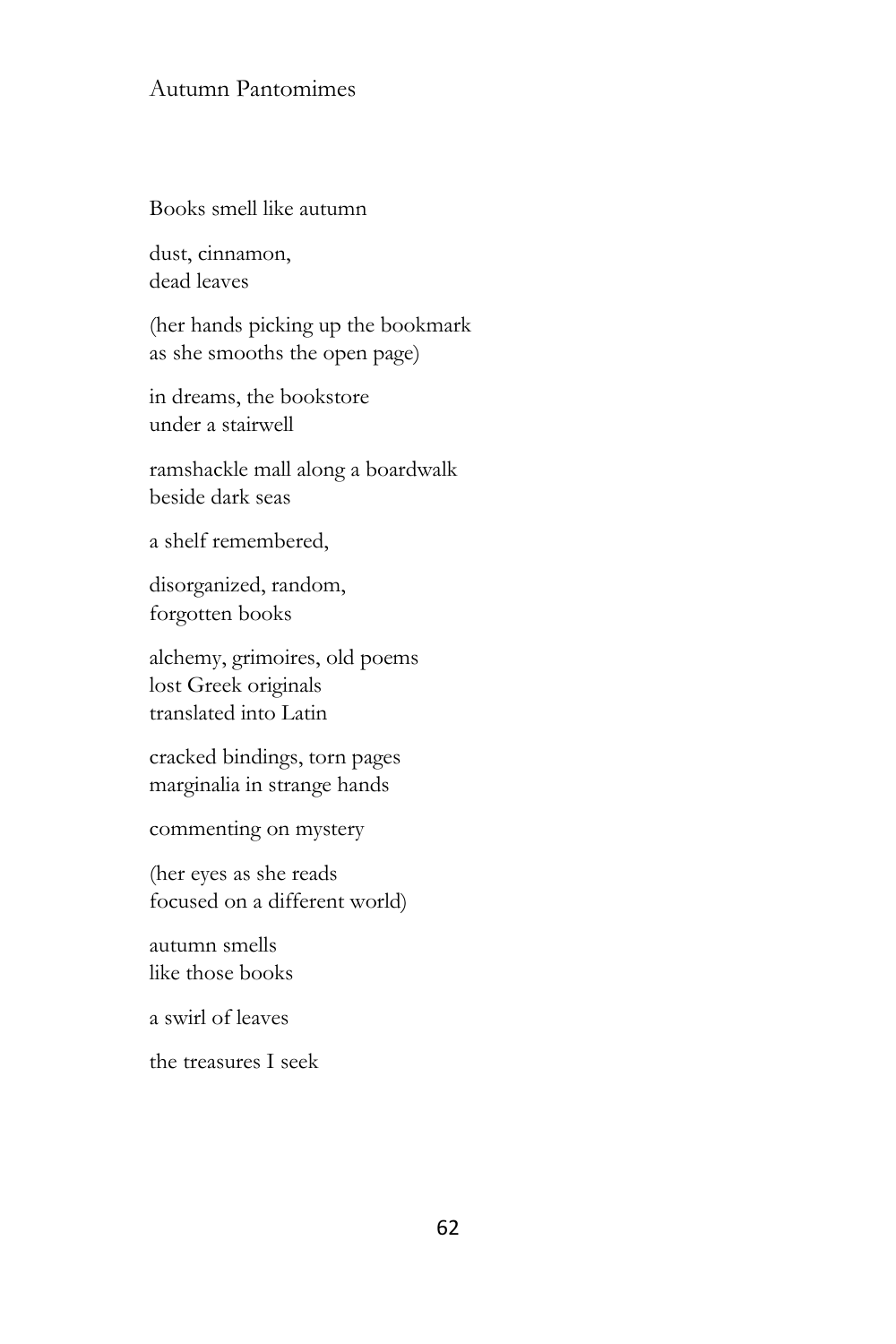Venus hangs off the horn of the moon stars ice crystals pre-dawn frost so heavy it lies like snow over moonlit fields the autumn gods have grown transparent and thin as the ice that skins puddles plumes of steam rise from factories driving cold morning toward dawn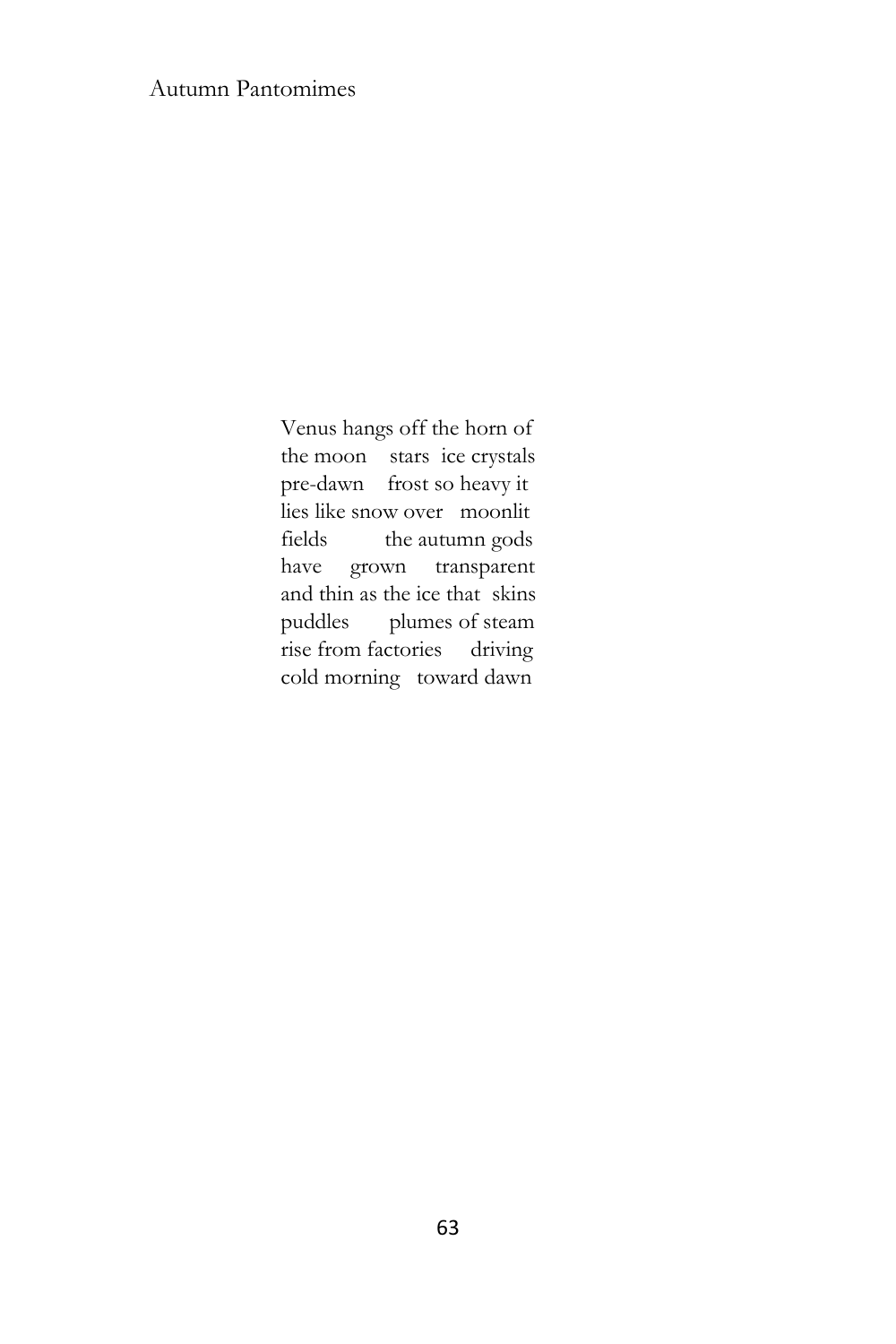As autumn unwinds so does my autumn energy

hands cupping a coffee waiting for the train

time drifts in steam rising from the cup

compelled to migrate home driven to hibernate

confused geese wedge south then whirl back north

is there a better place than this?

(there are worse)

words that fell like yellow leaves carpet the ground

only a few cling, quivering, waiting to be said

a warm room an open book

cold slows time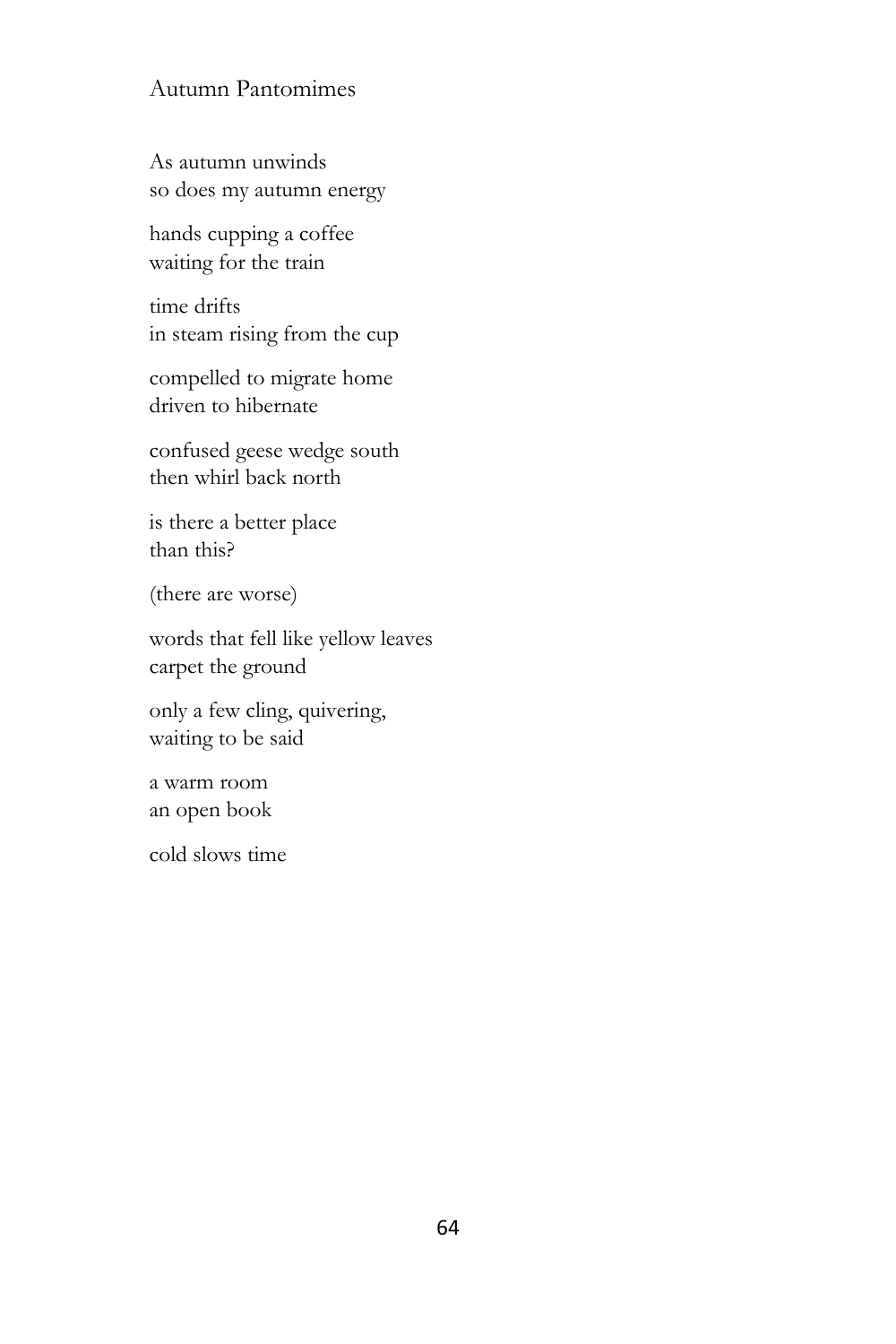# Epilog: Vedic Hymn Book 10 CXXIX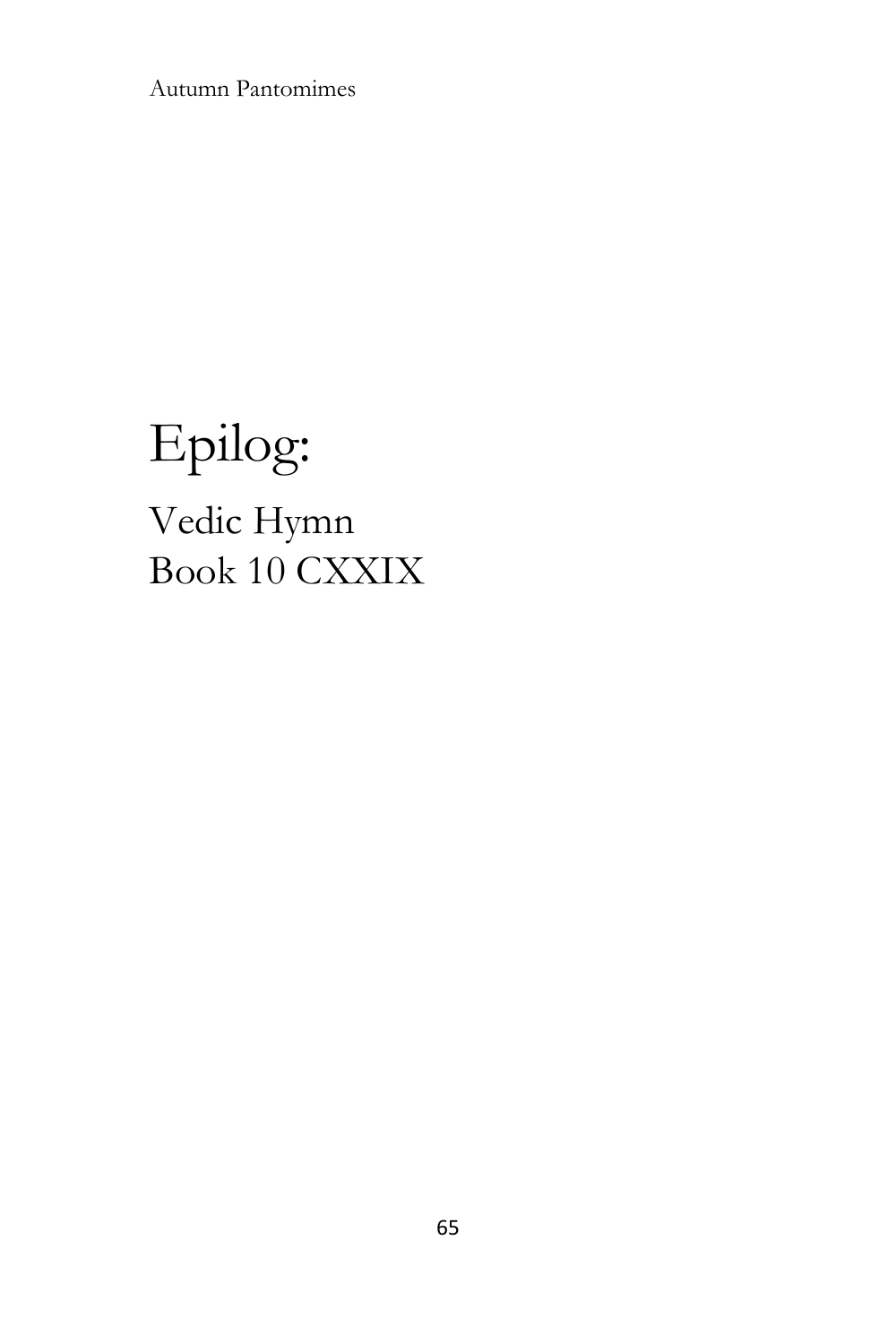No being, no nonbeing no air or sky beyond

what covered? what gave shelter? was there water in blue depths? no death

 no immortal no line dividing night and day the one, breathless breathed its own nature apart from it nothing

darkness and concealed in this darkness all that was

was chaos

void formless born of warmth the one thus desire the primal seed the wise who searched with their hearts discovered the kinship of being and nonbeing they drew the line of separation what was above? what below?

there were origins there were tremendous forces energy, action

who knows? who can actually describe how it came to be how there is something rather than nothing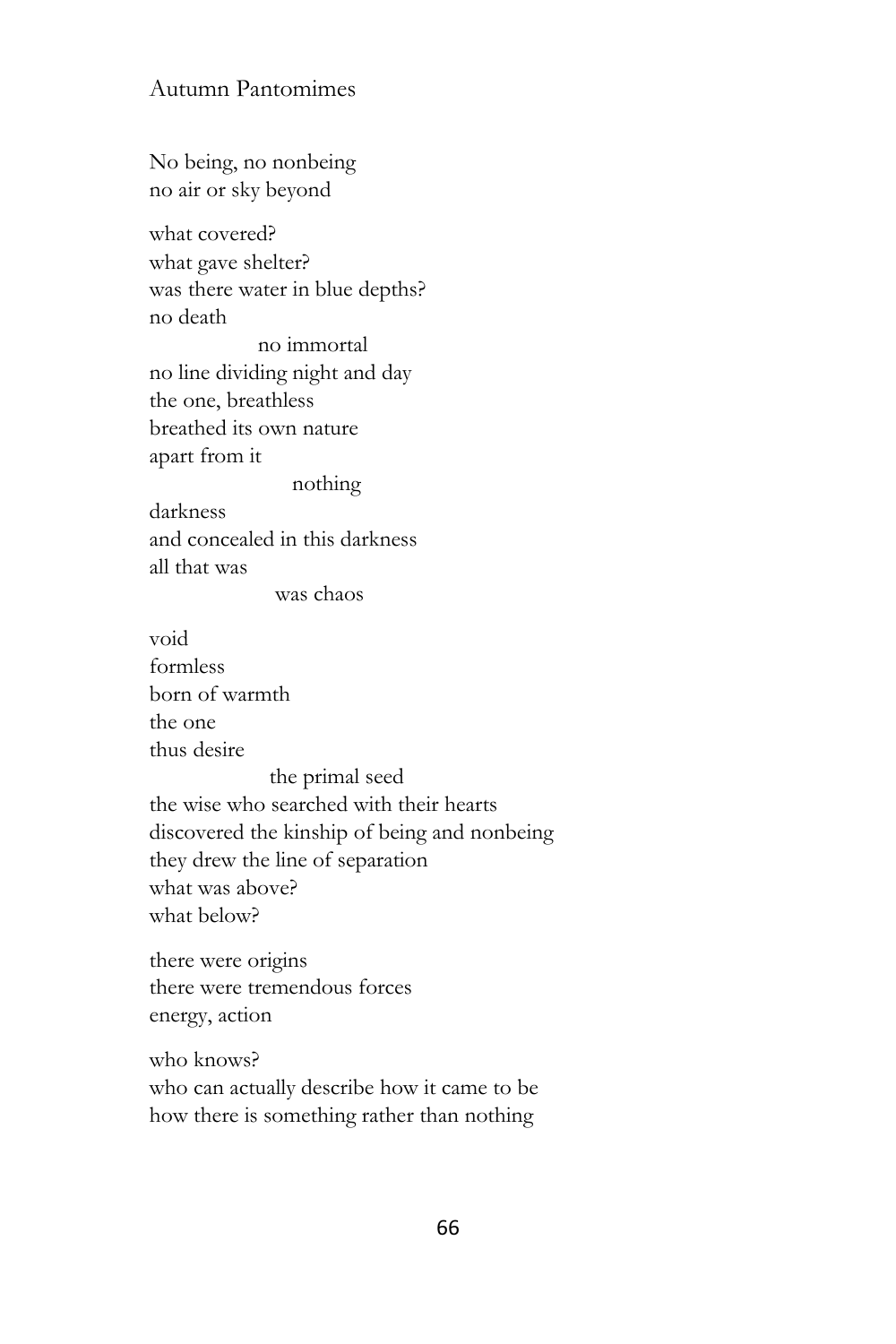the gods came later so who can know its beginning?

perhaps he, the one at the origin of it all whether he created it or not he whose eye watches this world from the highest heaven–surely he knows

or perhaps not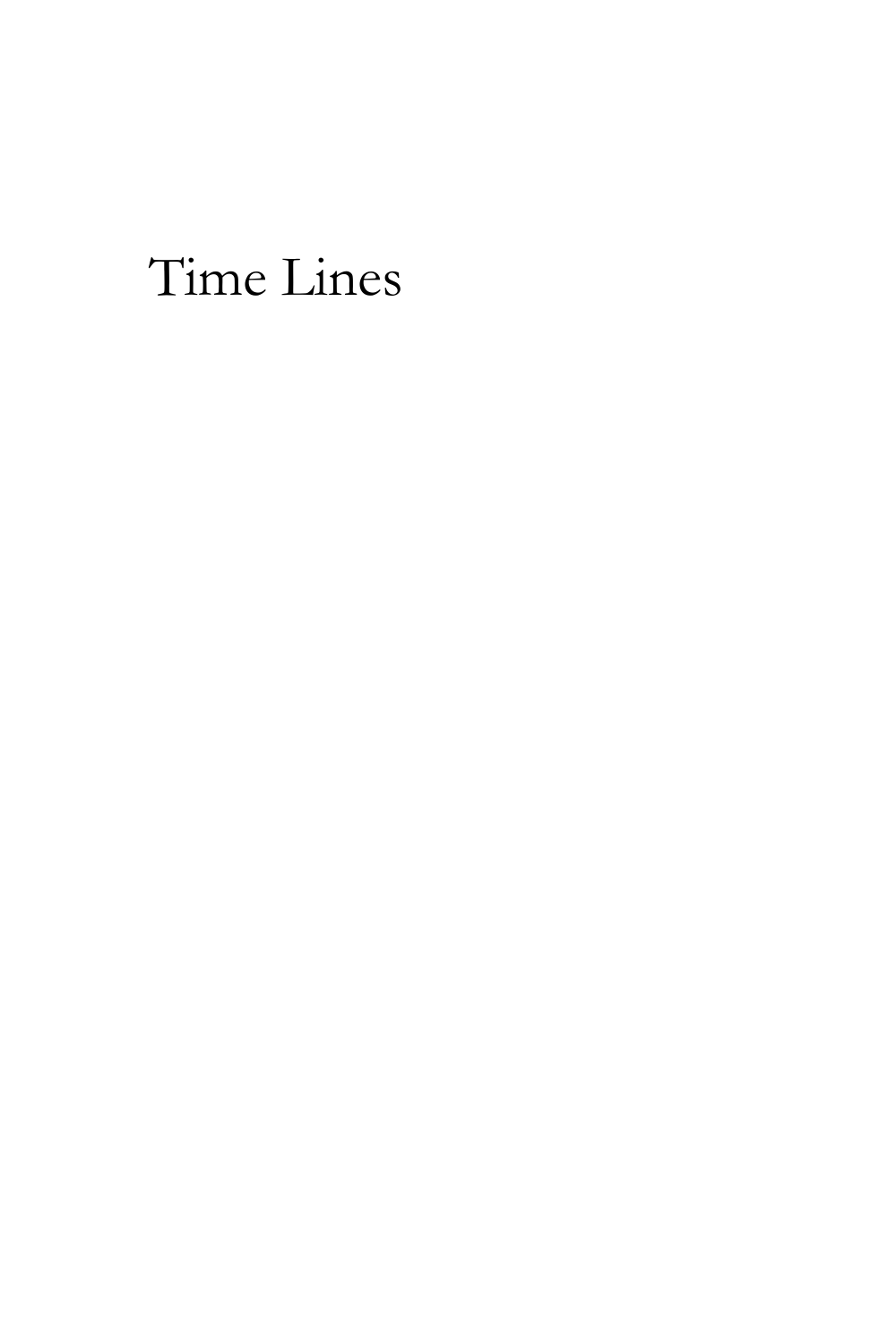Twitter, mostly. But also, Facebook, Tumbler, other social media. Eyes on the phone while commuting on the train to and from work, like everyone else–the world through the windows with its warehouses and bushes, its ever-changing skies, unobserved, for the most part. A stream of text, short bursts of news, jokes, personal revelations, promotions, politics, cat pictures and curiosities.

This is our world now.

Not one moment, but a Time Line. All the disparate announcements that flow beneath your eyes and fingers as you pass ghosting through the world.

"Distracted from distractions by distractions" wrote Eliot.

Time and space, intimacies, proximities blurred.

I worried about a Danish girl who was anorexic, who cut herself and was a poet. I encouraged a novelist in Toronto drafting their first novel. I was enraged at the injustices of our government that were presented to me with thousands of specific citations.

I barely noted the tents of the homeless under the trees along the train's route.

Aware and oblivious, all in one.

I am old.

I remember a world before personal computers, let alone cell phones. I remember when getting information was difficult. It meant digging through libraries and book stores, ordering things that would arrive weeks later through the mail, going places to see what could not be shipped or moved.

I remember when there were no ear buds. When, if you wanted a sound track to your life, you carried a transistor radio turned loud and annoyed everyone around you.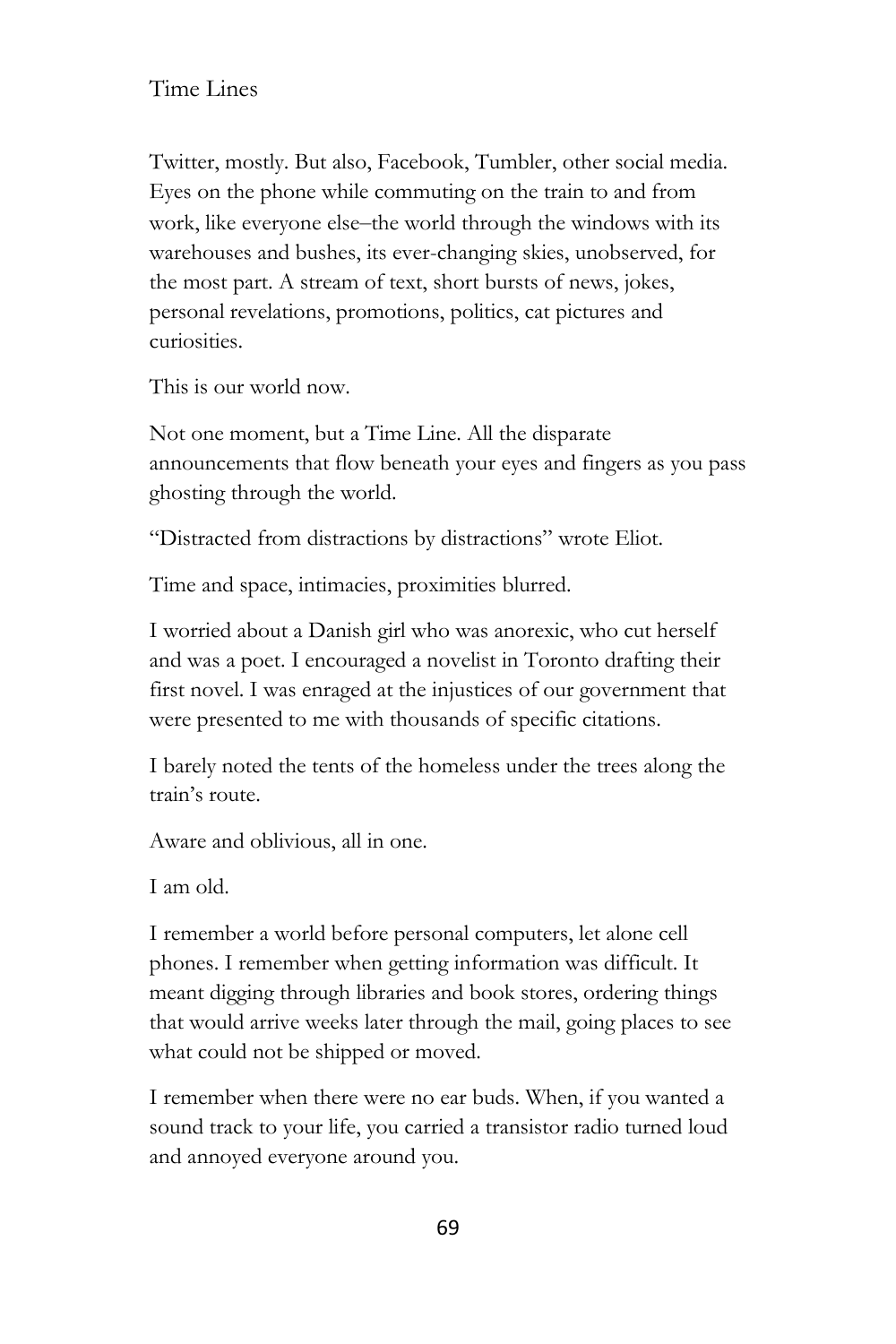Distractions were harder to come by.

That said, I do not believe the past was better than the present. Memory is selective. I was young then. One remembers one's youth fondly, at least if you were white and male. Others. I am sure, have less fond memories.

I like being able to access instantly so much more information than I had ever imagined. I like the expanded sense of who is in the world and what concerns them. I like being more aware of events, happenings, movements. I like cat pictures.

I am as addicted to media as anyone.

Still, one should not forget, the people and things close around us are also in our time line.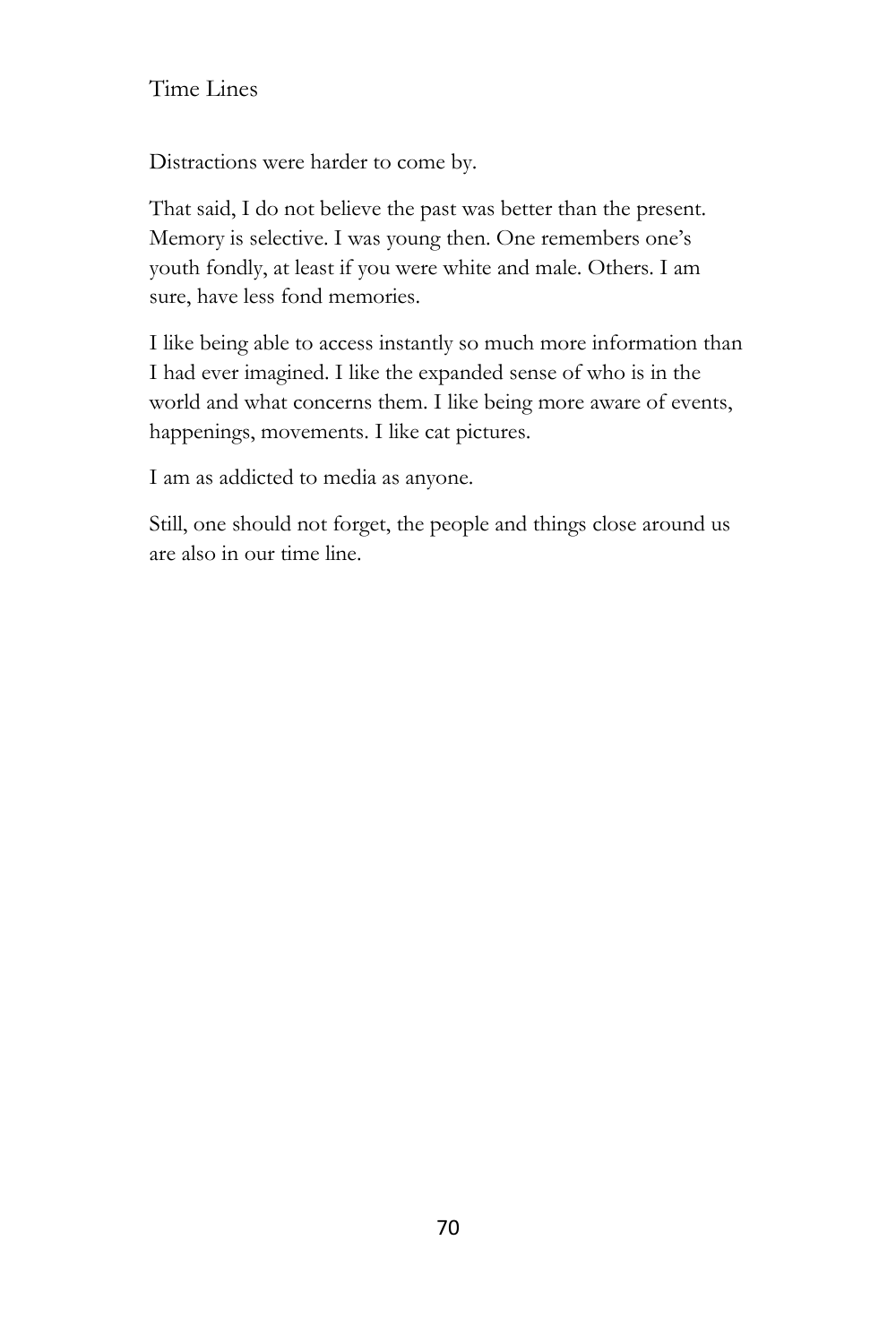1.

Misogynistic misinformation ever prevalent

Cassini imaging of Enceladus

each statement eclipsed by the next

"the future is ceasing to exist devoured by the voracious present"

—J. G Ballard

clever words to map the impossibility of tears. Who enters

the names of the dead into databases? Necrologs.

what matters are the daily word counts against oblivion

you too can make a future in media

monsters among us in positions of power

"We live in a 2.5 billion dimensional space." —Smolin

a little toast by the window in the morning breeze

(for all you haters)

I have little use for platitudes

all facts will be held in check until further notice

a book as bound time

not all is right with the right whales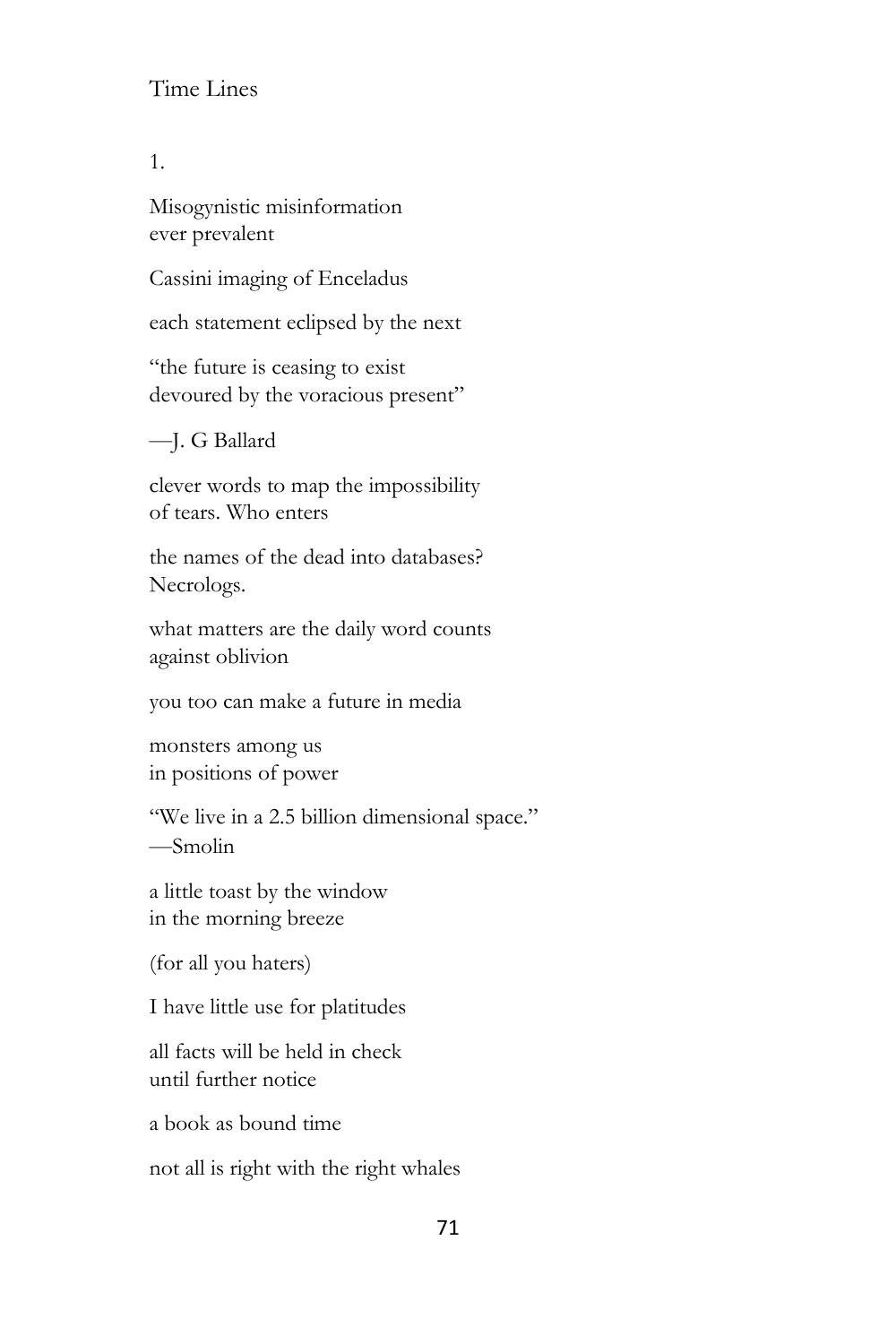depression as disease not this ever-present sadness

sexual predators prey politicians pray

the sea warms

another hurricane in the gulf

time measured as the scroll of messages across a screen

I have forgotten all I knew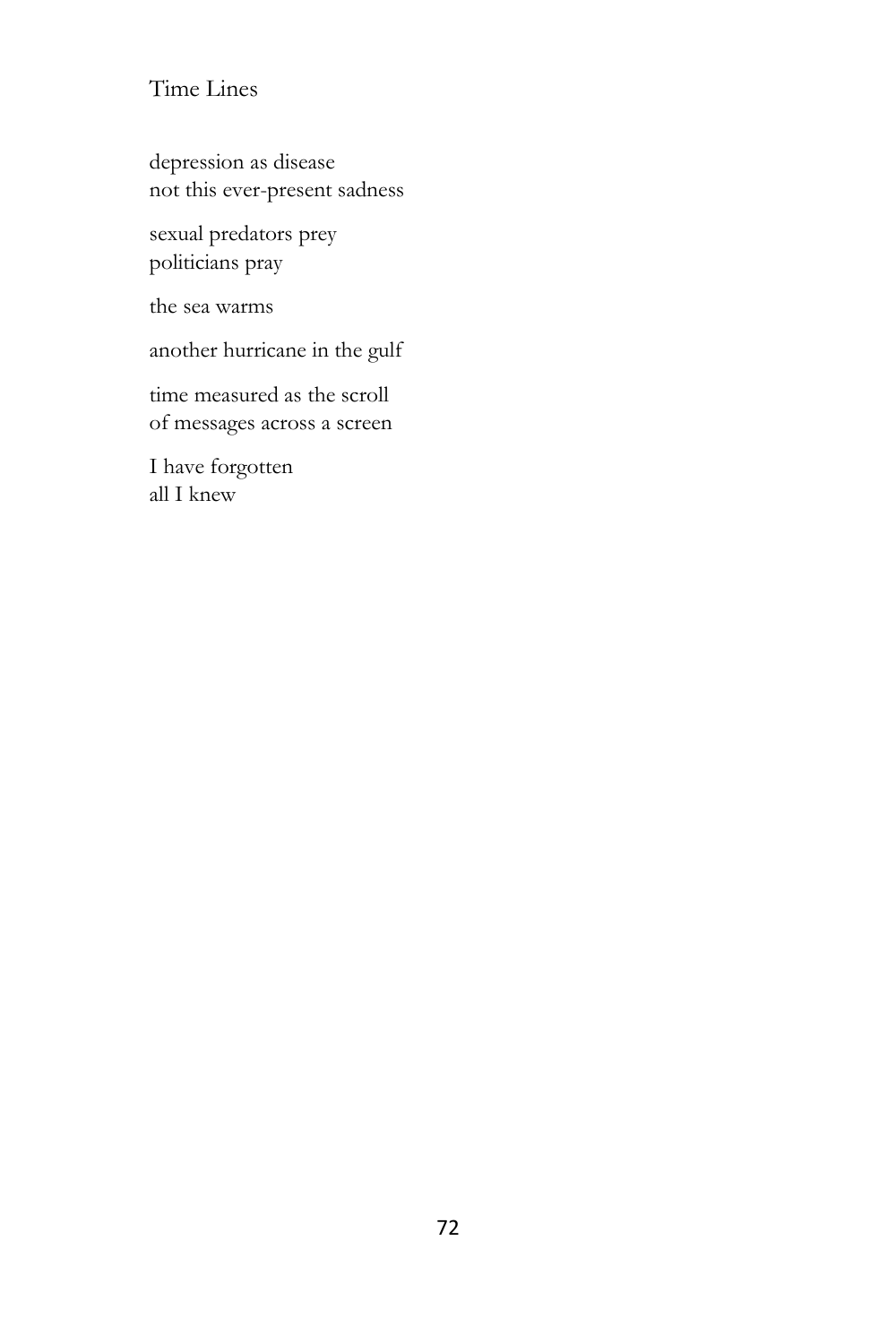### 2.

"Chthonic" as in what cave leads to the shadows below

the smell of beef slow cooking in your kitchen

tiki torches, nuclear first strike a toxic masculinity

how account for a spike in hate speech

we need a stronger word than hypocrite

coffee, life's blood before the daily assault

ancient viruses in our DNA

day's sunset in Costa Rica

things to learn before exploring Mars

you can't just do nothing nothing will convince

outrage, or in rage, every. day. how to create the perfect antagonist

prime number breakthrough, the gist

gone, but his digital signature will remain, his voice prevail

at least until the power grids fail

storm surge rising and wind

in dreams I walk radioactive landscapes, the ruin of worlds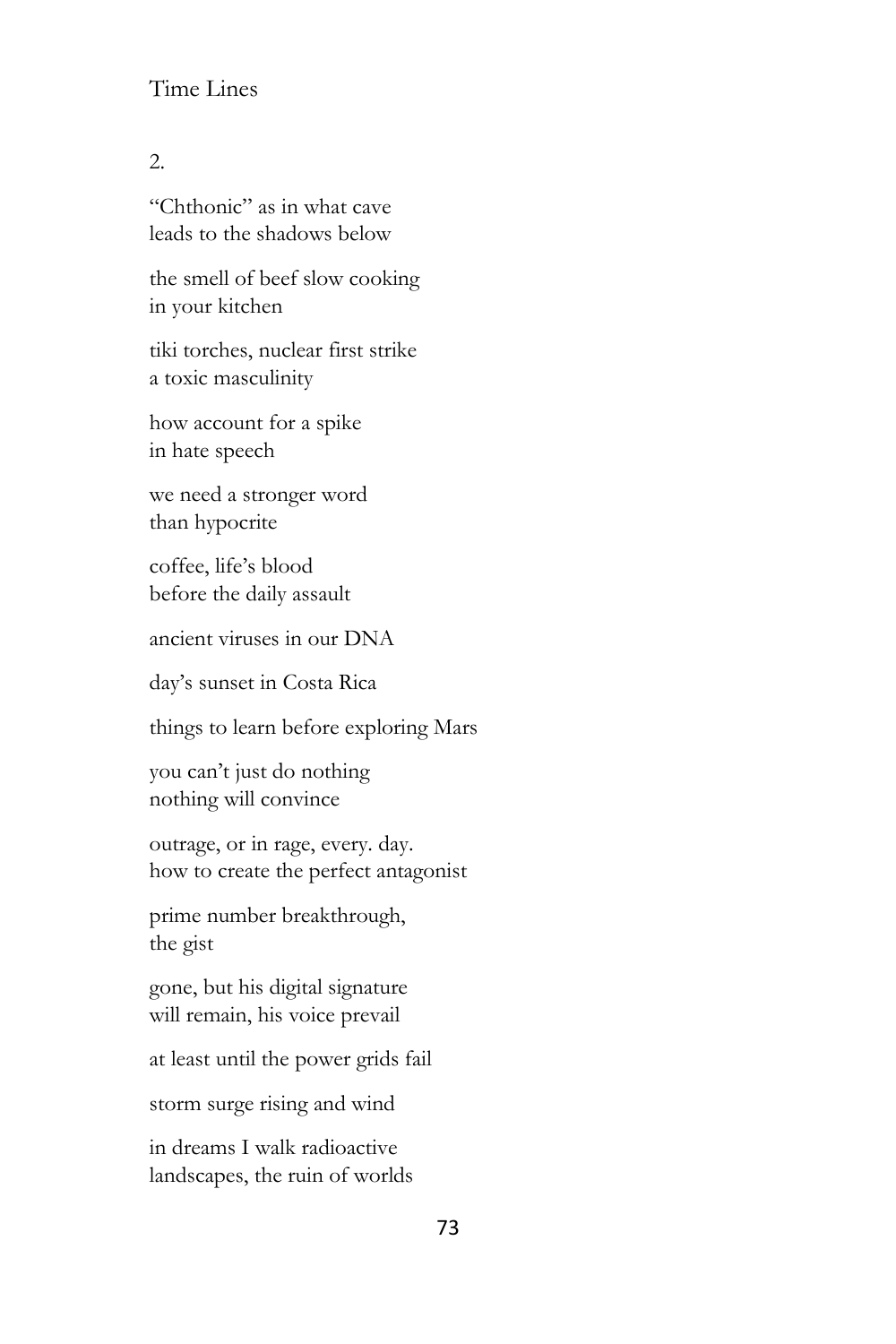hump backed whale tangled in a net

true to my brand

electric honey combs form when nature gets out of balance

thaw of artic ice faster than anticipated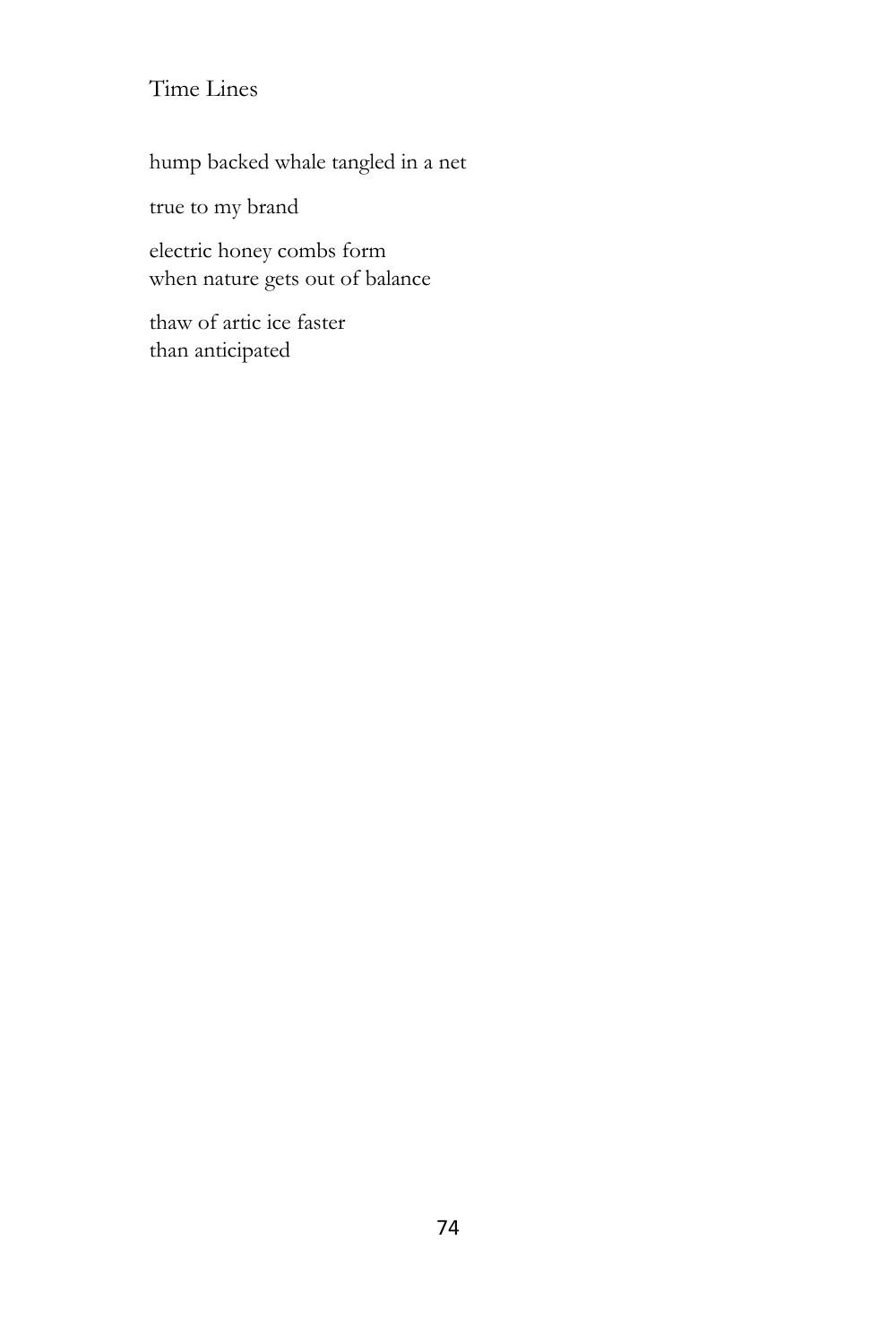## 3.

Time scrolls: text, picture, video ghosting your time line

the cat walks the rail

as if it were indecent for a truth to go naked–William James

ear buds in, each their own soundtrack to their own favorited apocalypse

when do we look up?

trees turned to torches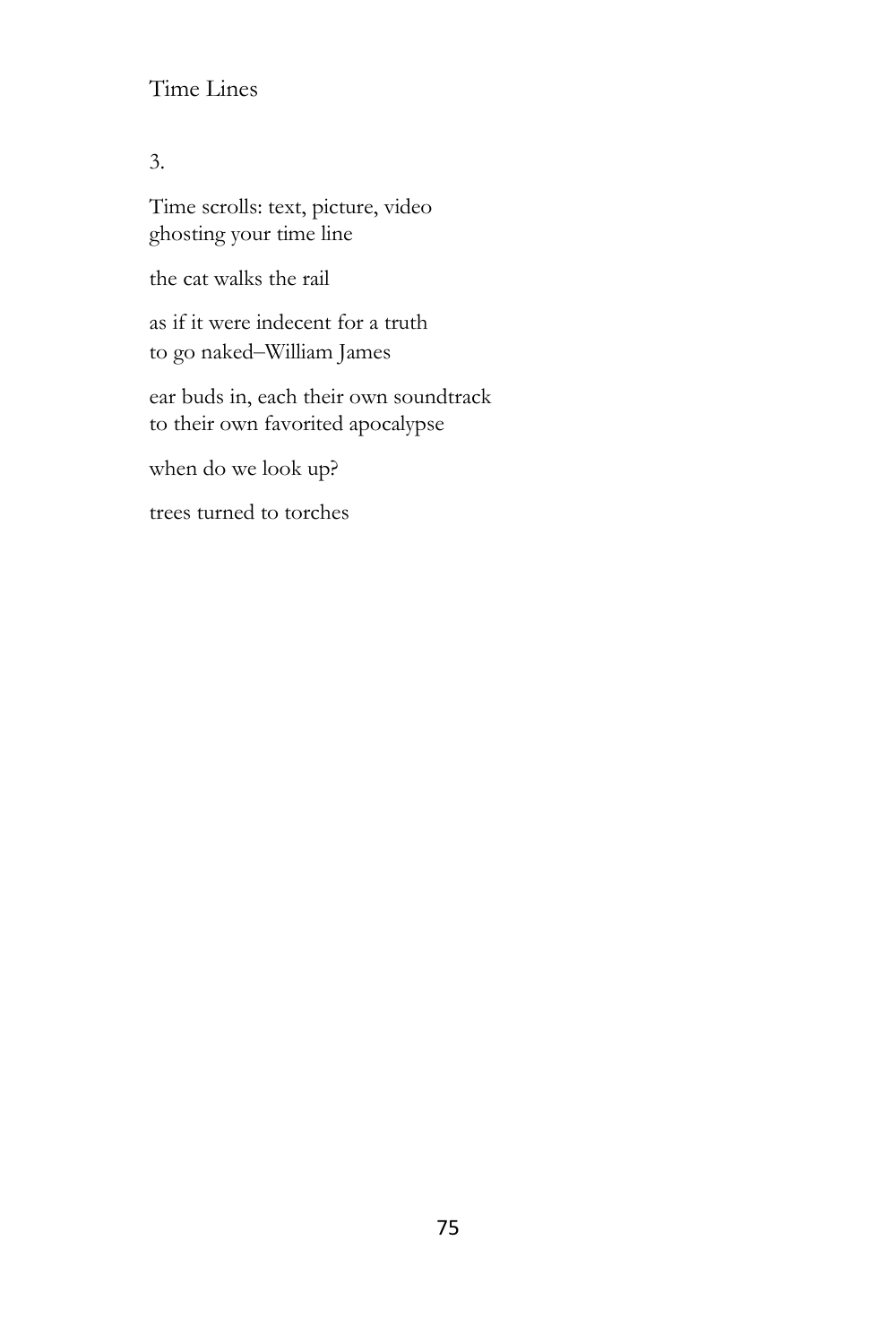#### 4.

The struggle institutionalized

I have thought a lot about time but still I seem to always be behind

not that it matters, which I suppose is the heart of the matter

a smattering of jokes to lighten the burden

your continued frustration and rage their continuing goal

it's ok to turn away there are, in the daylight, flowers

cats in the flowers, birds

with what is left standing

this unutterable sadness

the resistance becomes academic matter of dissertations

the dark side of the moon is thicker than the bright

*lacrimae rerum* the tears of things shot by the police, how many some colors matter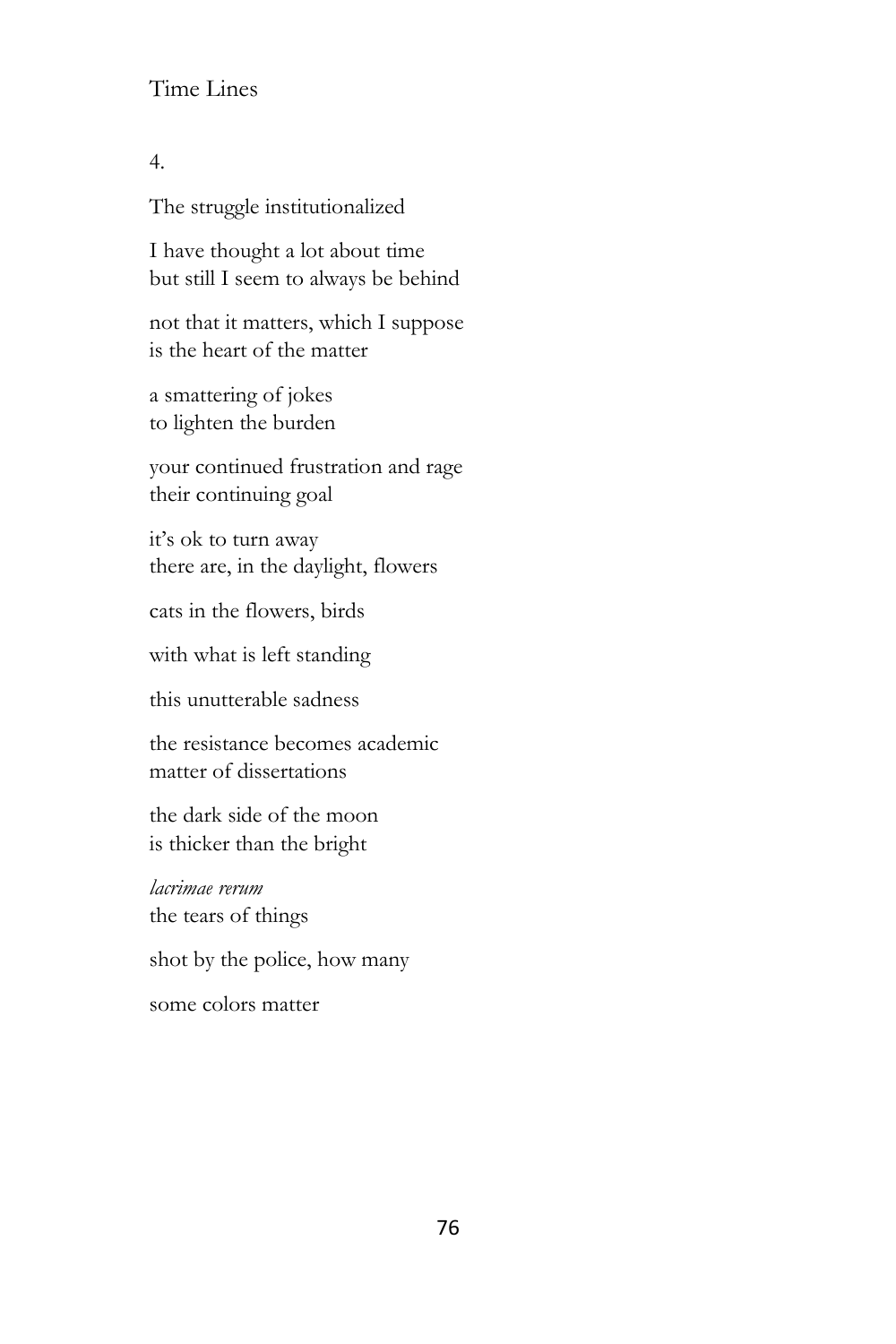5.

Here, a picture of you circa five years past

when last you spoke

a beach? Are those horses? Who are those people?

the day closes around you

the line of breakers along the sand a flurry of sandpipers

clouds colored by the afternoon sun

memories of many such excursions

but not this one

what has time undone?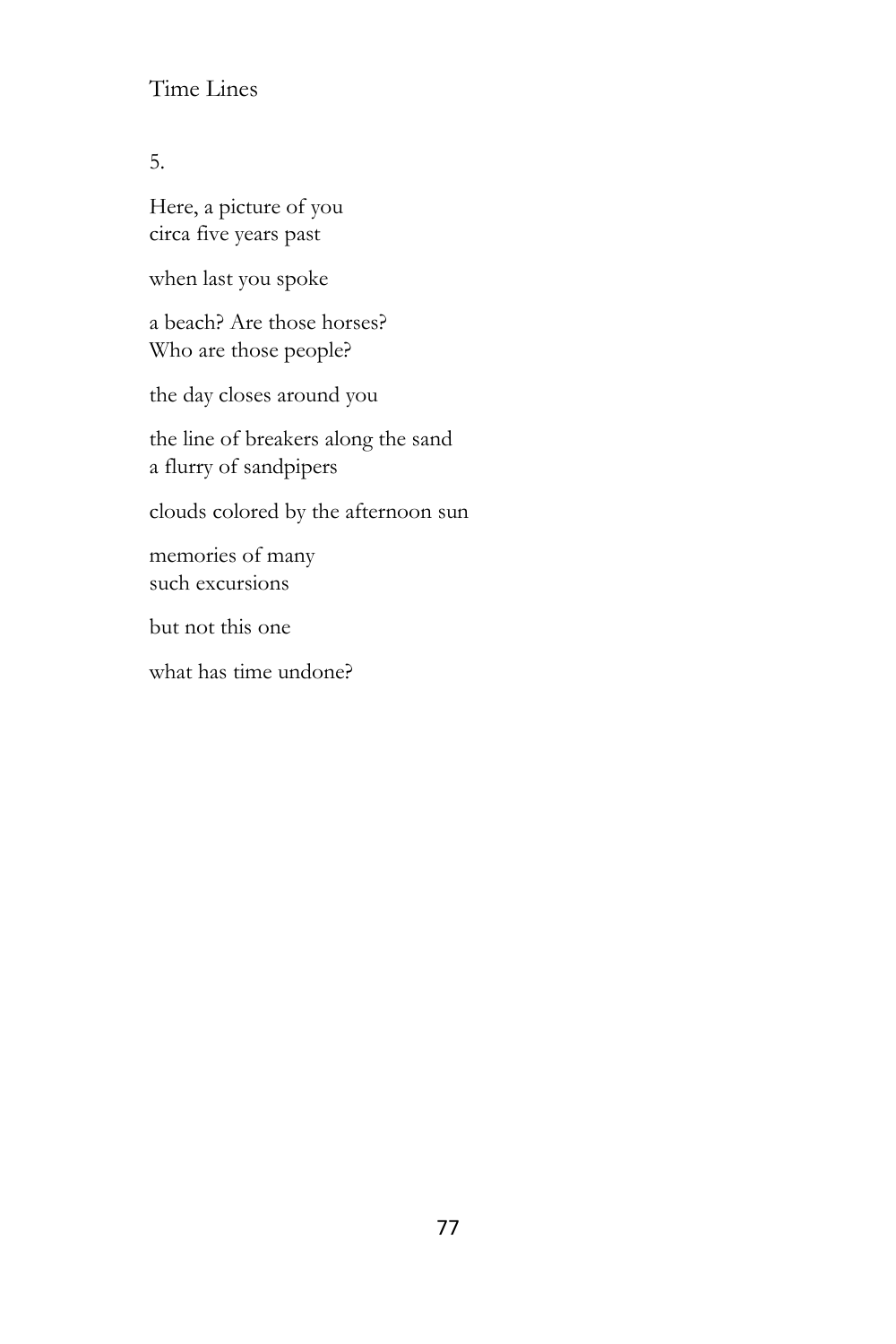#### 6.

An existential threat to democracy no longer able to feel outrage super volcano in Italy magma moving Too busy to learn a new language? I have made a list of things that could end us all hillside ablaze with Fall leaves a growing consensus that he is indeed a moron what we need is to redress certain basic inequities how address the structural flaws of late capitalism for all you haters waters around Greenland are growing less saline hurricane aimed at Ireland has there ever been? read this, a rollercoaster of thrills

all the feels

a compendium of extinctions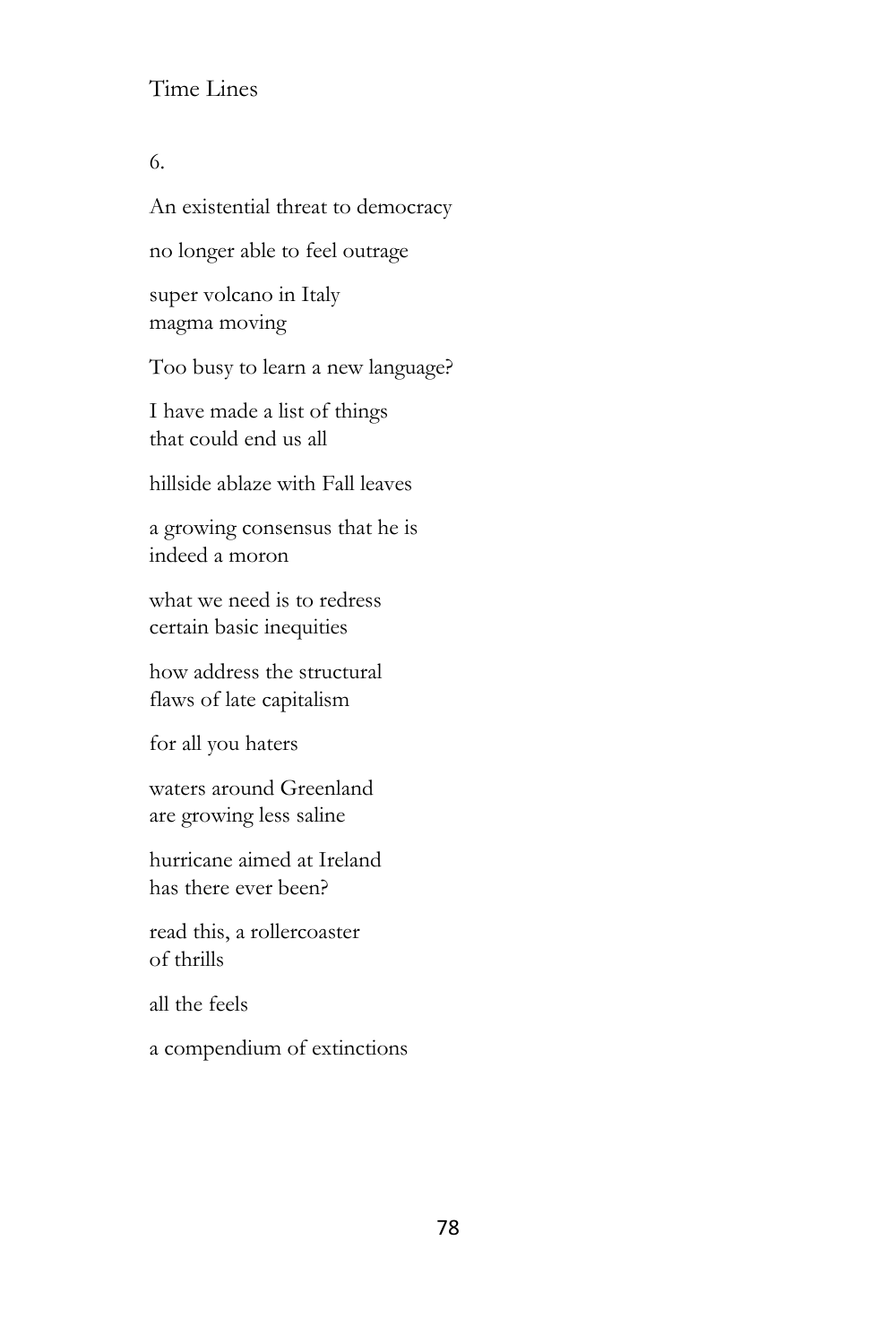#### 7.

To face the consequences of their behavior

a cat in my lap I guess no work today

the surprising empty gap between Saturn and its rings

serial rapist

cereal repast (oatmeal, English muffin)

what do I in fact know about Korea?

I once owned a Kia

Egypt's mummified cats

when two sufficiently massive bodies collide

collision blocking the center lane

gravity lapping against our shore now (1.6 million years since)

found in a Viking grave boat: a necklace coins from Baghdad bones of a rooster and large dog Allah

Life exceeds logic —James

ALERT: electron 2MeV integral flux exceeded solar weather

a cat in too small a box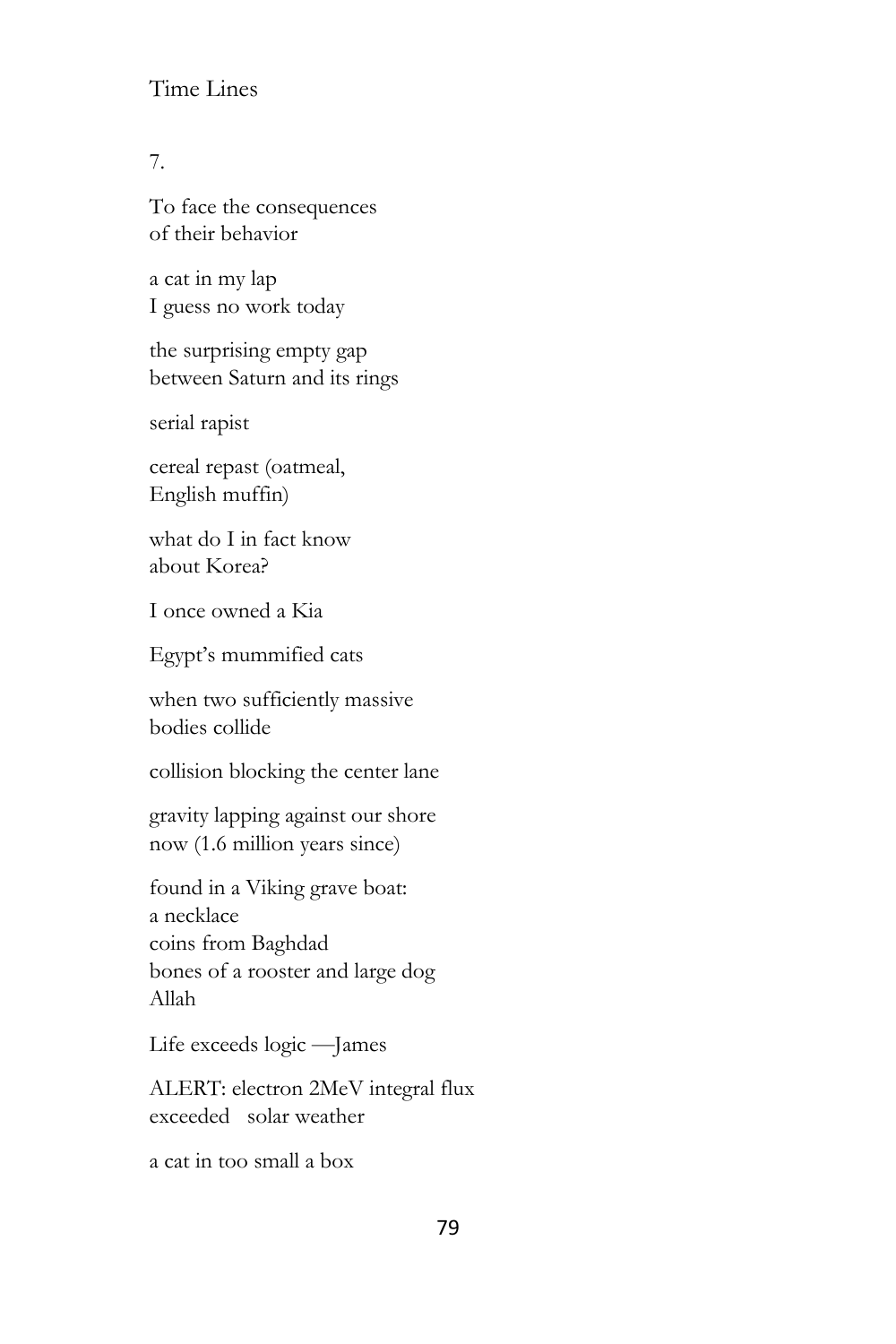Aurora's, perhaps

souls have worn out both themselves and their welcome

—James

yielding to the seduction of our metaphor

—also James

science: a story we tell to cover what facts we know

the slow disclosure of the guilty

other facts other stories but also other stories, the same facts

infinitely so

gold and platinum nebula

I am an old man among children

words spawn words spawn words until nothing's left

vocabularies of oppression

logics of hate

Korea, protectorate of Imperial Japan until 1945, divided between

Russia and the United States

because of the Korean war my father met my mother

(yes, I am that old)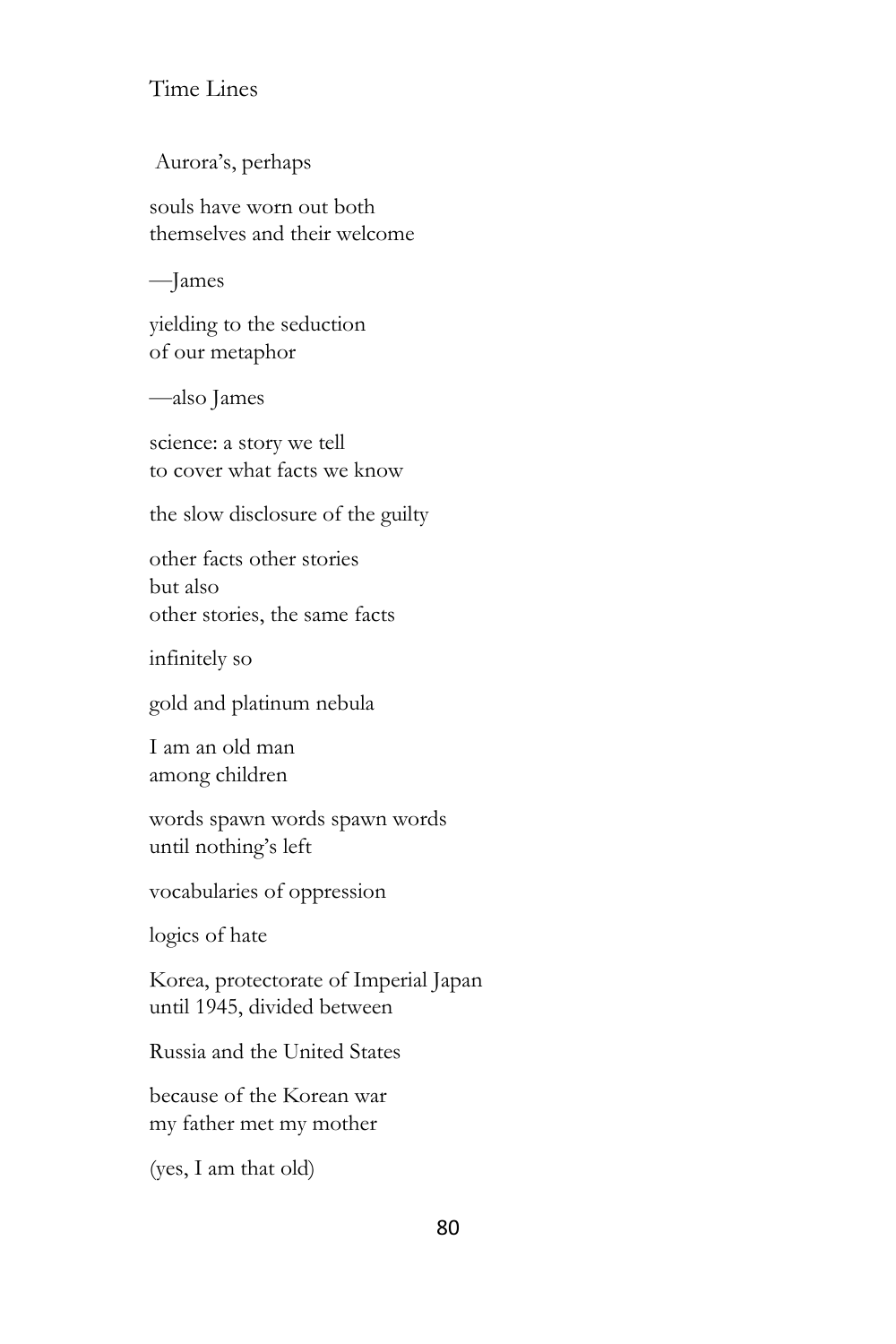82% reduction of Germany's flying insect population

collapse immanent we're told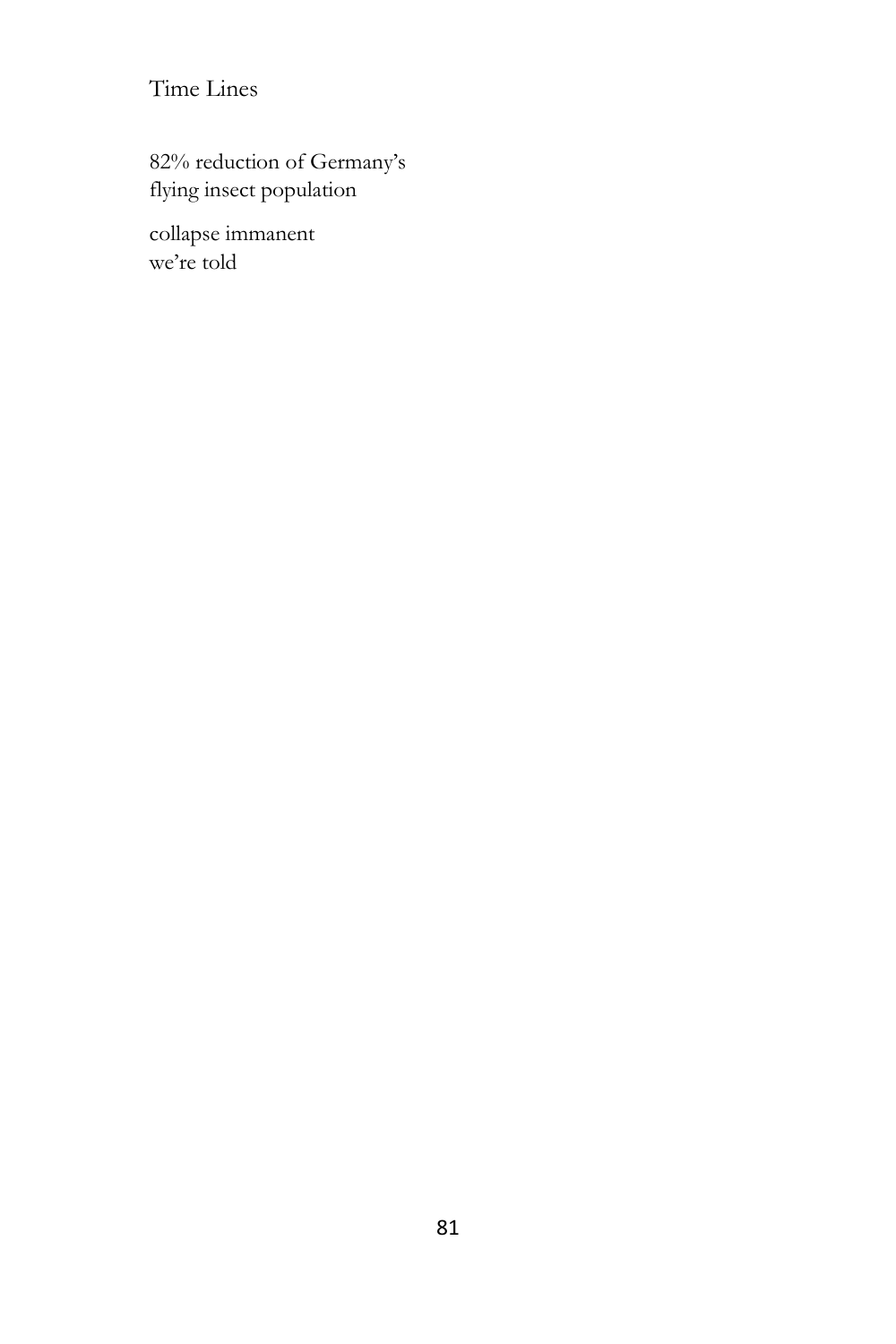8. No hurricane so far north, ever banshees across the moors of Ireland

his indecent need to always be the eye of the storm

if the world is swept away

(roofless, in the dark drinking from toxic pools)

people are resilient they cope

it is hard to remember hope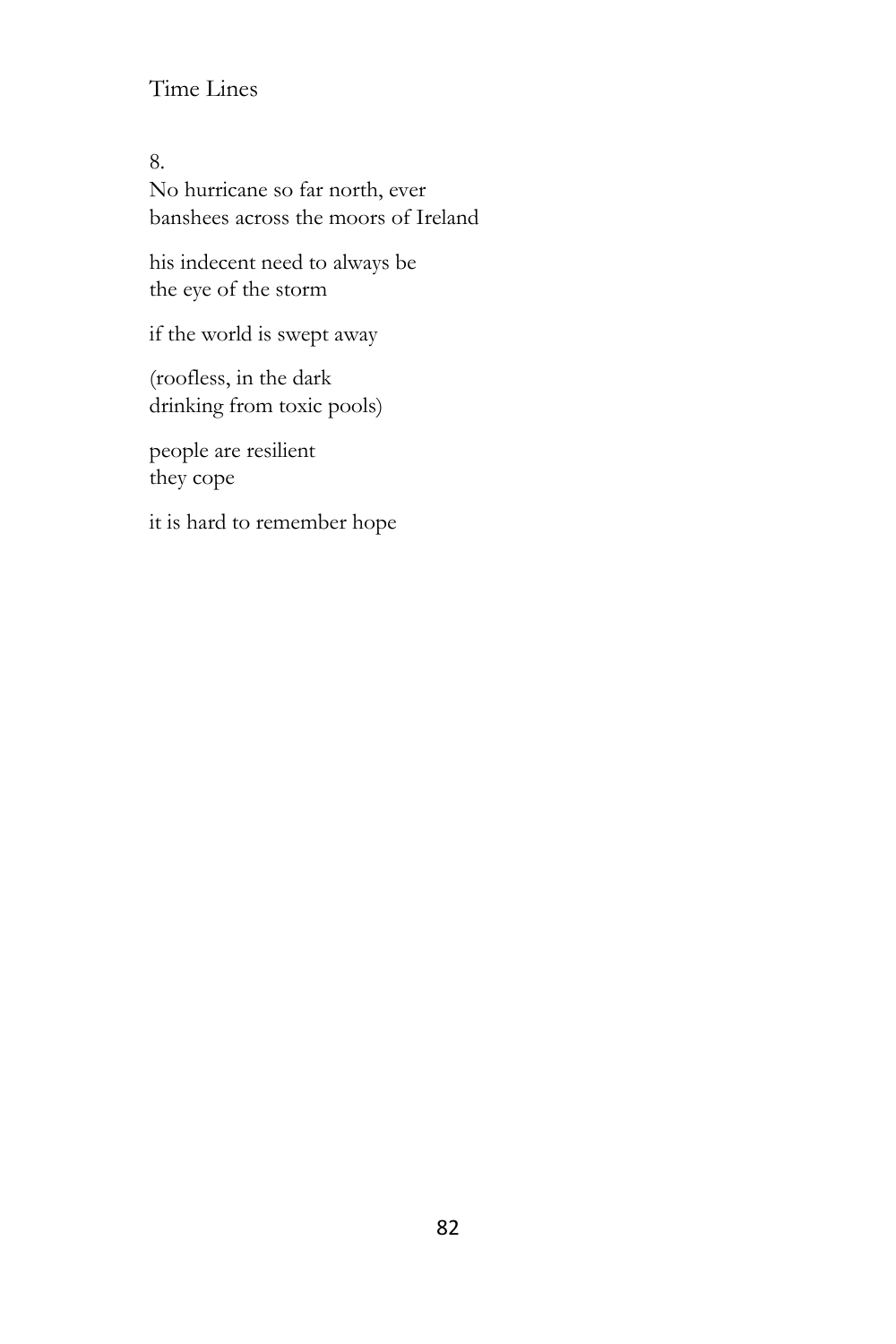9.

Each discreet moment passed before comprehended forgotten before remembered 66 frames per second background microwave radiation (are those screams in the static?) beginning ending of all theory a subliminal hiss whatever I say sent into void crickets

(not even)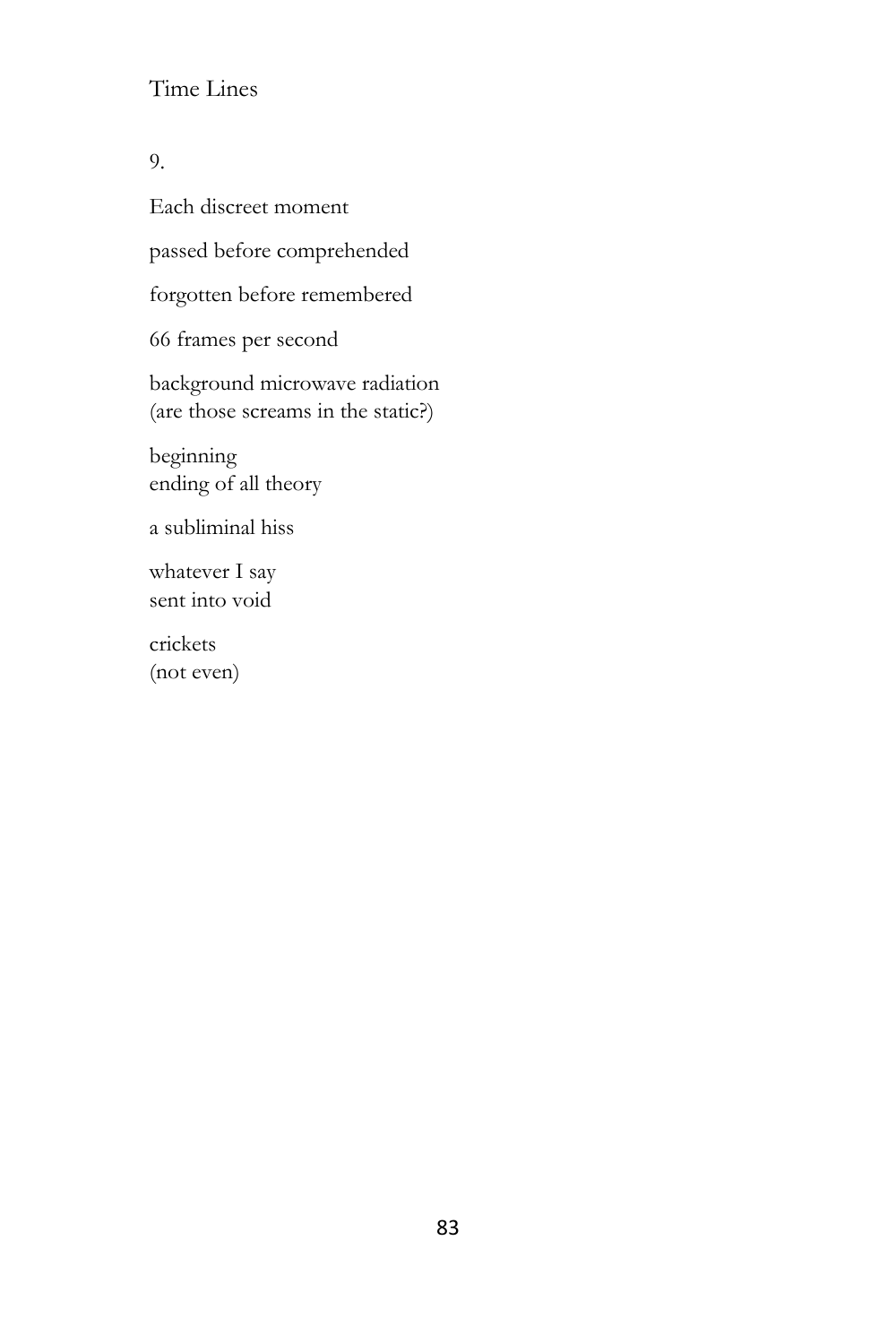10.

It is time for the singularity

I am tired of this routine

it is hard to become the perfect machine.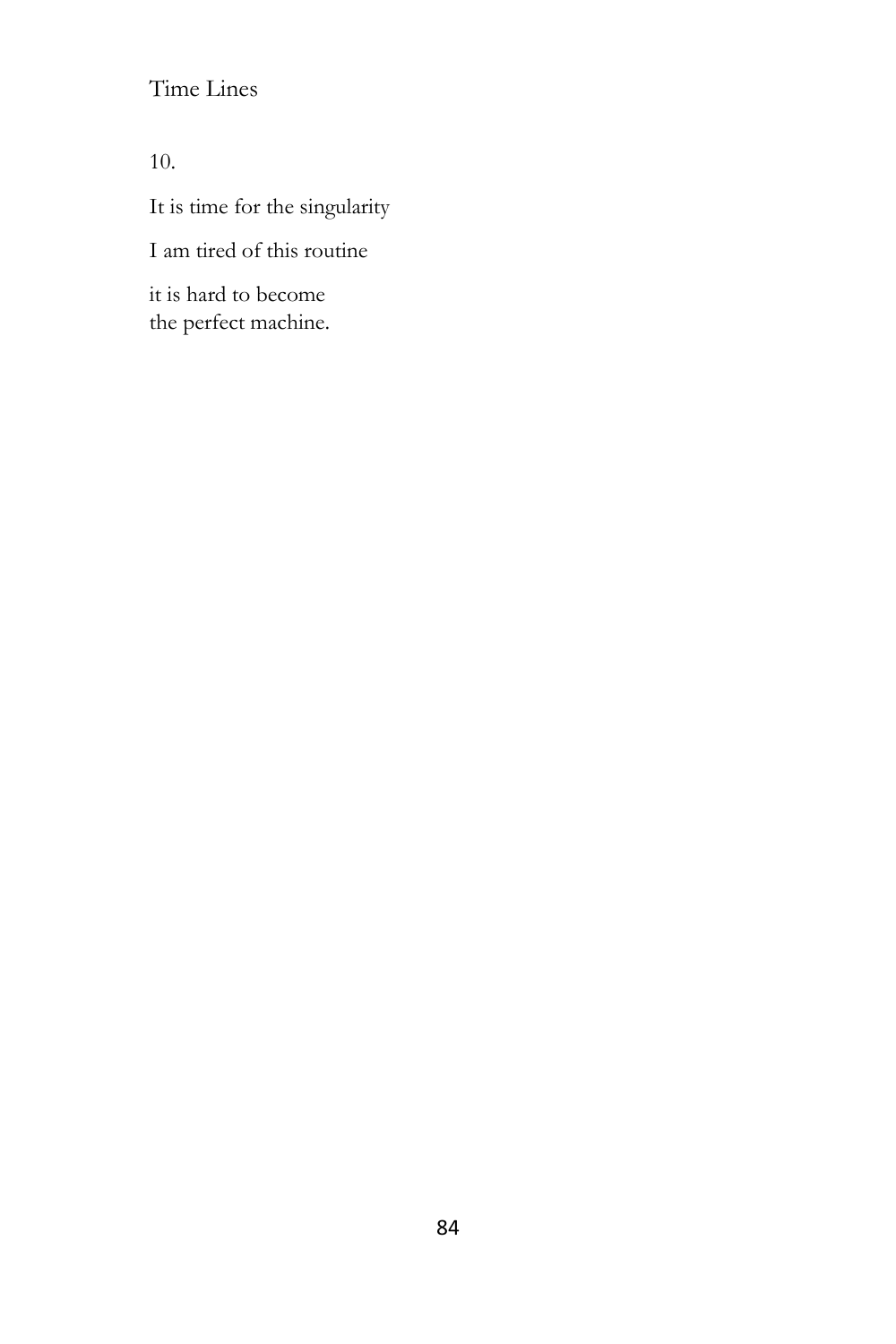#### 11.

Whatever wisdom for those who are no wiser

Nuclear bombers on twenty-four-hour alert

why stir from the tent flaps sighing in a dry wind

children playing in dirt with a ball of taped paper

listless with despair

all strangers and beggars are from the gods

—Homer

for those with no home

a new season will upload

spoilers

don't let the world end until I have seen Rome

thousands of hurricane damaged cars returning to the market

barring some unanticipated (or anticipated) disaster

I am so tired

time accelerates as we approach the end

interstellar comet (asteroid)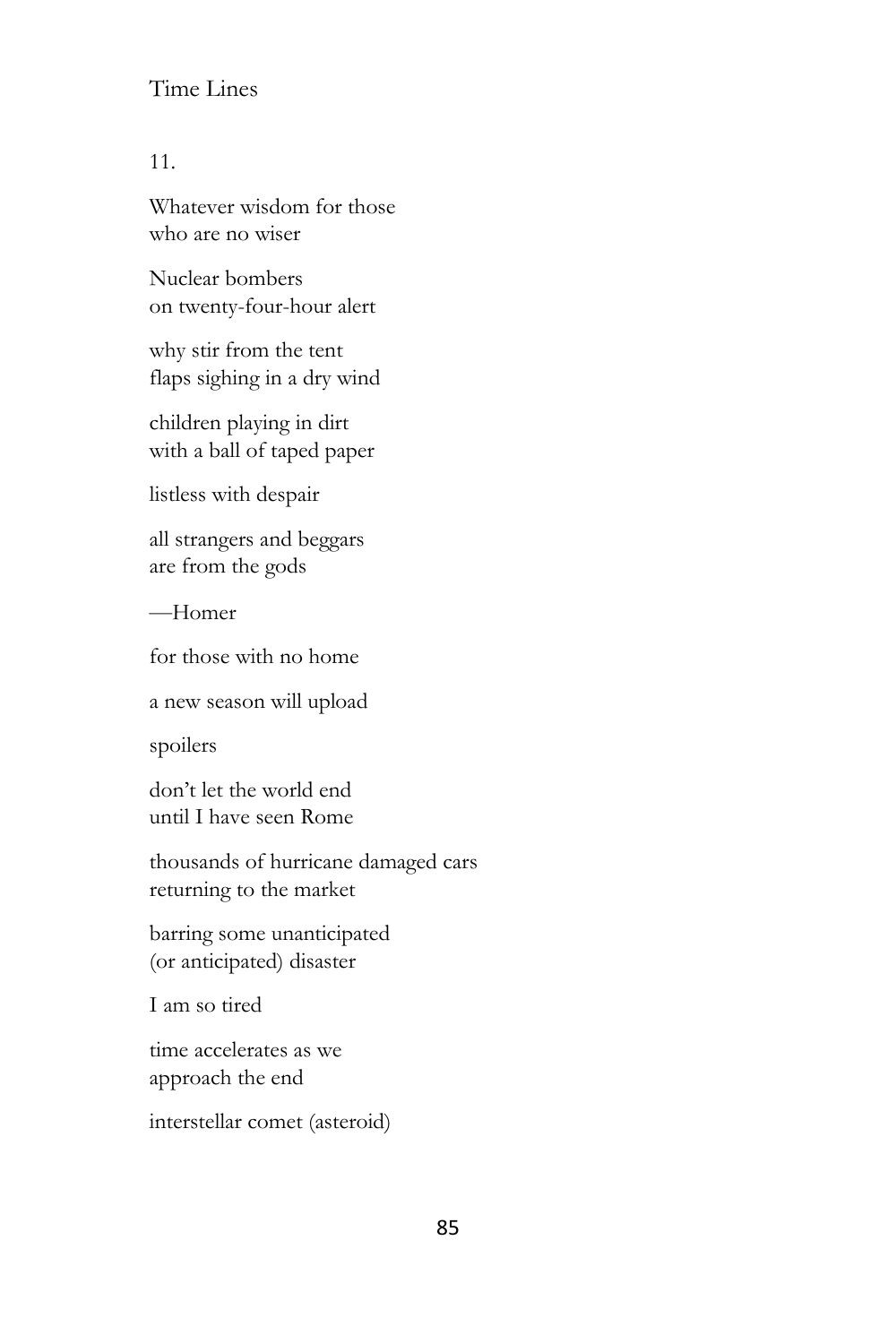low hills, rocks, pink sky Martian panorama

raising fees on national parks loving them to death

I miss the forest trails

I am so tired

contrails, thin, streaking toward the mountain

where are they jetting to?

any covered doorway any overpass

what's tonight's repast at the shelter?

grammar is part of the problem we conjugate the world

I decline

committing no crimes but complicit in many

that day when our creations shall judge us

heroin cheaper than prescription

bankrupted by hospital bills sick and alone

someone will judge us

can he atone?

leaves blaze yellow and red as they die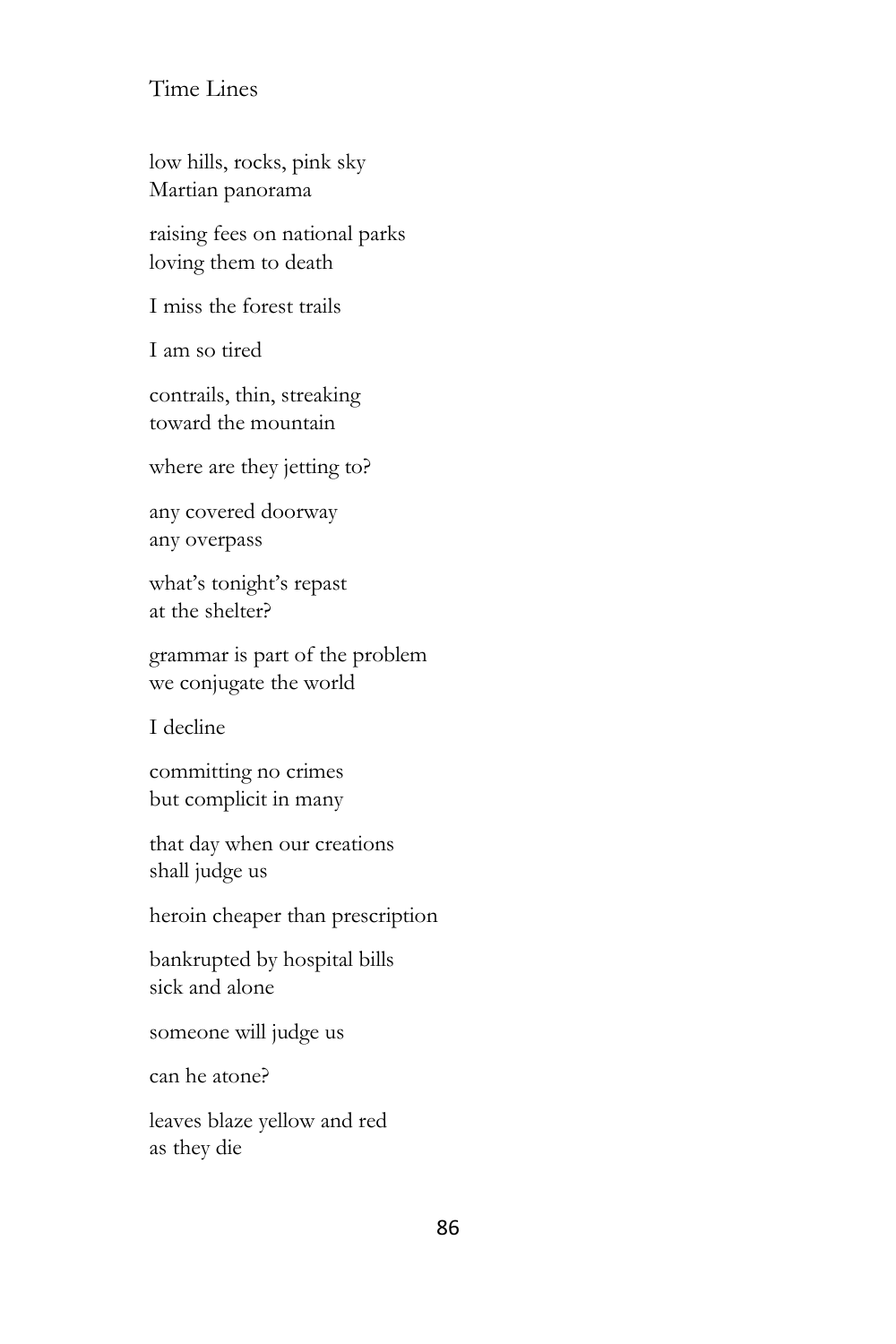why this autumn calm before winter storms?

collusions, treacheries labyrinth of deceptions

(what minotaurs lurk behind the bristling hedge?)

how many millions have fled Myanmar? Narrow paths through swamps

"Living like a refugee" (and his voice, too, gone)

blue skies, late October sun offers little warmth

the crows are vociferous with their complaints today

she is, she was, she will have been this at some future day

cogitating conjugations creating time

yesterday I would have told you where I will have been the day after tomorrow

except

the indictments are sealed until Monday

some days there is not enough coffee in the world

legitimately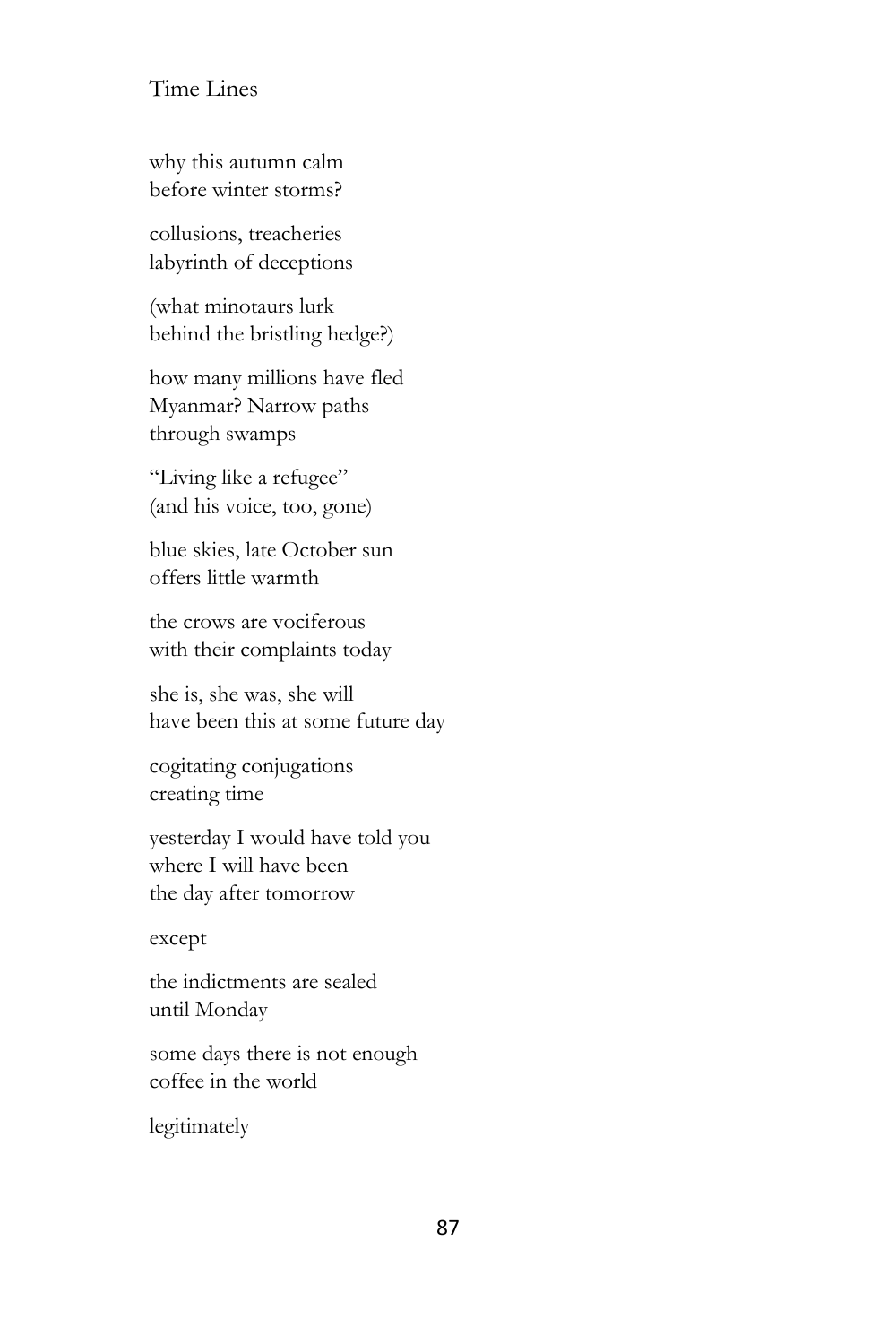for the dispossessed homelessness is not a metaphor

James, William. The Pluralistic Universe for 50 cents, also The Will to Believe

pandemic sooner than we think

U.S. carriers in the Pacific amid Korean tensions

carbon dioxide blocks sublimating and carving scratches into Martian dunes

cat on a keyboard

so much data, so little time distinguishing false trend lines

nothing private nothing secret anymore

for whatever reason the season is longer now

first frosts later

a strudel, warm with ice cream

for all you haters

did I tell you already?

So tired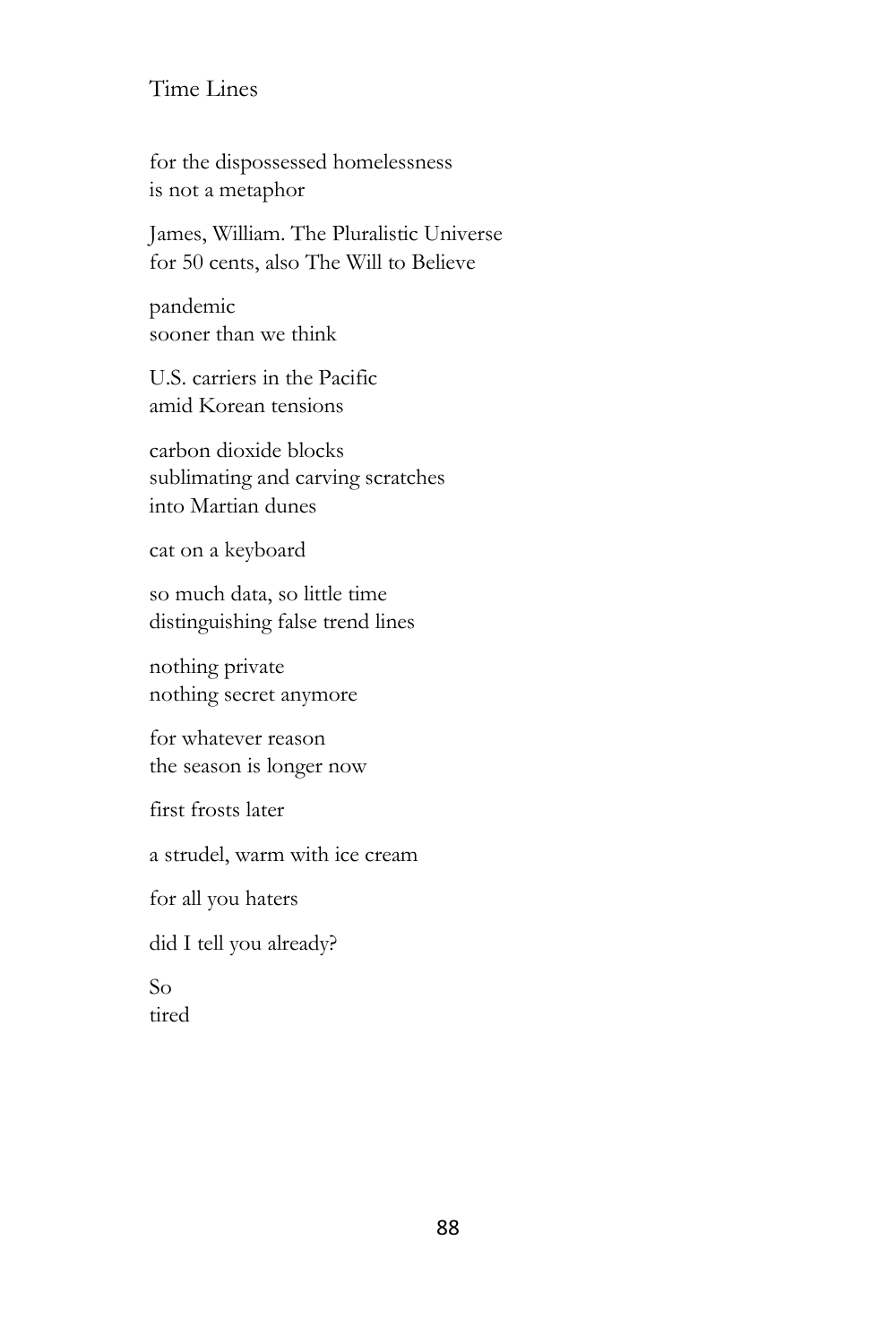12.

If all is in doubt

How can I believe this autumn did not always exist?

nothing before, nothing after.

Russian trolls, Cyrillic graffiti under highway bridges

Descartes did not question enough

morning mist, the gold of leaves behind a veil

I just want to curl up and sleep

replacing humans with machines in positions that save lives

we have always been a plutocracy

if I can doubt it can it be true?

wealthy Virginians freed from toil by slaves

is it a revolution if the goal is to preserve the status quo?

our heritage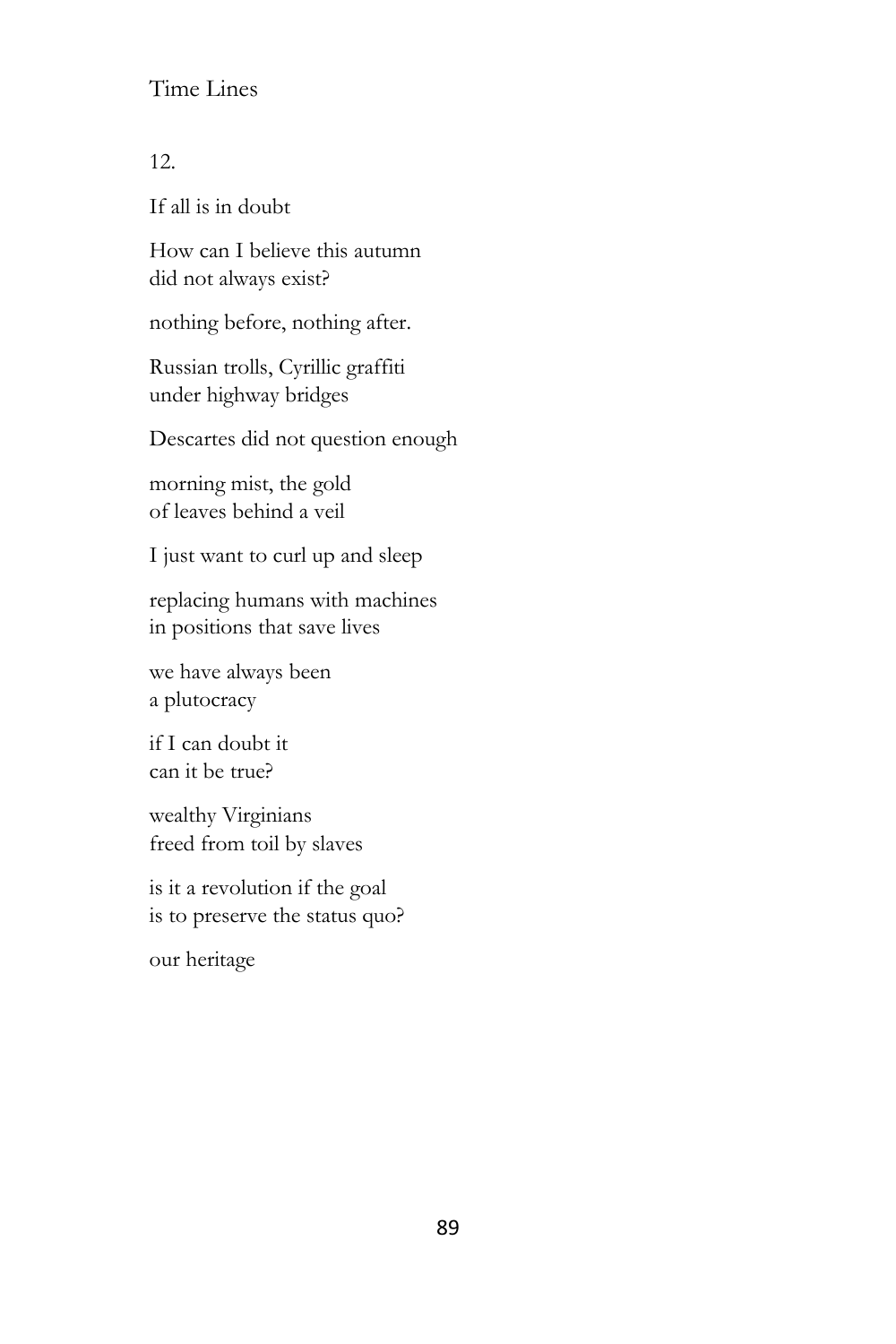#### 13.

Taco cat, a palindrome

also: capitalism has made it so the only value is dollars

and this: the most haunted hotels in America

also: climate change's impact, irreversible

and, the Russian president's fake niece

or, is this how democracy dies

but never say never in this forever now

the civil war a failure to compromise?

4 million souls worth 1/6 a man each in the electoral count

we empty history to avoid shame

or blame

proof that even a 4-star general can be full of crap

the gold of these leaves in morning sunlight

tonight, they say, the spirits of the dead walk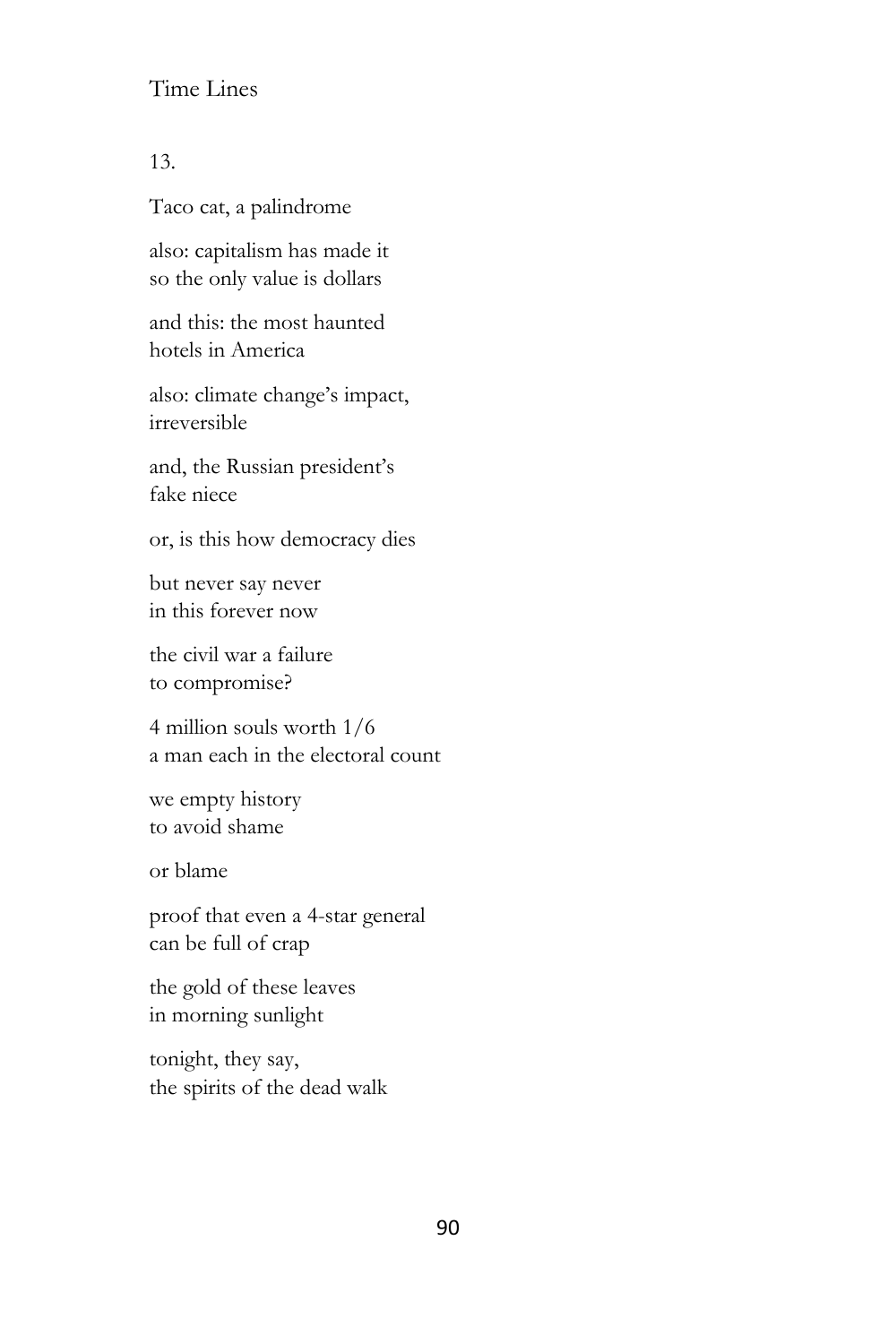14.

Curious/incurious craving/overwhelmed

by novelty

with every act of terror the ratings go up

if we were to speak of but we never do

wet dreams and porn streams

all eyes on their phones

diverse ways diverse resources

the possibilities of

weather forecasters predict snow oracular prognosticators

wild geese arched over the rail yards

every minute more happening than one can ever comprehend

near infinite suffering

the video is buffering

where in this is time for reflection

a splintered mirror a spiderweb of possibilities

with each decision point the universe splits

or wave collapses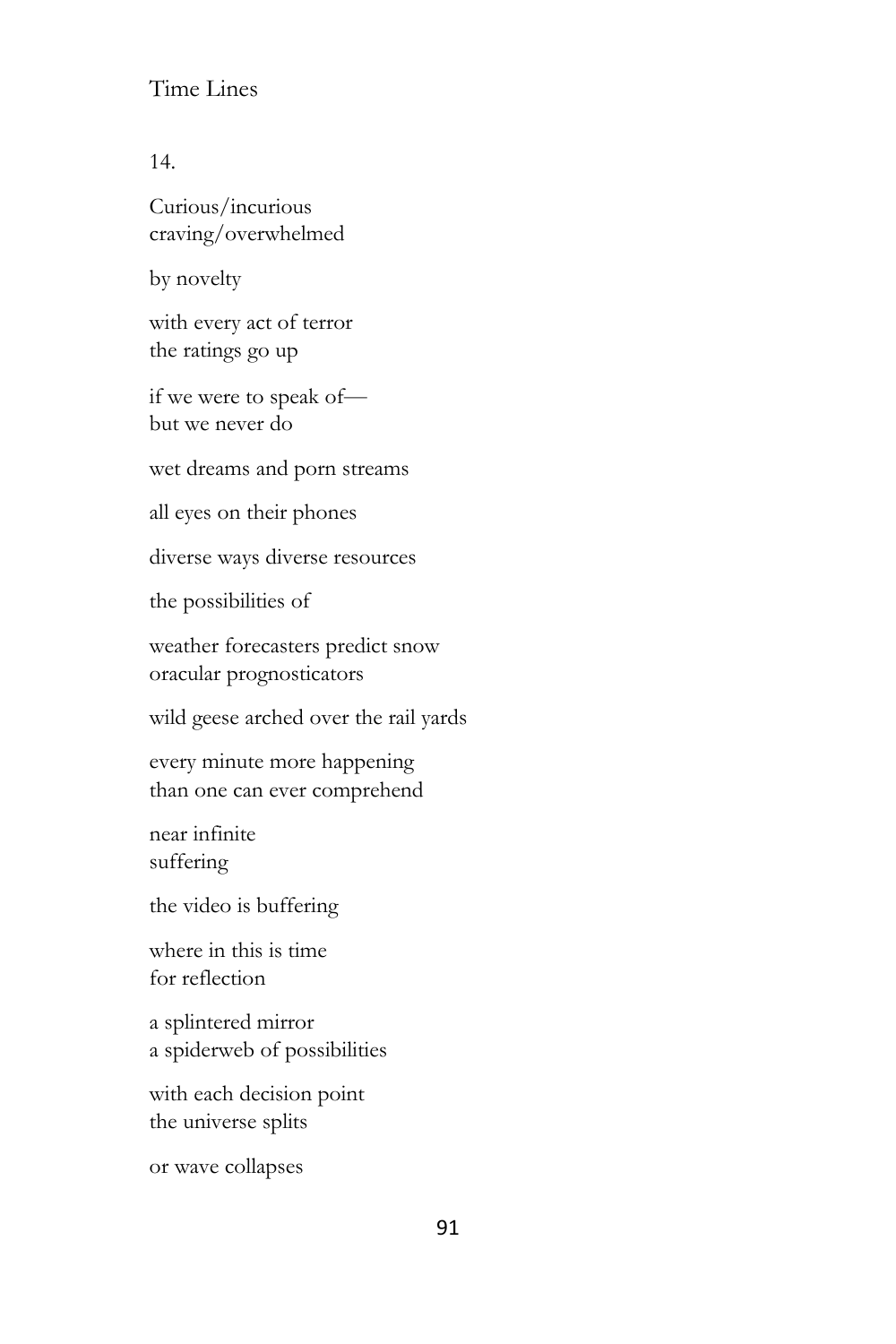(more likely)

80% of Americans cannot see the stars

on Mars a little curiosity at least

(dust devils across the regolith)

nostalgia for the paleolithic

as if stone spears could pierce the hide

of the beast that haunts these streets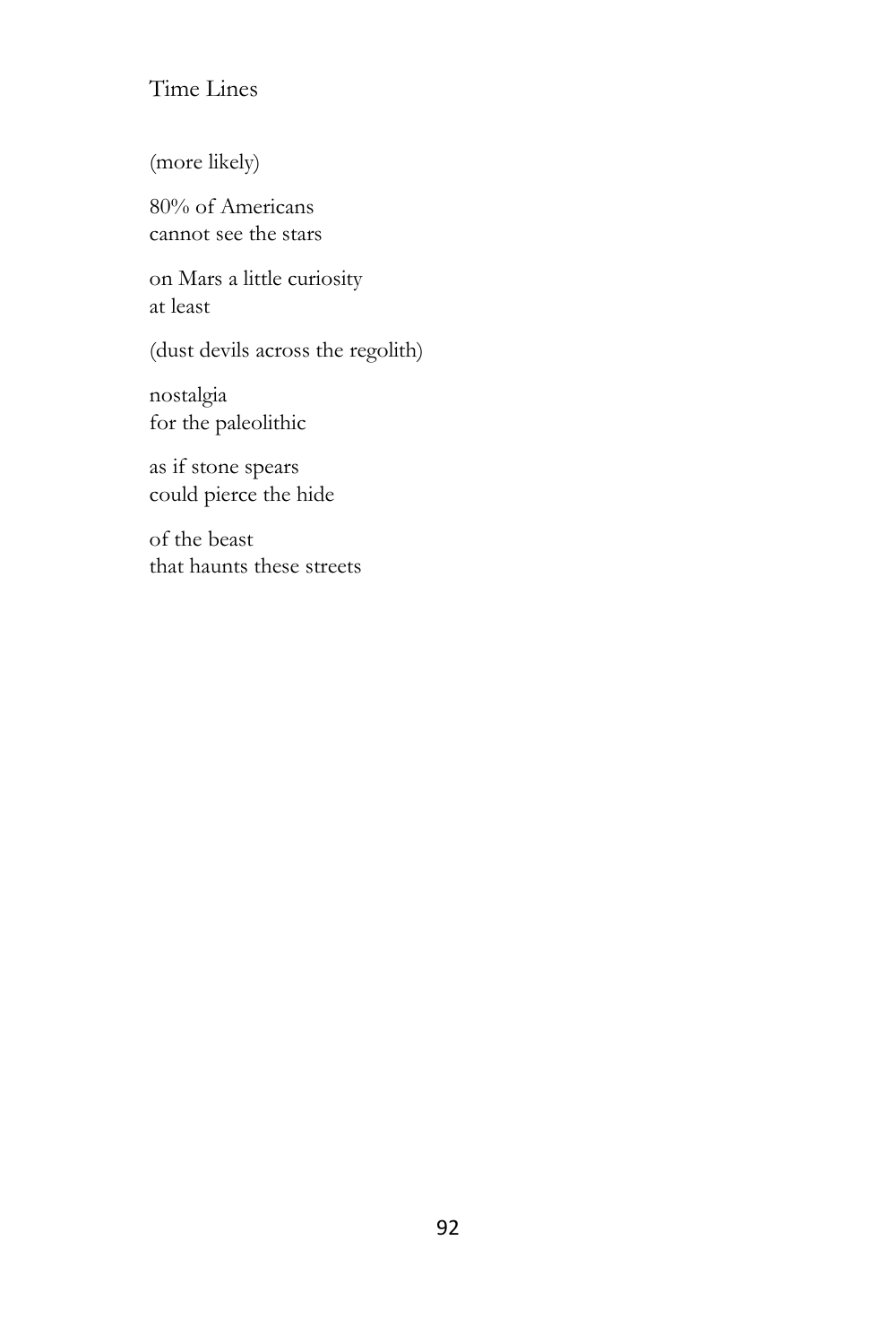15.

Your evidence free, fact free governance

for a small fee you too can reach thousands

against the cold

addicted to addictions your diction is deplorable

don't pet the radioactive puppies of Chernobyl

that they lie is not even in question

questions are of scope and scale

past indiscretions pale compared to current

faint honk of Canadian geese lost in clouds

this morning rain

there is no end to endings

the stain of leaves on sidewalks

talk to me or don't I can't bear it either way

love the dour lostness of autumnal days

16.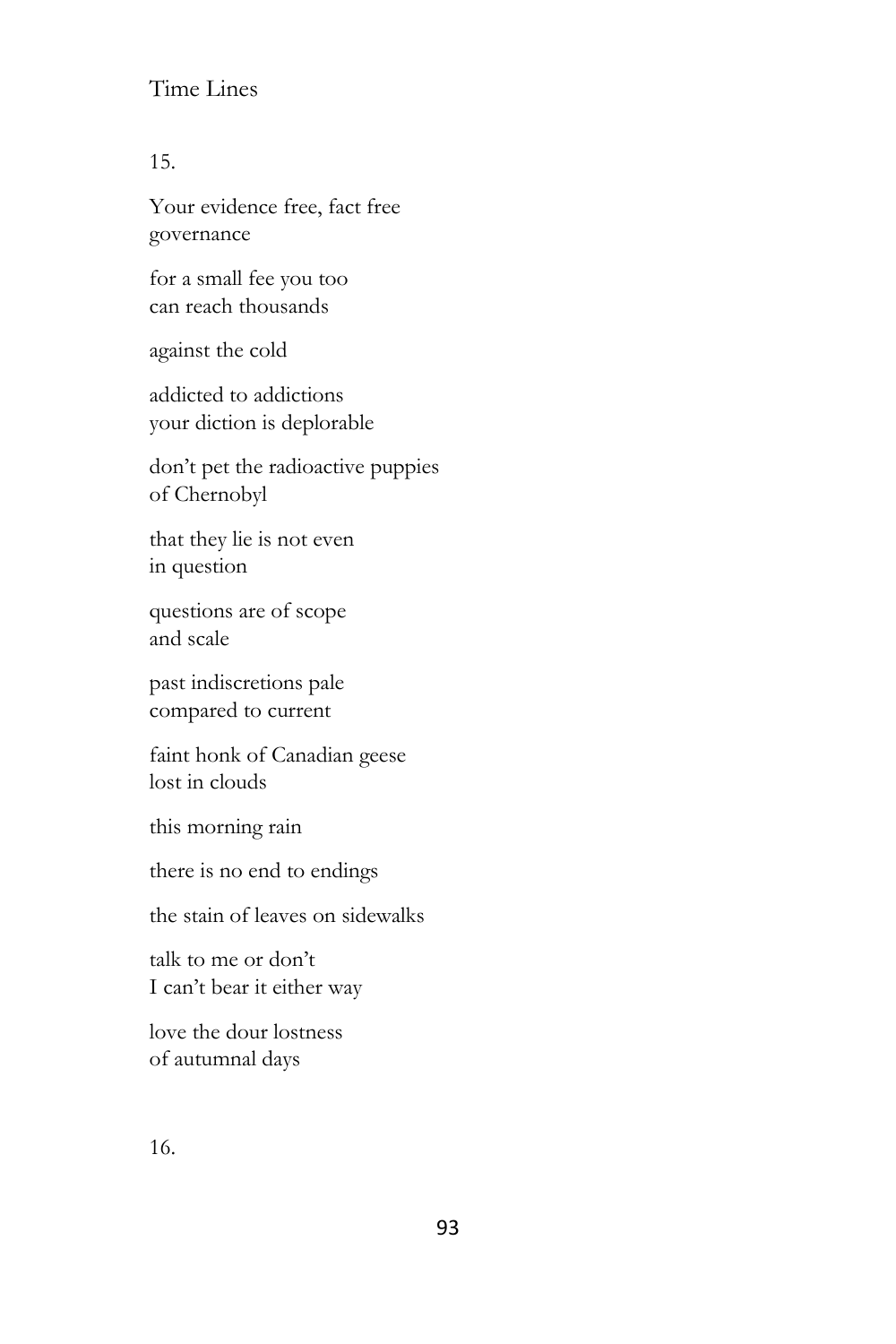Now that our position in the world is diminishing

does anyone with any modicum of power not abuse it?

blue gray of fir trees against a drifting sky

why the powerless fail to speak

upper branches of the maple bare but still leaves below

gold

cold days curled with a tablet reading news

not all views are worth considering

plume of magma close to the crust a mile and ½ under ice in Antarctica

always just below the surface

revolutions are not bred of desperation but of hope

evidence is never sufficient

we will experience third world problems

why not cancel any election you might lose?

I choose to turn away if only for a moment

let the wind speak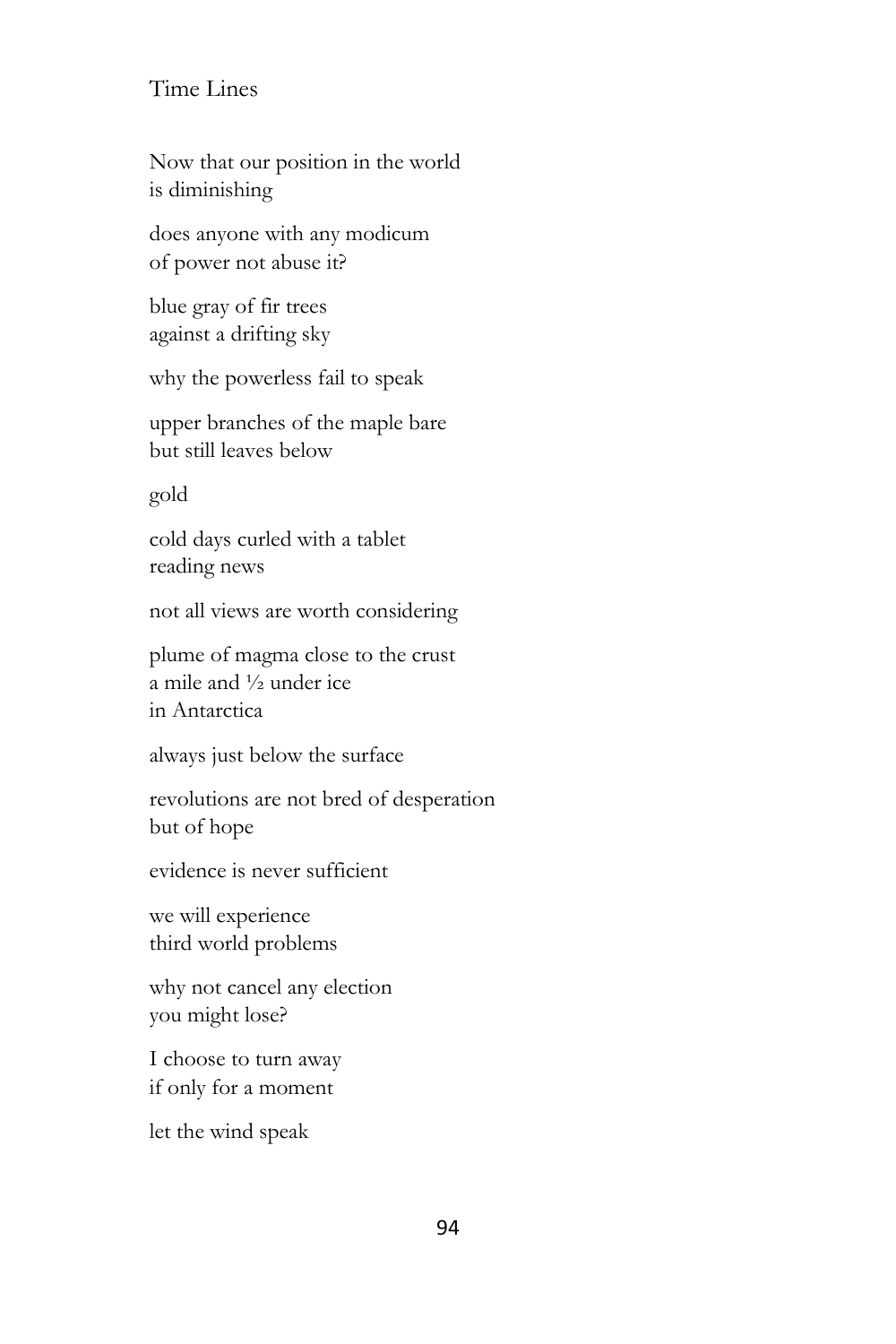even if, especially if it has nothing to say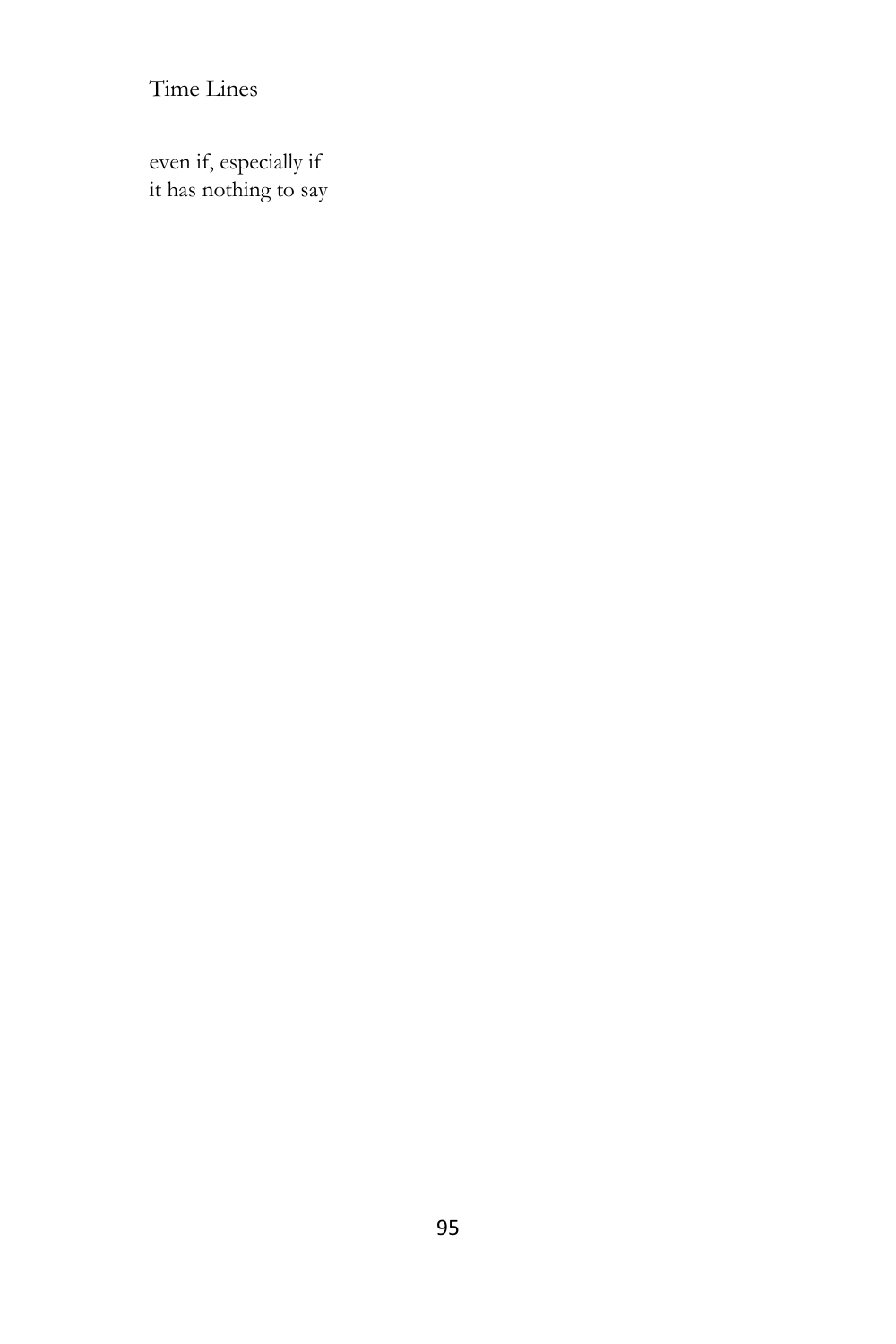17.

Are these the last of the elephants to roam the savannah?

contrails as graffiti

the Leonid meteor showers hidden behind clouds

starless, moonless night

crude oil, black as night, spills onto the prairie grass just as they warned it would

how many words have I spilled tonight?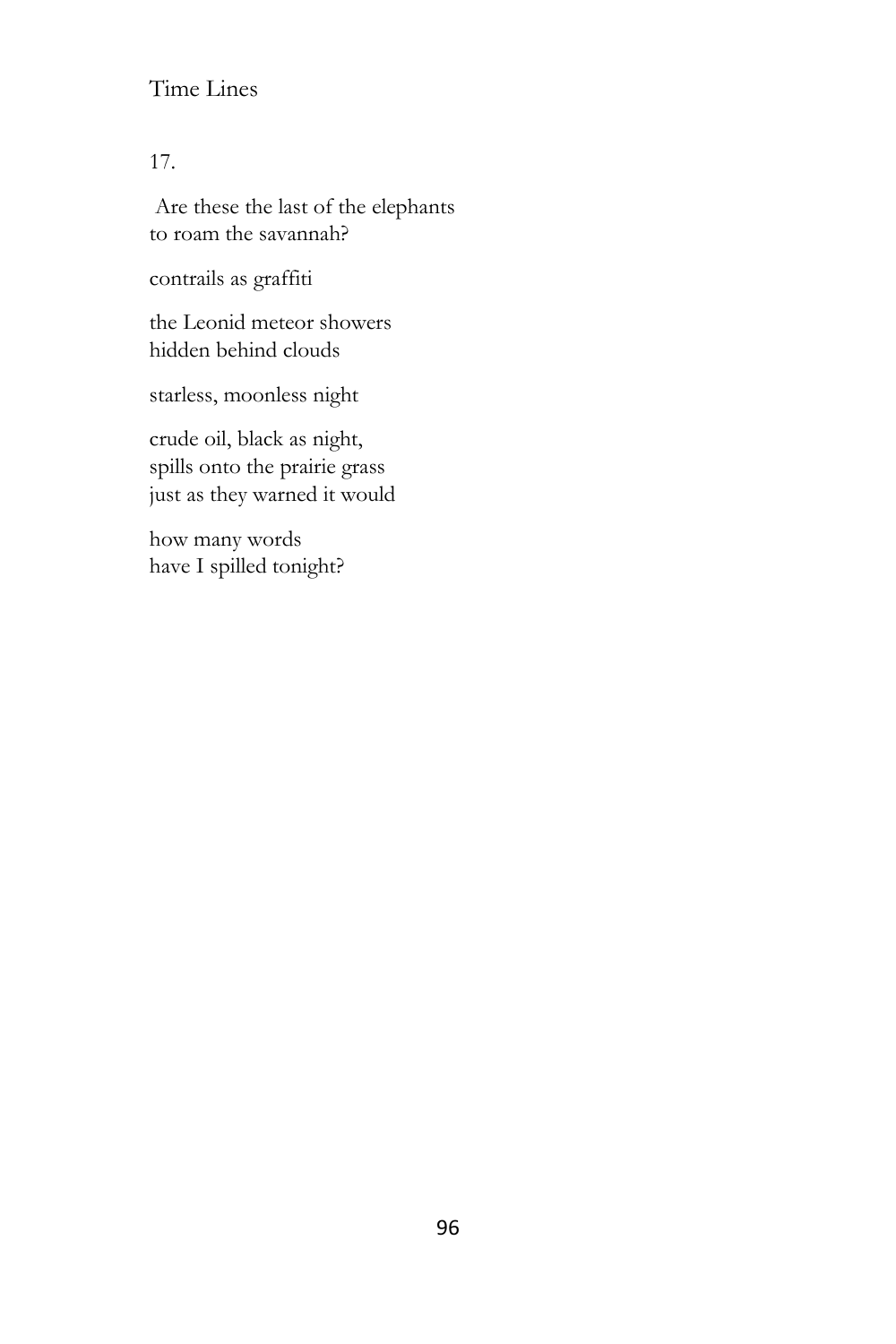#### 18.

filtered sunlight casting soft shadows

did I dream this?

it is wise to know that there is nothing you can know

no show of evidence will persuade those who doubt all but their own beliefs

two crows arguing in bare branches

we will take a poll to decide

tried, if not true

the palest blue skies

lies have always been the currency of diplomacy

but never such clumsy transparent lies

(dust of trust)

too many guns

stunned by repeated shocks numb to tragedy

perfidious dissembling

till nothing resembling truth remains

only in ignorance

speaking of which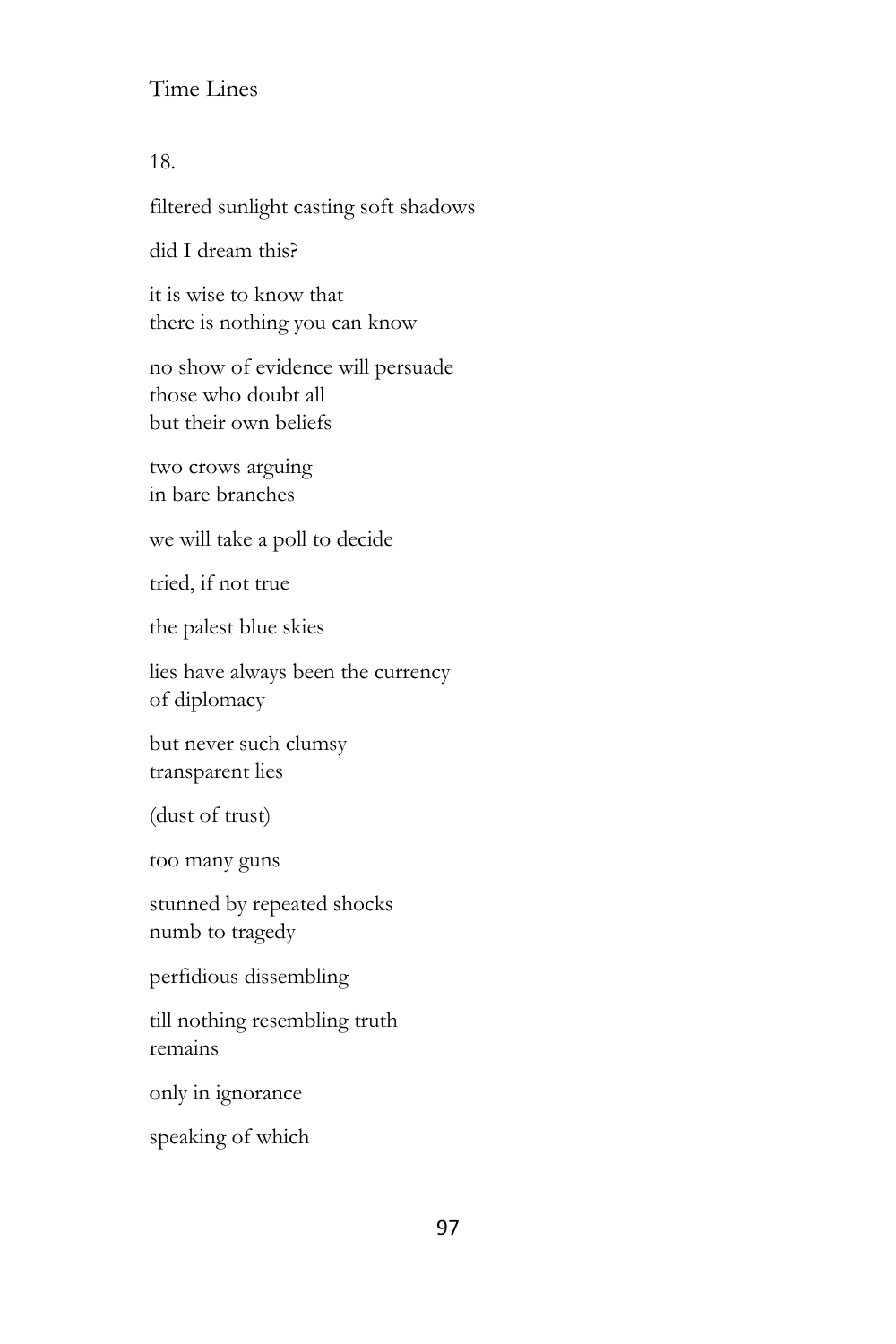how late will the last leaves cling into winter?

what we call artificial intelligence is just a search algorithm

how can something be intelligent that doesn't despair over its own existence

resistance is, perhaps, not always futile

while we pause for a moment

the problem is epistemology

one among many problems

be gone you fragments —Shakespeare, Coriolanus

but only shards remain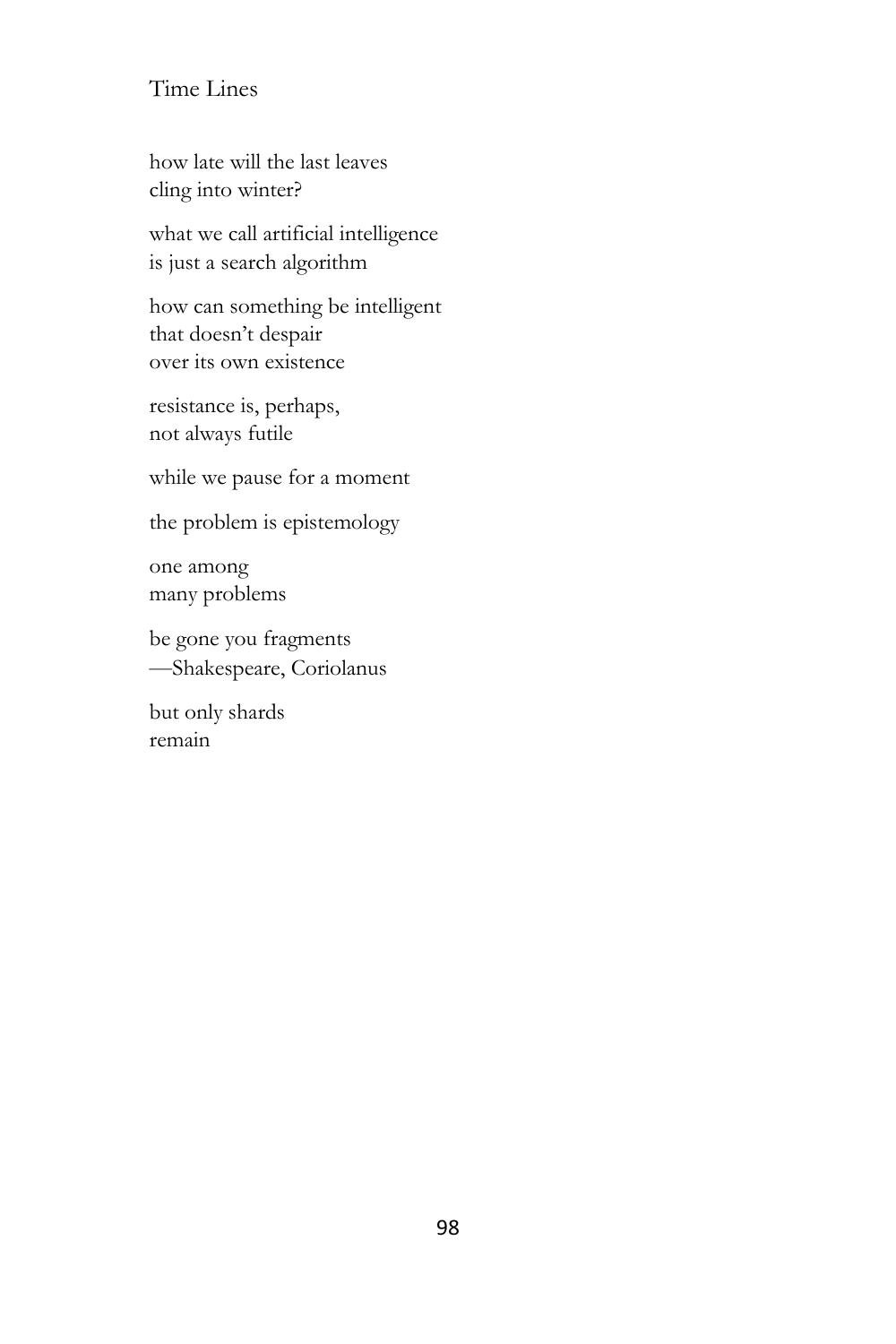#### 19.

Reason will never persuade the unreasonable

the wind composes melodies on the porch chimes

the trees bow and sigh to accompany them

if the power goes out it might be a mercy

a core failure of economic theory

the presumption that people act reasonably

to let the tide flow even if it flows over us

—James

science is general; living is specific

(semicolon as fulcrum)

balanced/imbalanced

this rain ripples across the pavement

dark so early

a wet film night

(now that film nears extinction)

(digital age)

so, reason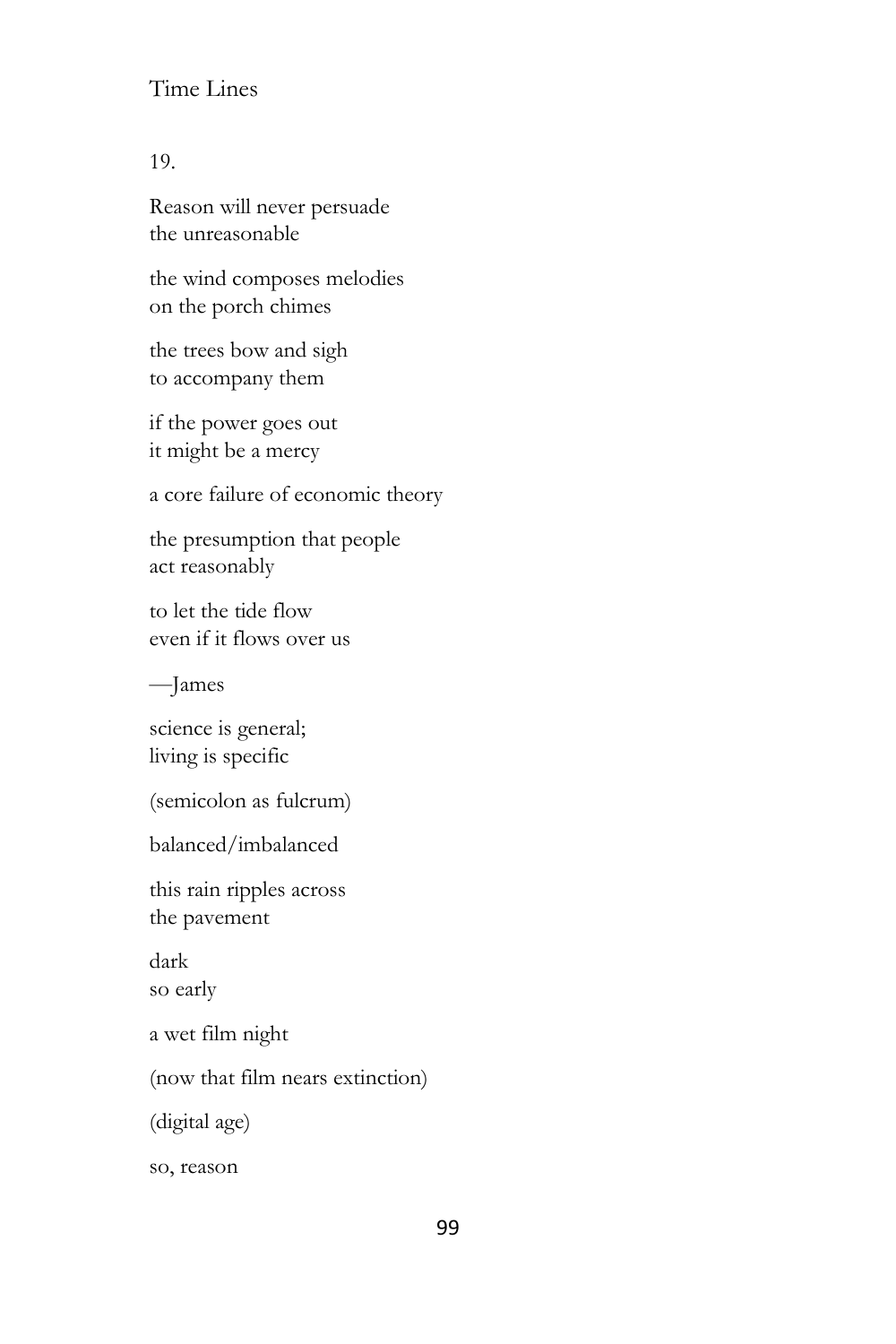can't say its ever really had a run

dark muddy rivers rage against the banks

they will overcome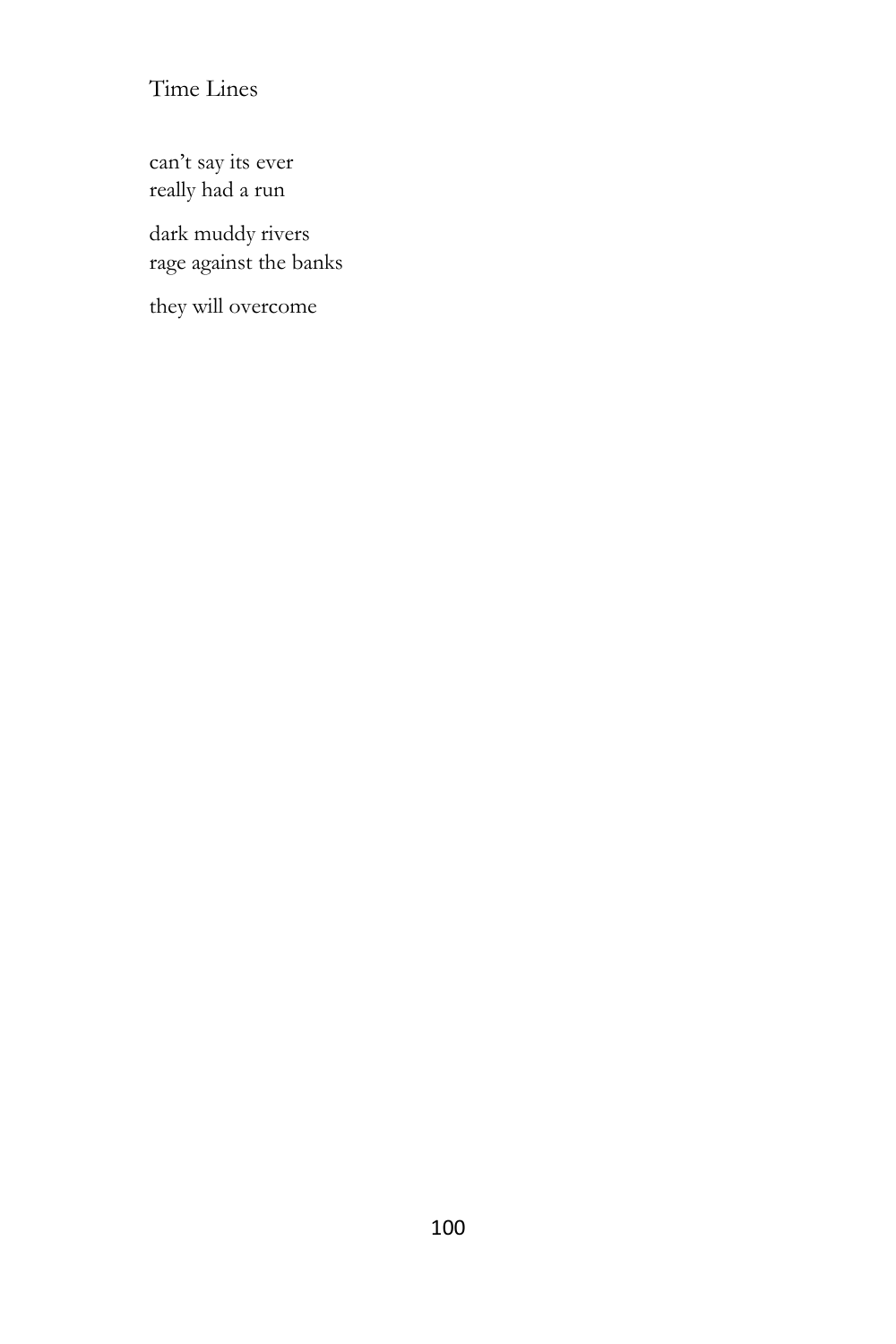20.

Referenced 380 times an article that did not exist

and this, in science

no longer any leaves even on the lower branches

so many quotes falsely attributed

disputed claims to inflame the skeptical

bare twig mesh netting the sky

try not to trust anything too much

yet one must believe some things or the world falls apart

start with this or don't

now that brown November's come

the heart of things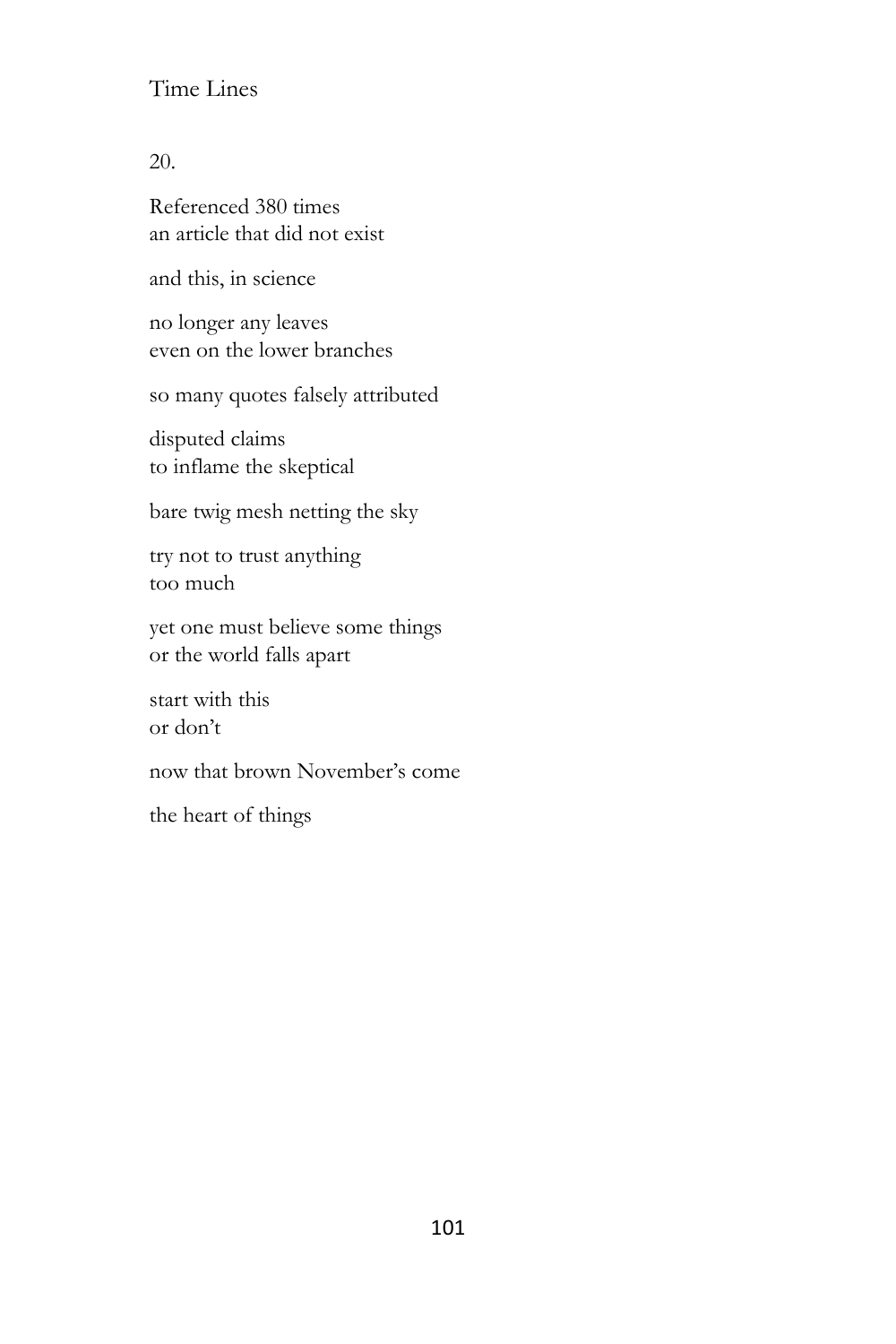### 21.

Sometimes, a shrug of despair

where have we been? what there brought us here?

fear as an instrument of control

the troll that sits under the virtual bridge

that none may pass

there is always a last good day but who can say

something big is about to break

(always)

write the next headline

the missile arched 2800 miles into the air, fell into the Sea of Japan

we better hope for artificial intelligence

none here of the natural kind

the mind always questing to impose some kind of order

borders without doctors

or

listen, something big is about to break

(is broken)

or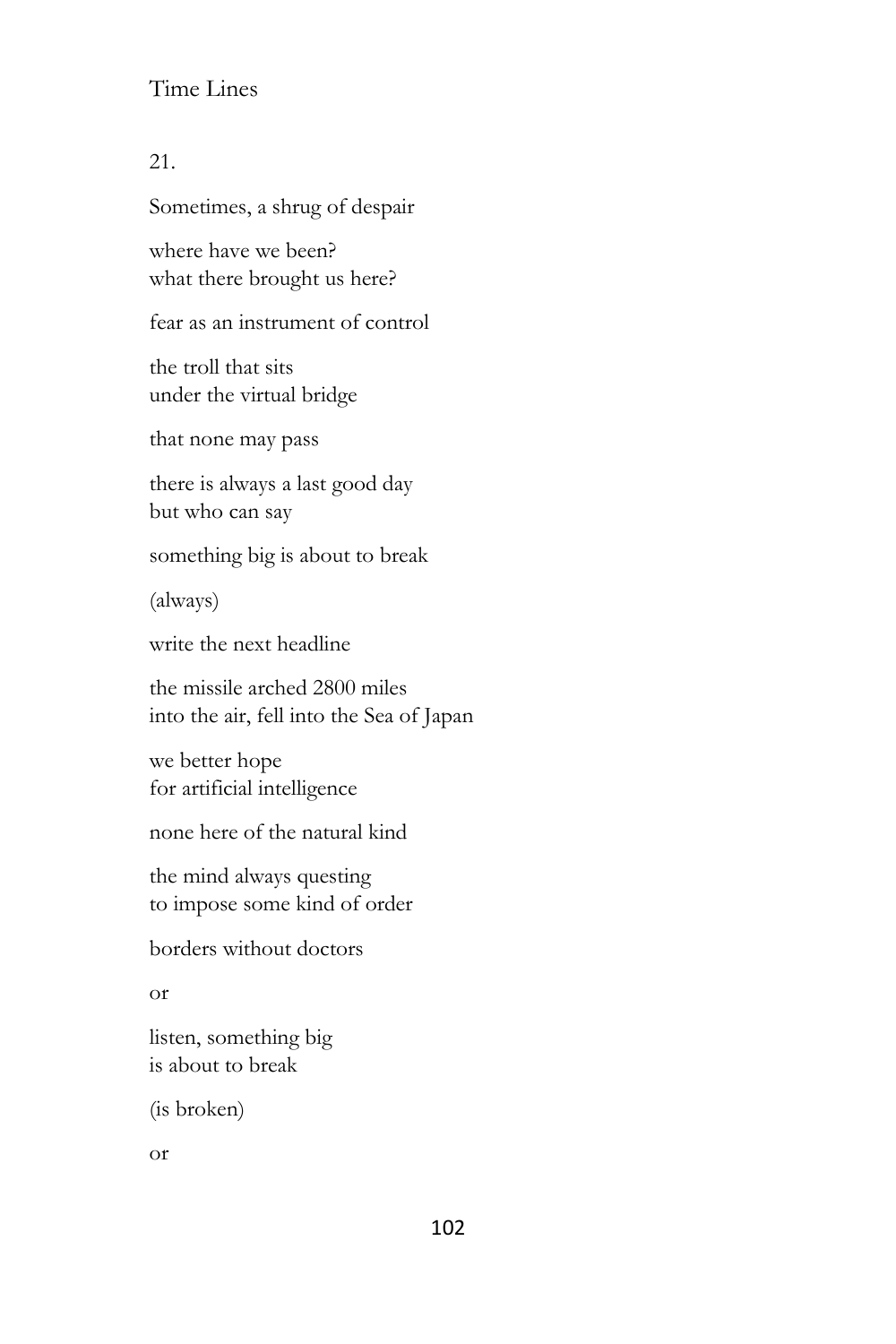one's fingers cut on the splintered screen

texting home

the words spill, misquote by misquote

I would swipe right for you

twilight at noon the rain so heavy

gin on ice (vodka infused with juniper berry)

to blunt the sharp edges

listen, something big

or

a shrug

or

wind scuffs the puddles

this too is news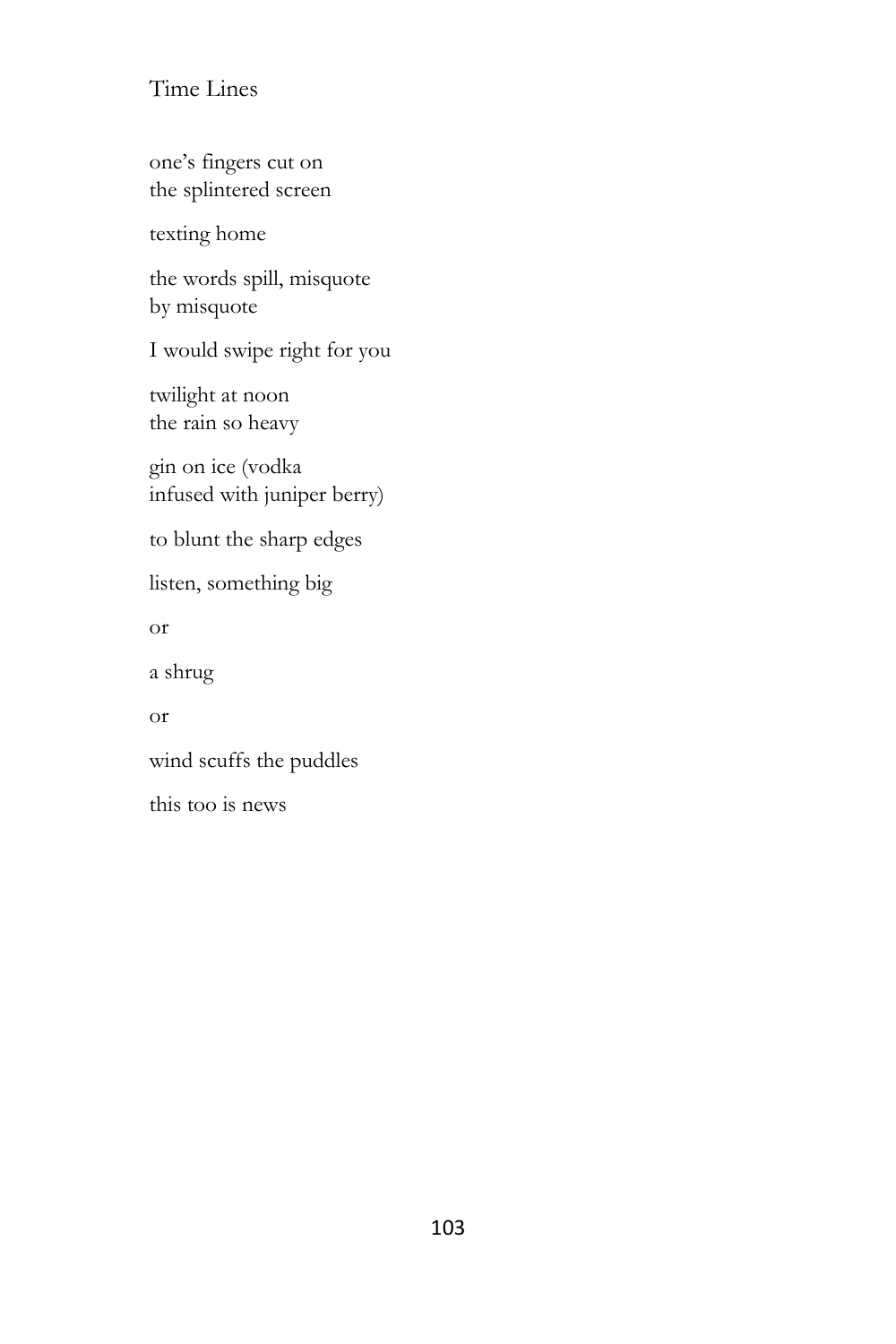## 22.

Government by the rich for the rich

hemlock saplings, bowed heads like so many sad children

is there any recovery from this?

these early last days this year of endings

night, the car on the road one headlight

half blind, the road treacherous with lurking shadows

listen, hear me out maybe capitalism and democracy are incompatible

a super moon tonight if it can shine through the clouds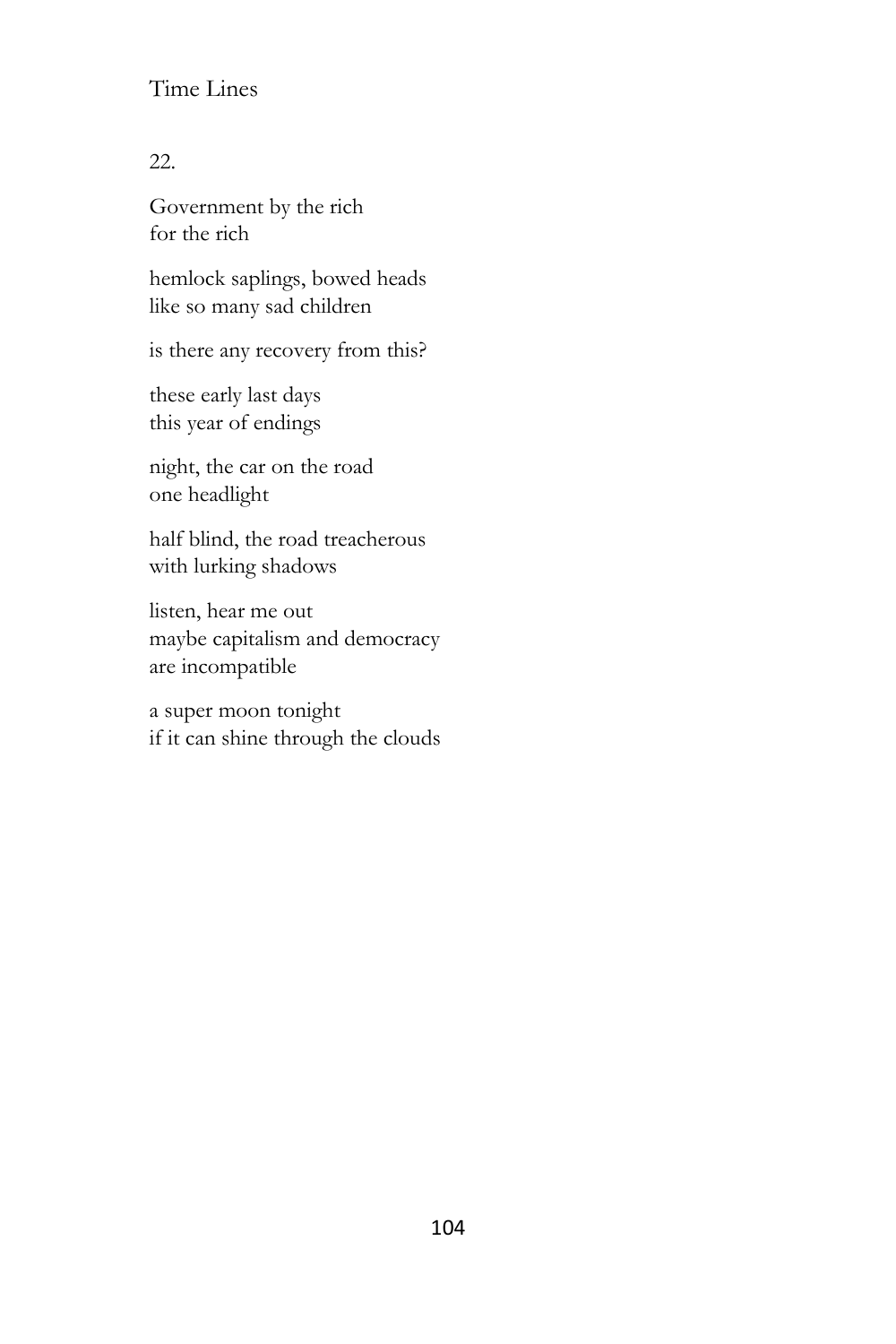## 23.

Frost on the grass

this is where we start giving parts of ourselves away

and when there is nothing left will we finally acknowledge the theft

that left us empty

scraping the windshield to see on our drive to work

fog hunched low over wet fields

night doesn't so much yield to day as it passes away from indifference

a deft inference a clever remark a bold irreverence

I stand and shiver in the cold